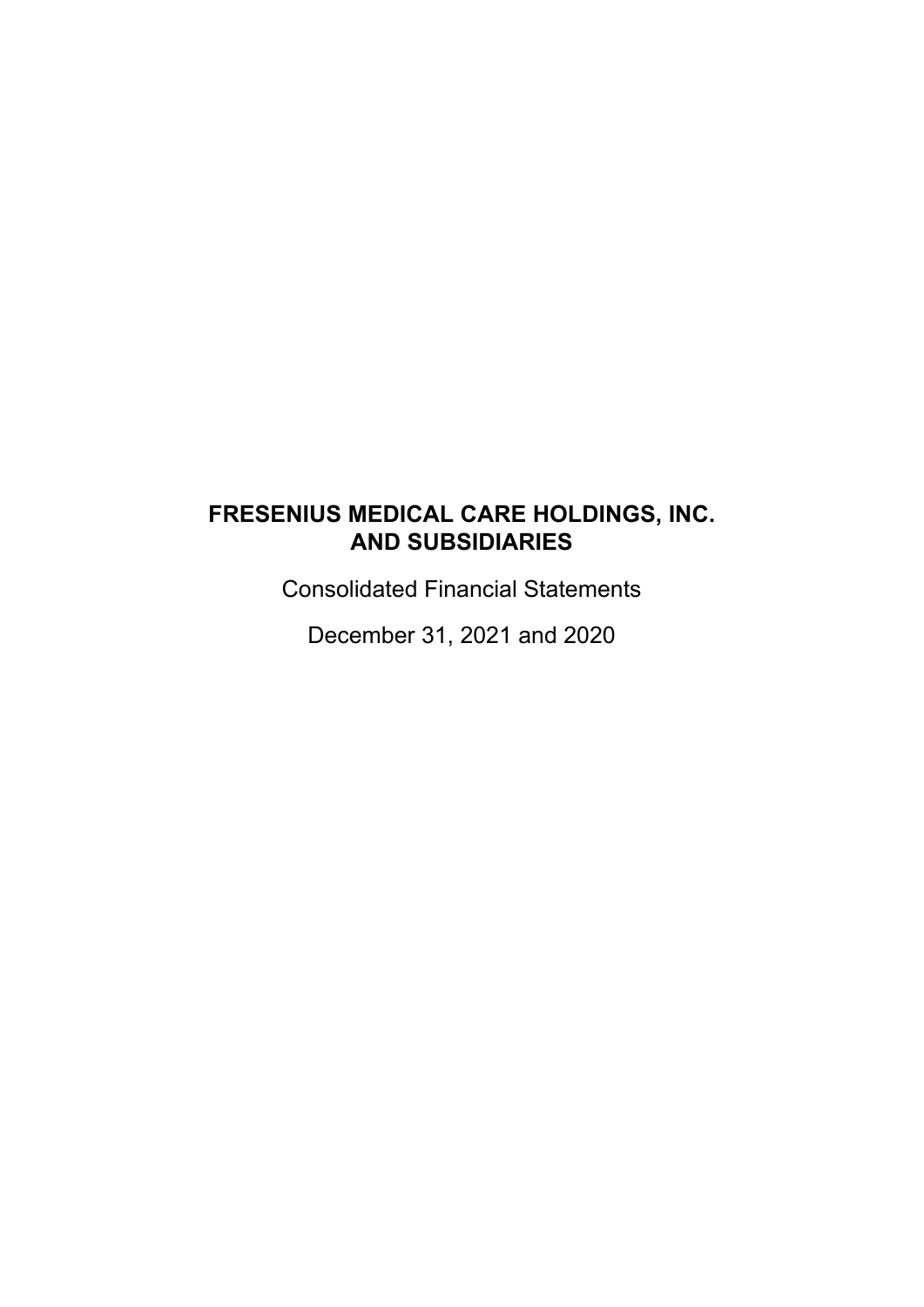### **Table of Contents**

| Report of Independent Auditors                                                                    | $1 - 2$  |
|---------------------------------------------------------------------------------------------------|----------|
| Consolidated Balance Sheets as of December 31, 2021 and 2020                                      | 3        |
| Consolidated Statements of Income for the years ended December 31, 2021 and 2020                  | 4        |
| Consolidated Statements of Comprehensive Income for the years ended December 31, 2021<br>and 2020 | 5        |
| Consolidated Statements of Changes in Equity for the years ended December 31, 2021 and<br>2020    | 6        |
| Consolidated Statements of Cash Flows for the years ended December 31, 2021 and 2020              | $7-8$    |
| Notes to Consolidated Financial Statements                                                        | $9 - 45$ |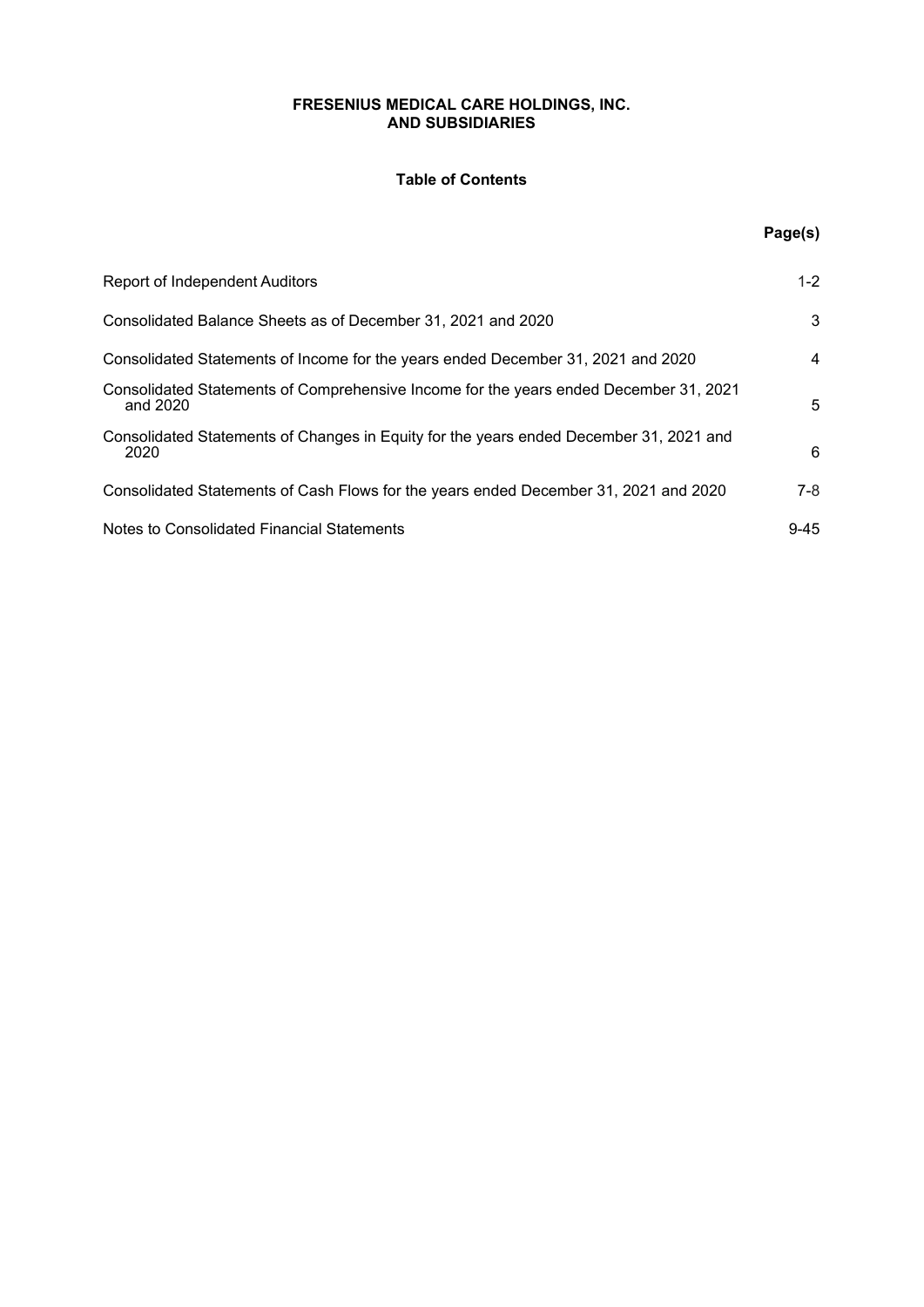

# **Report of Independent Auditors**

To the Board of Directors of Fresenius Medical Care Holdings, Inc.

### *Opinion*

We have audited the accompanying consolidated financial statements of Fresenius Medical Care Holdings, Inc. and its subsidiaries (the "Company"), which comprise the consolidated balance sheets as of December 31, 2021 and December 31, 2020, and the related consolidated statements of income, of comprehensive income, of changes in equity and of cash flows for the years then ended, including the related notes (collectively referred to as the "consolidated financial statements").

In our opinion, the accompanying consolidated financial statements present fairly, in all material respects, the financial position of the Company as of December 31, 2021 and December 31, 2020, and the results of their operations and their cash flows for the years then ended in accordance with accounting principles generally accepted in the United States of America.

### *Basis for Opinion*

We conducted our audit in accordance with auditing standards generally accepted in the United States of America (US GAAS). Our responsibilities under those standards are further described in the Auditors' Responsibilities for the Audit of the Consolidated Financial Statements section of our report. We are required to be independent of the Company and to meet our other ethical responsibilities, in accordance with the relevant ethical requirements relating to our audit. We believe that the audit evidence we have obtained is sufficient and appropriate to provide a basis for our audit opinion.

### *Emphasis of Matter*

As discussed in Notes 4 and 7 to the consolidated financial statements, the Company has entered into significant transactions with Fresenius Medical Care AG & Co. KGaA, the parent company, a related party, and affiliates. Our opinion is not modified with respect to this matter.

### *Responsibilities of Management for the Consolidated Financial Statements*

Management is responsible for the preparation and fair presentation of the consolidated financial statements in accordance with accounting principles generally accepted in the United States of America, and for the design, implementation, and maintenance of internal control relevant to the preparation and fair presentation of consolidated financial statements that are free from material misstatement, whether due to fraud or error.

In preparing the financial statements, management is required to evaluate whether there are conditions or events, considered in the aggregate, that raise substantial doubt about the Company's ability to continue as a going concern for one year after the date the financial statements are available to be issued.

### *Auditors' Responsibilities for the Audit of the Consolidated Financial Statements*

Our objectives are to obtain reasonable assurance about whether the financial statements as a whole are free from material misstatement, whether due to fraud or error, and to issue an auditors' report that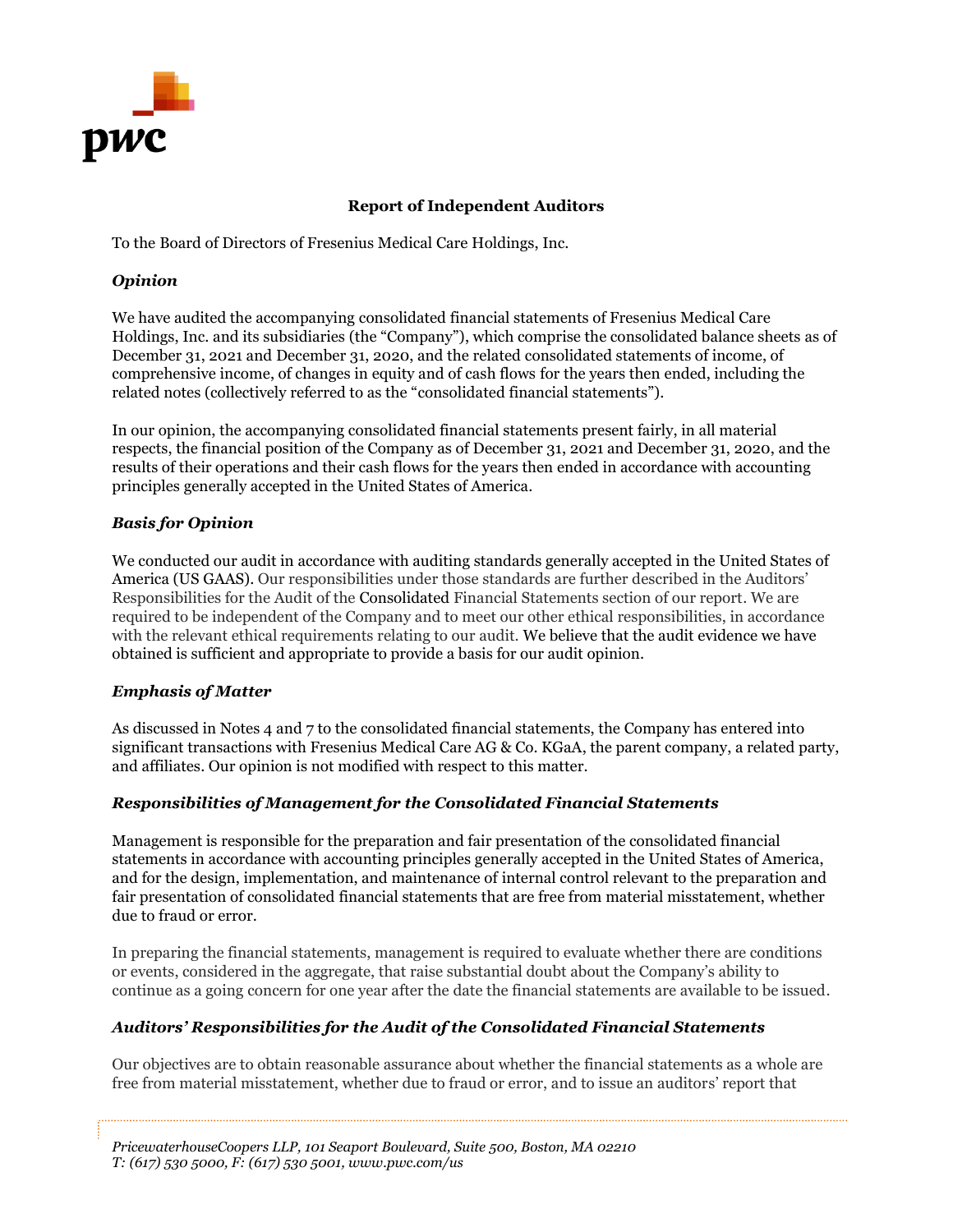

includes our opinion. Reasonable assurance is a high level of assurance but is not absolute assurance and therefore is not a guarantee that an audit conducted in accordance with US GAAS will always detect a material misstatement when it exists. The risk of not detecting a material misstatement resulting from fraud is higher than for one resulting from error, as fraud may involve collusion, forgery, intentional omissions, misrepresentations, or the override of internal control. Misstatements are considered material if there is a substantial likelihood that, individually or in the aggregate, they would influence the judgment made by a reasonable user based on the financial statements.

In performing an audit in accordance with US GAAS, we:

- Exercise professional judgment and maintain professional skepticism throughout the audit.
- Identify and assess the risks of material misstatement of the consolidated financial statements, whether due to fraud or error, and design and perform audit procedures responsive to those risks. Such procedures include examining, on a test basis, evidence regarding the amounts and disclosures in the financial statements.
- Obtain an understanding of internal control relevant to the audit in order to design audit procedures that are appropriate in the circumstances, but not for the purpose of expressing an opinion on the effectiveness of the Company's internal control. Accordingly, no such opinion is expressed.
- Evaluate the appropriateness of accounting policies used and the reasonableness of significant accounting estimates made by management, as well as evaluate the overall presentation of the consolidated financial statements.
- Conclude whether, in our judgment, there are conditions or events, considered in the aggregate, that raise substantial doubt about the Company's ability to continue as a going concern for a reasonable period of time.

We are required to communicate with those charged with governance regarding, among other matters, the planned scope and timing of the audit, significant audit findings, and certain internal control-related matters that we identified during the audit.

Prieuraterhorse Copers UP

Boston, Massachusetts April 29, 2022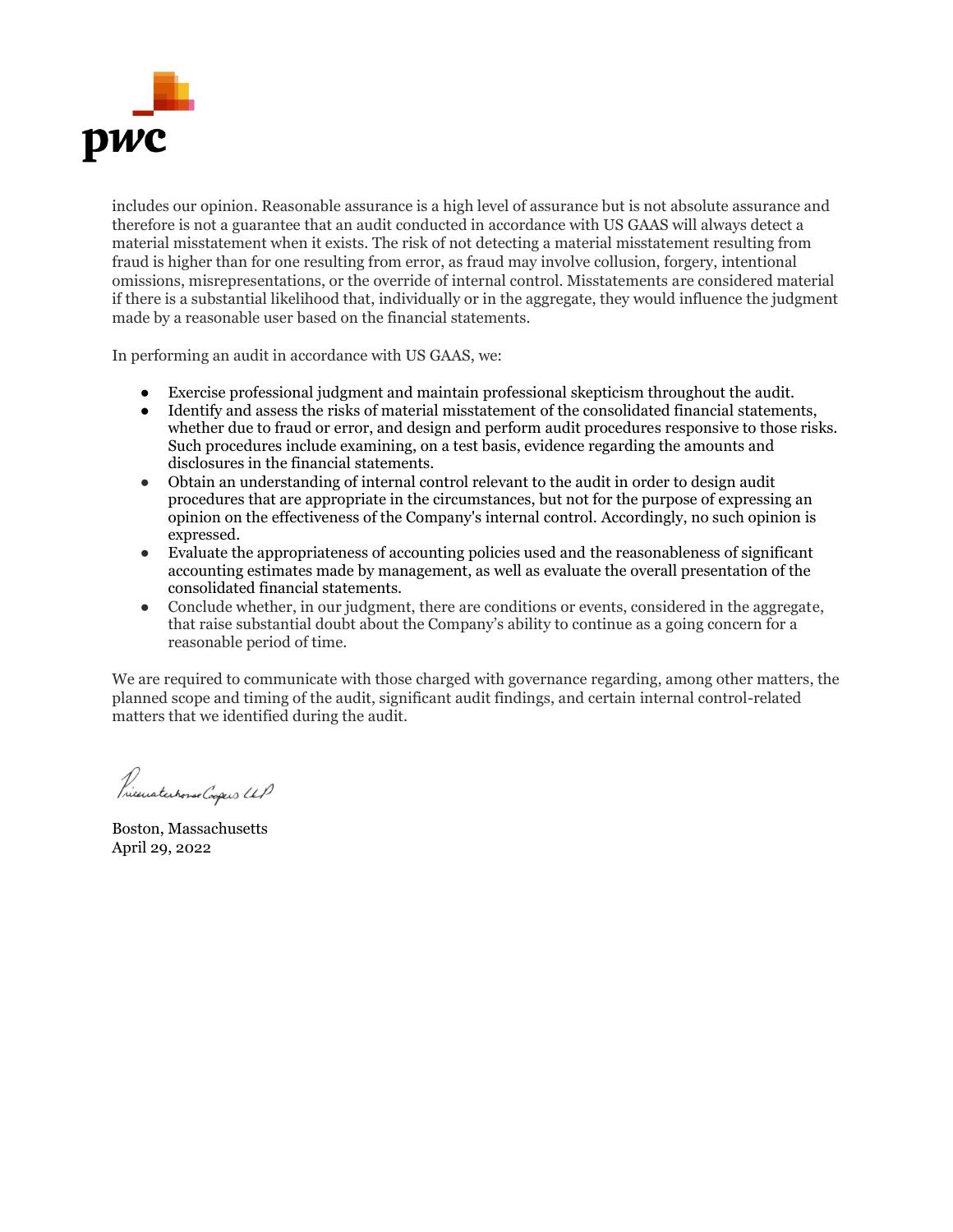#### Consolidated Balance Sheets December 31, 2021 and 2020 (Dollars in thousands, except share data)

<span id="page-4-0"></span>

| <b>Assets</b>                                                                            | 2021            |    | 2020       |
|------------------------------------------------------------------------------------------|-----------------|----|------------|
| Current assets:                                                                          |                 |    |            |
| Cash, cash equivalents and restricted cash                                               | \$<br>939,518   | -S | 678,959    |
| Trade accounts receivable, net                                                           | 1,876,325       |    | 1,764,314  |
| Receivables from affiliates                                                              | 4,062           |    | 1,102,715  |
| Inventories                                                                              | 1,175,262       |    | 1,172,167  |
| Income tax receivables                                                                   | 60,860          |    | 60,813     |
| Short-term investments                                                                   | 130,939         |    | 192,923    |
| Other current assets                                                                     | 537,170         |    | 707,346    |
| Total current assets                                                                     | 4,724,136       |    | 5,679,237  |
| Property, plant and equipment, net                                                       | 2,953,298       |    | 3,016,524  |
| Noncurrent assets:                                                                       |                 |    |            |
| Right-of-use assets, operating                                                           | 3,741,938       |    | 3,803,469  |
| Goodwill                                                                                 | 13,833,059      |    | 13,373,538 |
| Other intangible assets, net                                                             | 1,238,073       |    | 1,248,560  |
| Long-term investments                                                                    | 195,994         |    | 166,112    |
| Equity method investments                                                                | 272,597         |    | 190,355    |
| Other assets and deferred charges                                                        | 241,764         |    | 157,290    |
| Total noncurrent assets                                                                  | 19,523,425      |    | 18,939,324 |
| Total assets                                                                             | 27,200,859<br>S | \$ | 27,635,085 |
| Liabilities, Noncontrolling Interests, and Equity                                        |                 |    |            |
| Current liabilities:                                                                     |                 |    |            |
| Accounts payable                                                                         | \$<br>491,687   | S  | 495,866    |
| Accounts payable to related parties                                                      | 4,984           |    | 74,198     |
| Current borrowings from affiliates                                                       | 752,829         |    | 766,047    |
| Current portion of operating lease liabilities                                           | 554,049         |    | 551,742    |
| Accrued liabilities                                                                      | 2,457,690       |    | 2,449,599  |
| Short-term borrowings                                                                    | 22,273          |    | 19,653     |
| Current portion of long-term debt                                                        | 35,662          |    | 148,607    |
| Accrued income taxes                                                                     | 3,295           |    |            |
| Total current liabilities                                                                | 4,322,469       |    |            |
|                                                                                          |                 |    | 4,505,712  |
| Long-term debt                                                                           | 140,742         |    | 1,128,945  |
| Long-term borrowings from affiliates                                                     | 5,596,458       |    | 4,708,220  |
| Long-term operating lease liabilities                                                    | 3,421,899       |    | 3,475,676  |
| Other liabilities                                                                        | 539,056         |    | 919,076    |
| Deferred income taxes                                                                    | 1,005,792       |    | 923,147    |
| <b>Total liabilities</b>                                                                 | 15,026,416      |    | 15,660,776 |
| Noncontrolling interests subject to put provisions<br>Equity:                            | 1,310,355       |    | 1,246,007  |
| Common stock, \$1 par value                                                              | 83,985          |    | 83,985     |
| Authorized shares $-300,000,000$ as of December 31, 2021 and 2020 Outstanding shares $-$ |                 |    |            |
| 83,985,000 as of December 31, 2021 and 2020                                              |                 |    |            |
| Additional paid-in capital                                                               | 1,838,386       |    | 1,826,374  |
| Retained earnings                                                                        | 8,286,663       |    | 8,187,849  |
| Accumulated other comprehensive loss                                                     | (49, 595)       |    | (55, 145)  |
| Total Fresenius Medical Care Holdings Inc. equity                                        | 10,159,439      |    | 10,043,063 |
| Noncontrolling interests not subject to put provisions                                   | 704,649         |    | 685,239    |
| Total equity                                                                             | 10,864,088      |    | 10,728,302 |
| Total liabilities, noncontrolling interests, and equity                                  | 27,200,859<br>S | \$ | 27,635,085 |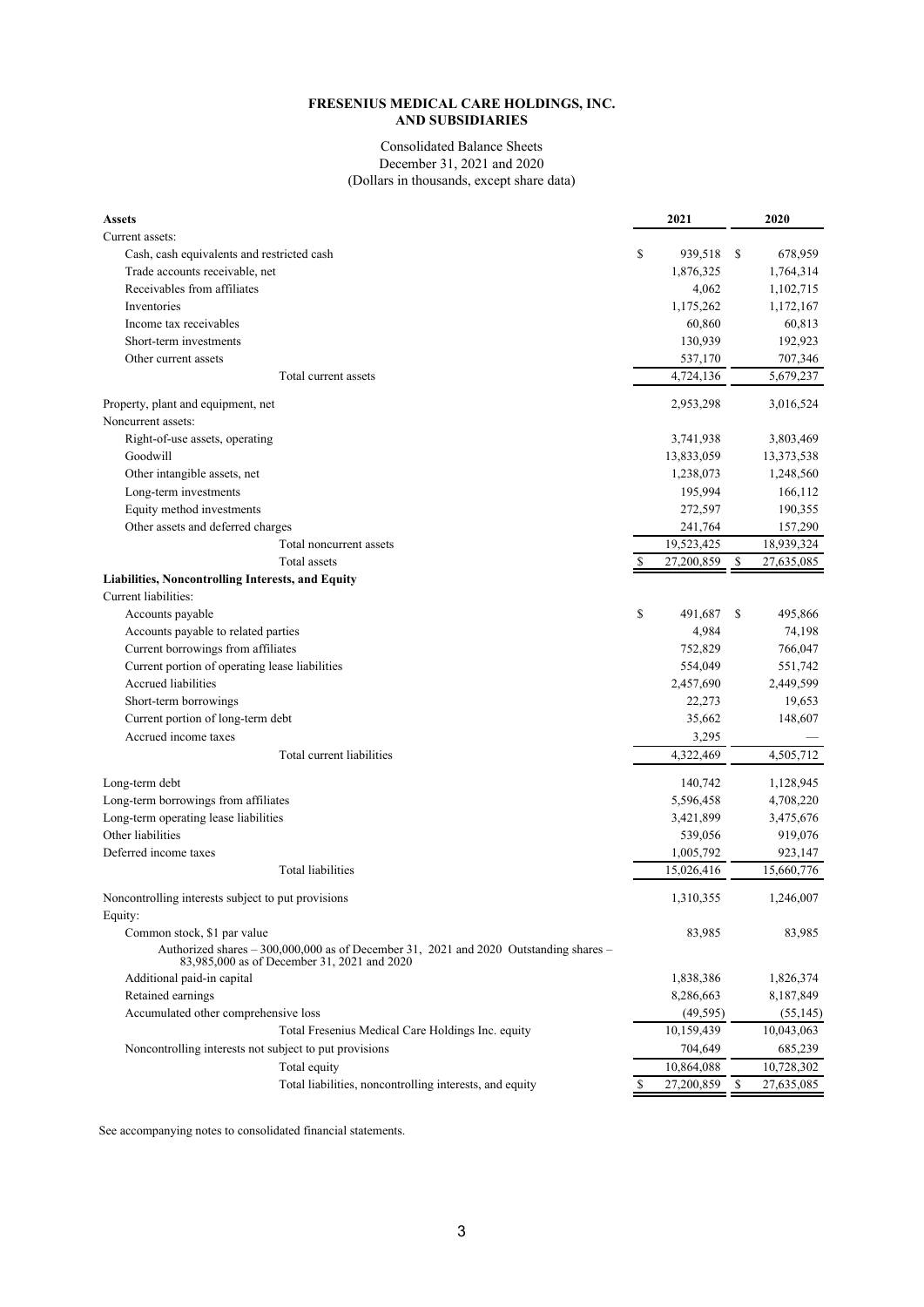#### Consolidated Statements of Income Years ended December 31, 2021 and 2020 (Dollars in thousands)

<span id="page-5-0"></span>

|                                                                             |    | 2021       |   | 2020       |
|-----------------------------------------------------------------------------|----|------------|---|------------|
| Net revenues:                                                               |    |            |   |            |
| Health care services                                                        | S  | 13,002,585 | S | 12,956,170 |
| Medical supplies                                                            |    | 1,290,168  |   | 1,279,118  |
|                                                                             |    | 14,292,753 |   | 14,235,288 |
| Health care services expense                                                |    | 8,971,406  |   | 8,714,480  |
| Medical supplies expense                                                    |    | 765,103    |   | 637,324    |
| Selling, general and administrative expenses                                |    | 2,068,417  |   | 2,125,471  |
| Depreciation and amortization                                               |    | 661,023    |   | 718,265    |
| Research and development                                                    |    | 61,045     |   | 85,484     |
| Income from equity investment income                                        |    | (12,899)   |   | (2,948)    |
| Interest expense, net, and related financing costs (including \$256,955 and |    |            |   |            |
| \$252,964 of interest with affiliates, respectively)                        |    | 261,576    |   | 301,520    |
|                                                                             |    | 12,775,671 |   | 12,579,596 |
| Income before income taxes                                                  |    | 1,517,082  |   | 1,655,692  |
| Provision for income taxes                                                  |    | 330,302    |   | 368,930    |
| Net income                                                                  |    | 1,186,780  |   | 1,286,762  |
| Less net income attributable to noncontrolling interests                    |    | 285,430    |   | 300,221    |
| Net income attributable to Fresenius Medical Care Holdings, Inc.            | \$ | 901,350    |   | 986,541    |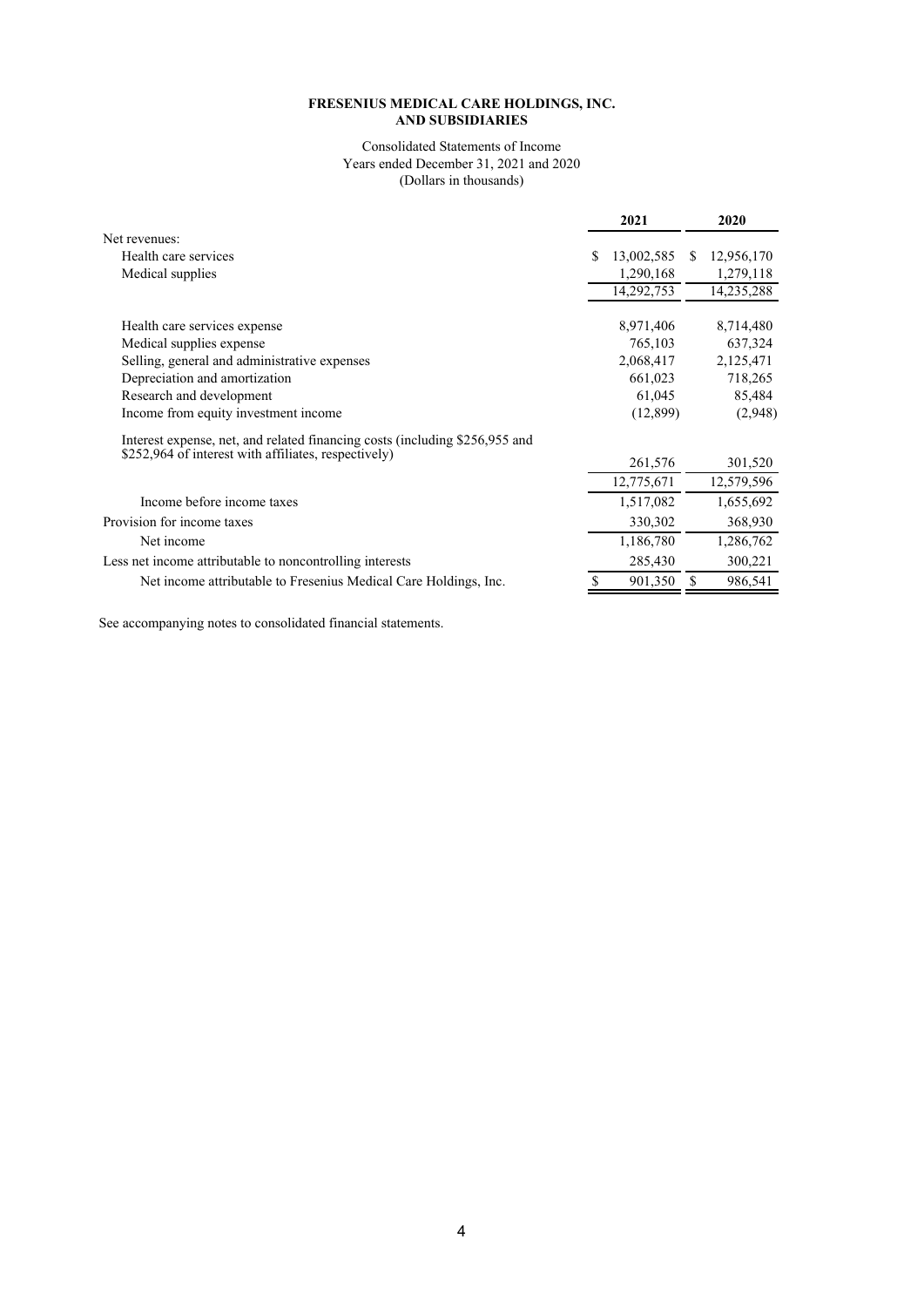#### Consolidated Statements of Comprehensive Income Years ended December 31, 2021 and 2020 (Dollars in thousands)

<span id="page-6-0"></span>

|                                                                                                         |   | 2021      | 2020      |
|---------------------------------------------------------------------------------------------------------|---|-----------|-----------|
| Net income                                                                                              | S | 1,186,780 | 1,286,762 |
| (Loss) gain related to foreign currency translation                                                     |   | (3,502)   | 1.909     |
| Gain on investments, (net of deferred tax of \$4,364 and \$2,928 respectively)                          |   | 444       | 6,123     |
| Actuarial gains on defined benefit plans, (net of deferred tax of \$3,740 and \$2,355<br>respectively)  |   | 9,465     | 6,332     |
| (Loss) gain related to derivative instruments, (net of deferred tax of \$303 and \$3,<br>respectively.) |   | (857)     | 1,778     |
| Other comprehensive income, net of tax                                                                  |   | 5,550     | 16,142    |
| Total comprehensive income                                                                              |   | 1,192,330 | 1,302,904 |
| Comprehensive income attributable to noncontrolling interests                                           |   | 285,430   | 300,221   |
| Comprehensive income attributable to Fresenius Medical Care Holdings, Inc.                              |   | 906,900   | 1,002,683 |
|                                                                                                         |   |           |           |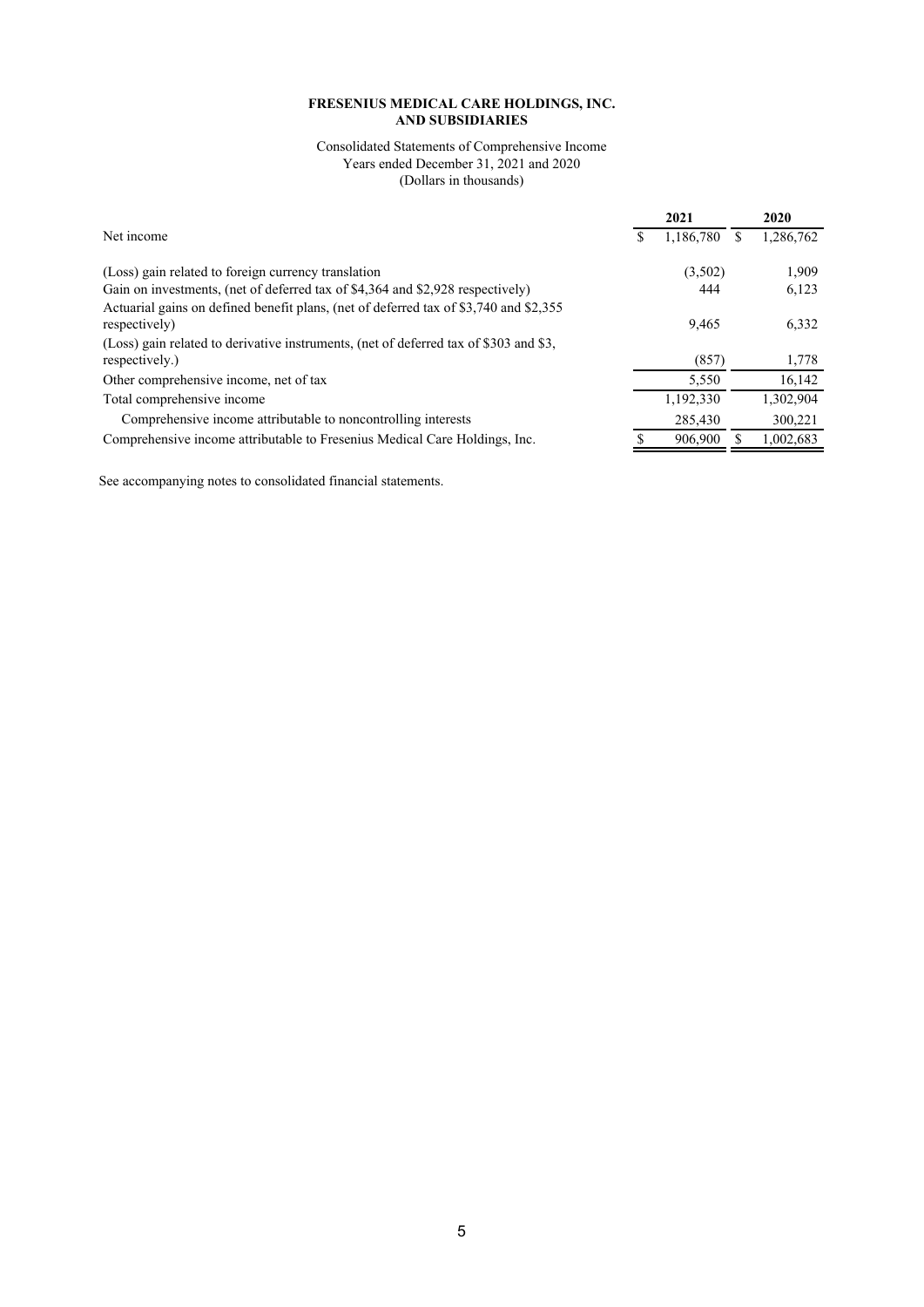Consolidated Statements of Changes in Equity Years ended December 31, 2021 and 2020 (Dollars in thousands, except share data)

**Total FMCH,** 

<span id="page-7-0"></span>

|                                                                                      | <b>Preferred stock</b>   |                                | <b>Common stock</b> |                        | <b>Additional</b><br>paid-in | Retained              | <b>Accumulated other</b> | <b>Total FMCH,</b><br>Inc.<br>shareholders' | Noncontrolling<br>interests not<br>subject to put |                     |
|--------------------------------------------------------------------------------------|--------------------------|--------------------------------|---------------------|------------------------|------------------------------|-----------------------|--------------------------|---------------------------------------------|---------------------------------------------------|---------------------|
|                                                                                      | <b>Shares</b>            | <b>Shares</b><br>Amount        |                     | Amount                 | capital                      | earnings              | comprehensive loss       | equity                                      | provisions                                        | <b>Total equity</b> |
| Balance, December 31, 2019                                                           | $\overline{\phantom{0}}$ | -S                             | 83,985,000          | 83,985<br>\$.          | S<br>1,927,283               | \$7,801,768 \$        | $(71,209)$ \$            | 9,741,827 \$                                | 721,878                                           | 10,463,705<br>S     |
| Net income                                                                           |                          |                                |                     |                        |                              | 986,541               |                          | 986,541                                     | 136,676                                           | 1,123,217           |
| Other comprehensive income                                                           |                          |                                |                     |                        |                              | —                     | 16,142                   | 16,142                                      |                                                   | 16,142              |
| Stock-based compensation expense                                                     |                          |                                |                     |                        | 742                          |                       |                          | 742                                         |                                                   | 742                 |
| Cash contributions noncontrolling interests                                          |                          |                                |                     |                        |                              |                       |                          |                                             | 11,384                                            | 11,384              |
| Dividends paid noncontrolling interests                                              |                          |                                |                     |                        |                              |                       |                          |                                             | (124, 912)                                        | (124, 912)          |
| Purchase/Sale of noncontrolling interests                                            |                          |                                |                     |                        | 11,891                       |                       |                          | 11,891                                      | (60,058)                                          | (48, 167)           |
| Changes in redemption value of noncontrolling<br>interests subject to put provisions |                          |                                |                     |                        | (123, 742)                   |                       | --                       | (123, 742)                                  |                                                   | (123, 742)          |
| Dividend to shareholders                                                             |                          |                                |                     |                        |                              | (600,000)             |                          | (600,000)                                   |                                                   | (600,000)           |
| Other                                                                                |                          |                                |                     |                        | 10,200                       | (460)                 | (78)                     | 9,662                                       | 271                                               | 9,933               |
| Balance, December 31, 2020                                                           | $\overline{\phantom{a}}$ | -S<br>$\overline{\phantom{0}}$ | 83,985,000          | 83,985<br><sup>S</sup> | 1,826,374<br>-S              | \$8,187,849 \$        | $(55, 145)$ \$           | 10,043,063 \$                               | 685,239                                           | 10,728,302<br>S     |
| Net income                                                                           |                          |                                |                     |                        |                              | 901,350               |                          | 901,350                                     | 125,702                                           | 1,027,052           |
| Other comprehensive income                                                           |                          |                                |                     |                        |                              | –                     | 5,550                    | 5,550                                       |                                                   | 5,550               |
| Stock-based compensation expense                                                     |                          |                                |                     |                        | 378                          | —                     |                          | 378                                         |                                                   | 378                 |
| Cash contributions noncontrolling interests                                          |                          |                                |                     |                        |                              |                       |                          |                                             | 12,002                                            | 12,002              |
| Dividends paid noncontrolling interests                                              |                          |                                |                     |                        |                              |                       |                          | --                                          | (136, 337)                                        | (136, 337)          |
| Purchase/Sale of noncontrolling interests                                            |                          |                                |                     |                        | 16,829                       |                       |                          | 16,829                                      | 18,043                                            | 34,872              |
| Changes in redemption value of noncontrolling<br>interests subject to put provisions |                          |                                |                     |                        | (5,182)                      |                       |                          | (5,182)                                     |                                                   | (5,182)             |
| Dividend to shareholders                                                             |                          |                                |                     |                        |                              | (800,000)             |                          | (800,000)                                   |                                                   | (800,000)           |
| Other                                                                                |                          |                                |                     |                        | (13)                         | (2, 536)              | --                       | (2, 549)                                    |                                                   | (2, 549)            |
| Balance, December 31, 2021                                                           | $\overline{\phantom{0}}$ | -S<br>$\overline{\phantom{a}}$ | 83,985,000          | 83,985<br>-S           | -S                           | 1,838,386 \$8,286,663 | $(49,595)$ \$<br>-8      | 10,159,439 \$                               | 704,649                                           | \$10,864,088        |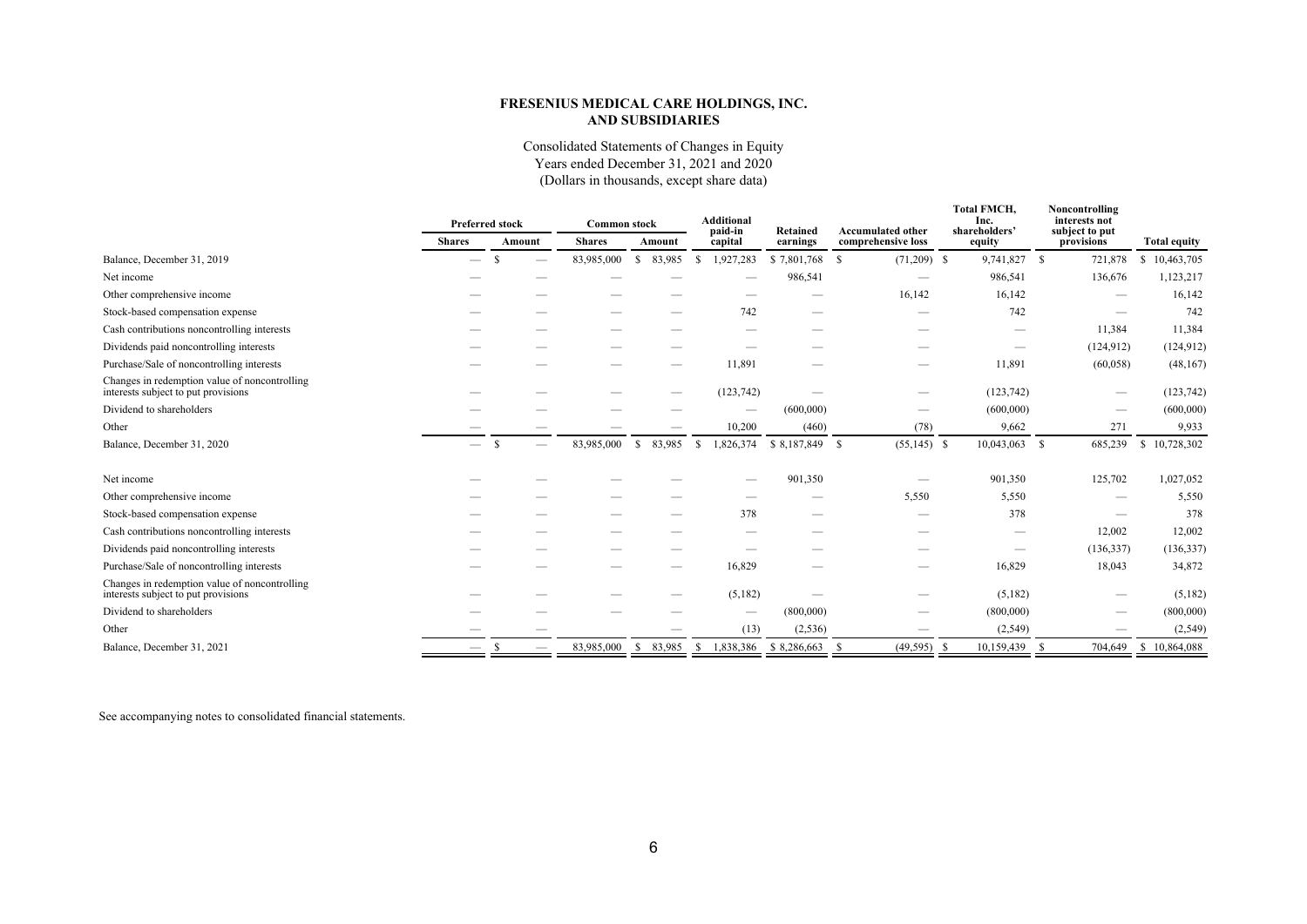Consolidated Statements of Cash Flows Years ended December 31, 2021 and 2020 (Dollars in thousands)

<span id="page-8-0"></span>

|                                                                                                                                                                        | 2021 |             | 2020 |             |
|------------------------------------------------------------------------------------------------------------------------------------------------------------------------|------|-------------|------|-------------|
| Cash flows from operating activities:                                                                                                                                  |      |             |      |             |
| Net income                                                                                                                                                             | \$   | 1,186,780   | S.   | 1,286,762   |
| Adjustments to reconcile net income to net cash provided by operating activities:                                                                                      |      |             |      |             |
| Depreciation and amortization                                                                                                                                          |      | 661,023     |      | 718,265     |
| Impairment of right of use assets                                                                                                                                      |      | 12,279      |      | 797         |
| Loss (gain) on divestitures                                                                                                                                            |      | 4,795       |      | (37,009)    |
| Deferred income taxes                                                                                                                                                  |      | 116,402     |      | 135,003     |
| Equity investment gains                                                                                                                                                |      | (10, 218)   |      | (636)       |
| Loss (gain) on disposal of properties and equipment and ROU                                                                                                            |      | 14,579      |      | (592)       |
| (Gain) loss on disposal of marketable securities, net                                                                                                                  |      | (18, 155)   |      | 1,921       |
| Amortization of deferred financing cost                                                                                                                                |      | 2,604       |      | 4,560       |
| Unrealized currency translation (gain) loss                                                                                                                            |      | (50, 323)   |      | 55,223      |
| Loss (gain) on forward sale and currency exchange agreements<br>Changes in operating assets and liabilities, net of effects of purchase acquisitions and divestitures: |      | 50,465      |      | (40, 929)   |
| (Increase) decrease in trade accounts receivable, net                                                                                                                  |      | (103, 220)  |      | 70,836      |
| Increase in inventories                                                                                                                                                |      | (2,028)     |      | (237,317)   |
| Decrease (increase) in other current assets                                                                                                                            |      | 171,621     |      | (250,992)   |
| Increase in other assets and deferred charges                                                                                                                          |      | (221,697)   |      | (22, 145)   |
| (Decrease) increase in accounts payable                                                                                                                                |      | (5, 153)    |      | 51,335      |
| Increase in accrued income taxes                                                                                                                                       |      | (43, 277)   |      | 64,686      |
| (Decrease) increase in accrued liabilities                                                                                                                             |      | (56, 954)   |      | 1,315,421   |
| Decrease other long-term liabilities                                                                                                                                   |      | (431,764)   |      | (8,273)     |
| Increase (decrease) in lease liabilities                                                                                                                               |      | 173,615     |      | (93, 747)   |
| Net changes due to/from affiliates                                                                                                                                     |      | (70,079)    |      | 35,398      |
| Distributions (paid) received on equity investments                                                                                                                    |      | (45, 550)   |      | 4,463       |
| Other, net                                                                                                                                                             |      | 4,856       |      | (3,796)     |
| Net cash provided by operating activities                                                                                                                              |      | 1,340,601   |      | 3,049,234   |
|                                                                                                                                                                        |      |             |      |             |
| Cash flows from investing activities:                                                                                                                                  |      | (574, 135)  |      | (722, 981)  |
| Capital expenditures                                                                                                                                                   |      |             |      |             |
| Acquisitions and investments, net of cash acquired                                                                                                                     |      | (352, 482)  |      | (153,982)   |
| Sale of property and equipment                                                                                                                                         |      | 1,216       |      | 1,254       |
| Proceeds from divestitures                                                                                                                                             |      | 1,160       |      | 382         |
| Purchases of available for sale securities                                                                                                                             |      | (80,057)    |      | (59, 504)   |
| Proceeds from sales of available for sale securities                                                                                                                   |      | 111,993     |      | 29,234      |
| Equity distributions (contributions)                                                                                                                                   |      | 39,149      |      | (1, 172)    |
| Net change in loans to affiliates                                                                                                                                      |      | 1,098,653   |      | (1,052,118) |
| Net cash used in (provided by) investing activities                                                                                                                    |      | 245,497     |      | (1,958,887) |
| Cash flows from financing activities:                                                                                                                                  |      |             |      |             |
| Net increase in borrowings from affiliate.                                                                                                                             |      | 925,345     |      | 654,794     |
| Net decrease from receivable financing facility                                                                                                                        |      |             |      | (427,000)   |
| Decrease in debt                                                                                                                                                       |      | (1,104,042) |      | (221, 987)  |
| Debt issuance costs                                                                                                                                                    |      | (11,956)    |      | (7, 394)    |
| Dividends paid                                                                                                                                                         |      | (800,000)   |      | (600,000)   |
| Distributions to noncontrolling interests                                                                                                                              |      | (335, 524)  |      | (307, 230)  |
| Contributions from noncontrolling interests                                                                                                                            |      | 38,531      |      | 26,531      |
| Proceeds from sale of noncontrolling interests                                                                                                                         |      | 25,674      |      | 26,438      |
| Purchases of noncontrolling interests                                                                                                                                  |      | (37, 294)   |      | (19, 803)   |
| Principal payment for finance lease liability                                                                                                                          |      | (24, 588)   |      |             |
| Payment on accrued variable payment outstanding                                                                                                                        |      |             |      | (2, 417)    |
| Net cash used in financing activities                                                                                                                                  |      | (1,323,854) |      | (878,068)   |
| Effects of changes in foreign exchange rates                                                                                                                           |      | (1,685)     |      | (460)       |
| Change in cash, cash equivalents and restricted cash                                                                                                                   |      | 260,559     |      | 211,819     |
| Cash, cash equivalents and restricted cash at beginning of year                                                                                                        |      | 678,959     |      | 467,140     |
| Cash, cash equivalents and restricted cash at end of year                                                                                                              | \$   | 939,518     | \$   | 678,959     |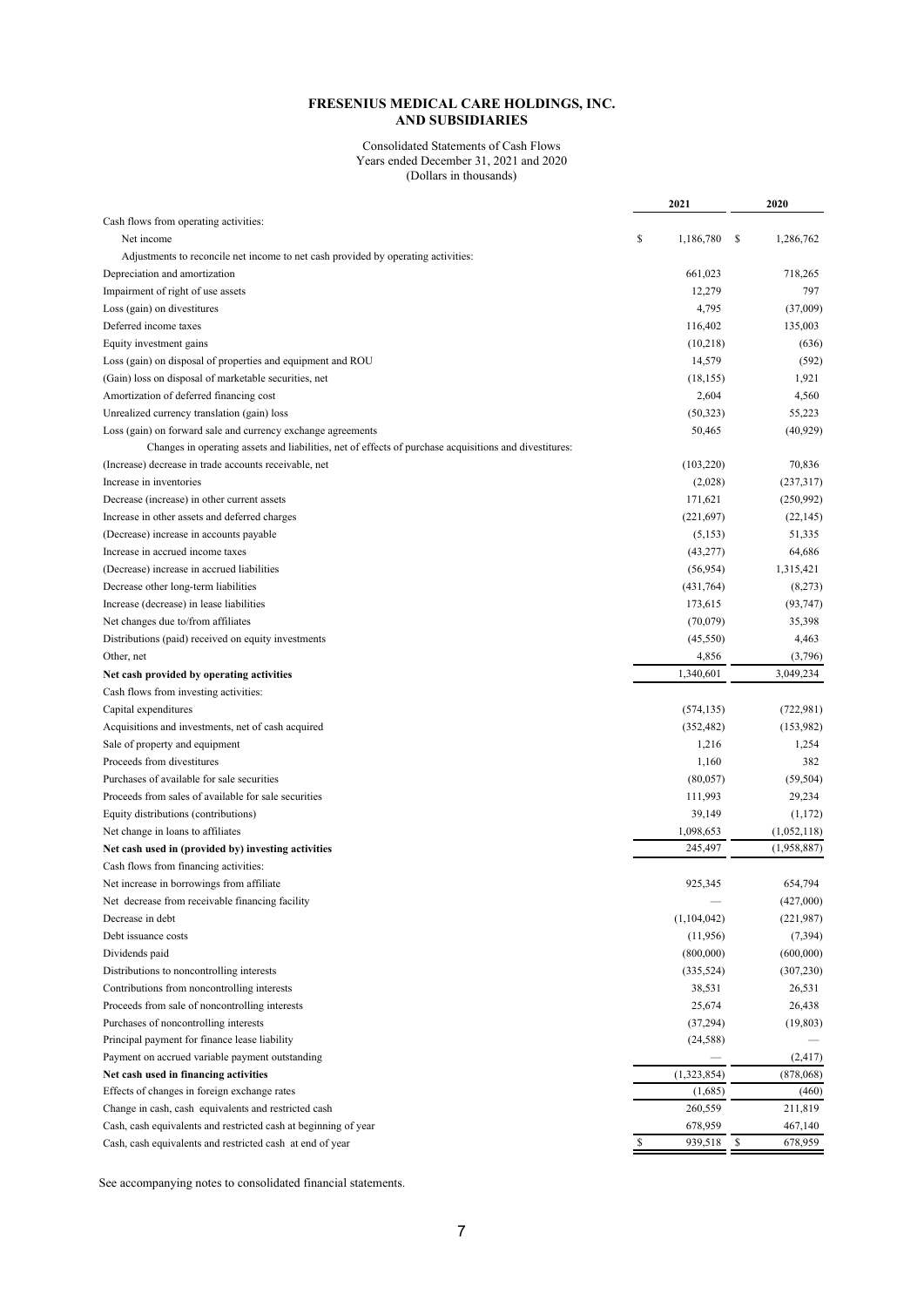Consolidated Statements of Cash Flows Years ended December 31, 2021 and 2020 (Dollars in thousands)

|                                                    | 2021            | 2020       |
|----------------------------------------------------|-----------------|------------|
| Supplemental disclosures of cash flow information: |                 |            |
| Cash paid for interest                             | \$<br>271,932   | 267,237    |
| Cash paid for income taxes, net of tax refund      | 240,292         | 188,067    |
| Details for acquisitions:                          |                 |            |
| Assets acquired                                    | $(559, 111)$ \$ | (210,730)  |
| Liabilities assumed                                | 70,055          | 12,116     |
| Noncontrolling interests                           | 121,307         | 40,956     |
| Cash paid                                          | (367,749)       | (157, 658) |
| Less cash acquired                                 | 15,267          | 3,676      |
| Net cash paid for acquisitions                     | (352, 482)      | (153,982)  |
|                                                    |                 |            |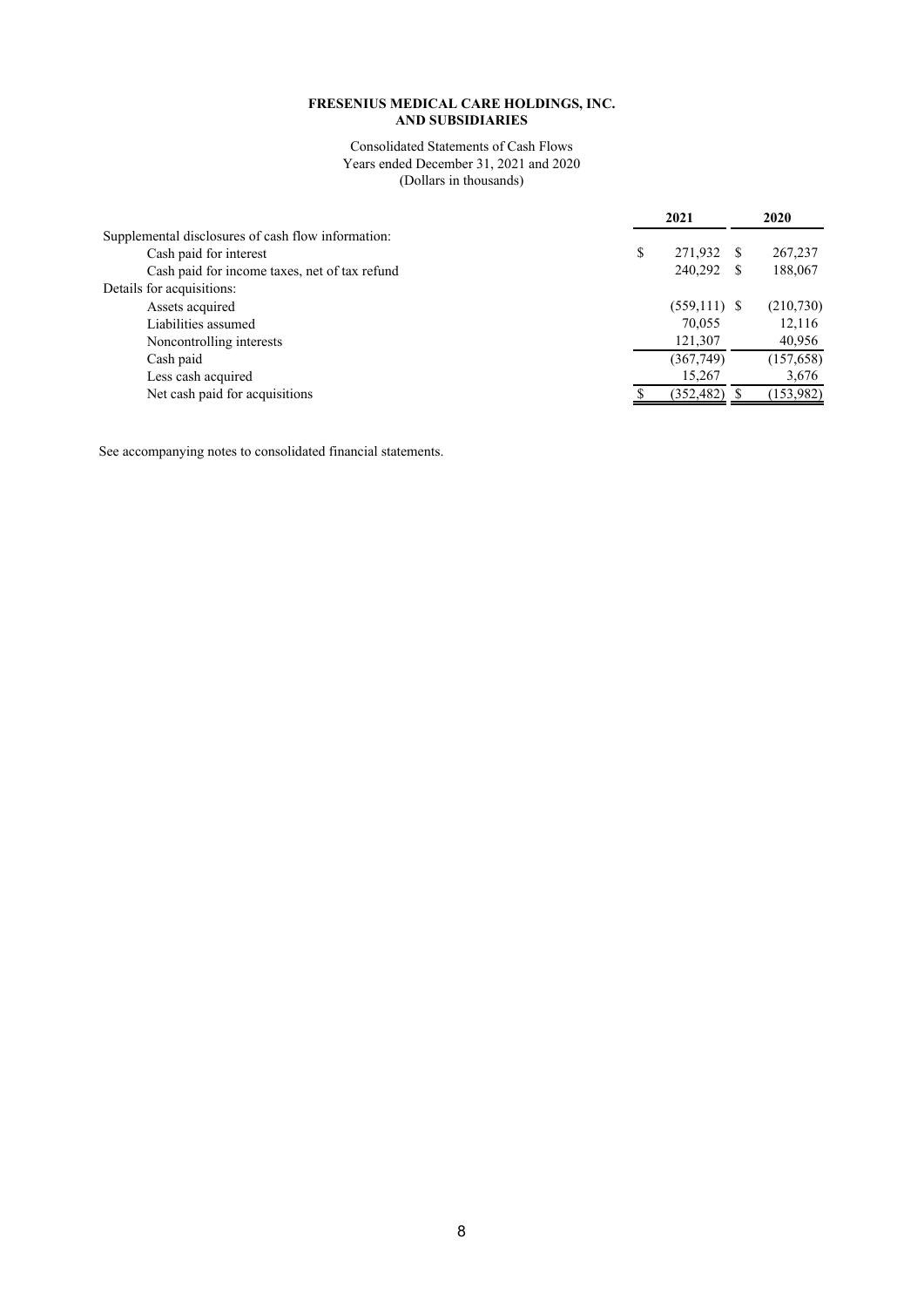Notes to Consolidated Financial Statements (Dollars in thousands, except share data)

#### <span id="page-10-0"></span>(1) **The Company**

Fresenius Medical Care Holdings, Inc., a New York corporation (the Company or FMCH) is a subsidiary of Fresenius Medical Care AG & Co. KGaA, a German partnership limited by shares (FMCAG & KGaA or the Parent Company). The General Partner refers to Fresenius Medical Care Management AG, FMC-AG & Co. KGaA's general partner and a wholly owned subsidiary of Fresenius SE. Management Board and our Management Board refer to the members of the management board of Fresenius Medical Care Management AG (Management AG) and, except as otherwise specified, Supervisory Board and our Supervisory Board refer to the supervisory board of FMC-AG & Co. KGaA. The Company conducts its operations through seven principal subsidiaries, National Medical Care, Inc. (NMC), Fresenius USA Marketing, Inc., Fresenius USA Manufacturing, Inc., National Cardiovascular Partners, LP, Colorado River Group, LLC and SRC Holding Company, Inc., all Delaware corporations and Fresenius USA, Inc., a Massachusetts corporation.

The Company provides dialysis treatment and related dialysis care services to persons who suffer from end-stage renal disease (ESRD), as well as other health care services. The Company also develops and manufactures a wide variety of health care products, which includes dialysis and nondialysis products. The Company's dialysis products include hemodialysis machines, peritoneal cyclers, dialyzers, peritoneal solutions, hemodialysis concentrates, solutions and granulates, bloodlines, renal pharmaceuticals and systems for water treatment. The Company's non-dialysis products include acute cardiopulmonary and apheresis products. The Company supplies dialysis clinics it owns, operates or manages with a broad range of products and also sells dialysis products to other dialysis service providers. The Company describes certain of its other health care services as "Care Coordination." Care Coordination includes, but is not limited to, the coordinated delivery of pharmacy services, vascular, cardiovascular and endovascular specialty services as well as ambulatory surgery center services, physician nephrology and cardiology services, health plan services, urgent care services and ambulant treatment services. All of these Care Coordination services together with dialysis care and related services represent the Company's health care services.

#### (a) *Basis of Presentation*

The consolidated financial statements in this report as of December 31, 2021 and 2020 and for the years then ended have been prepared in accordance with U.S. Generally Accepted Accounting Principles (U.S. GAAP).

The Company has evaluated subsequent events through April 29, 2022, which is the date these consolidated financial statements were available to be issued.

#### (b) *Principles of Consolidation*

The consolidated financial statements include the earnings of all companies in which the Company has legal or effective control. This includes variable interest entities (VIEs) for which the Company is deemed the primary beneficiary. The Company also consolidates certain clinics that it manages and financially controls. Noncontrolling interests represent the proportionate equity interests in the Company's consolidated entities that are not wholly owned by the Company. Noncontrolling interests of acquired entities are valued at fair value. The equity method of accounting is used for investments in associated companies over which the Company is deemed to have significant influence.

#### (2) **Summary of Significant Accounting Policies**

#### (a) *Cash, Cash Equivalents and Restricted Cash*

Cash and cash equivalents are short-term highly liquid investments with maturities of three months or less at date of purchase.

Restricted cash balance relates to collateral requirements towards an insurance contract that are not available for use.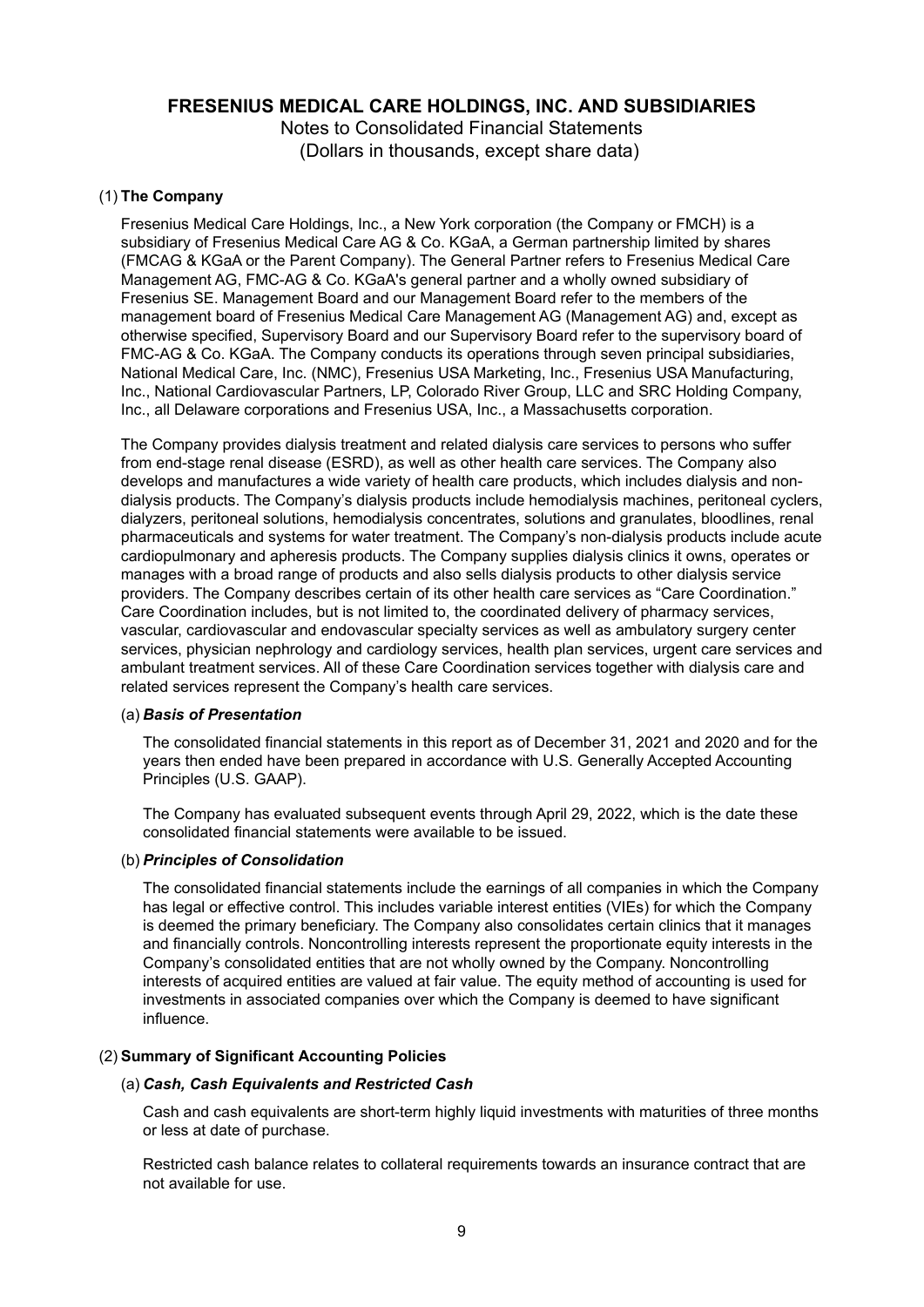Notes to Consolidated Financial Statements (Dollars in thousands, except share data)

#### (b) *Inventories*

Inventories are stated at the lower of cost (determined by using the first-in, first-out method) or net realizable value. Costs included in inventories are based on invoiced costs and/or production costs as applicable. Included in production costs are material, direct labor and production overhead, including depreciation charges (see note 4).

### (c) *Property, Plant and Equipment*

Property, plant, and equipment are stated at cost less accumulated depreciation (see note 10). Significant improvements are capitalized; repairs and maintenance costs that do not extend the useful lives of the assets are charged to expense as incurred. The cost and accumulated depreciation of assets sold or otherwise disposed of are removed from the accounts, and any gain or loss is included in income when the assets are disposed.

The cost of property, plant and equipment is depreciated over estimated useful lives on a straightline basis as follows: buildings – 20 to 40 years, equipment and furniture – 3 to 10 years, and leasehold improvements over the estimated useful life or lease term, whichever is shorter - 7 to 10 years.

The Company capitalizes interest on borrowed funds during construction periods. Interest capitalized during 2021 and 2020 was \$4,012 and \$4,445, respectively.

Finance leases are included in Property, plant, and equipment on our consolidated balance sheets.

### (d) *Intangible Assets and Goodwill*

The growth of the Company's business through acquisitions has generated intangible assets, including goodwill and other nonamortizable intangible assets such as tradenames.

Intangible assets such as noncompete agreements, lease agreements, tradenames, technology, patents, distribution rights, software, acute care agreements and licenses, and customer relationships acquired in a purchase method business combination are recognized and reported apart from goodwill.

Goodwill and intangibles with indefinite useful lives are not amortized but tested for impairment annually or when an event becomes known that could trigger an impairment. The Company identified tradenames as intangible assets with indefinite useful lives because, based on an analysis of all of the relevant factors, there is no foreseeable limit to the period over which those assets are expected to generate cash inflows for the Company. Intangible assets with finite useful lives are amortized over their respective useful lives. The Company amortizes noncompete agreements over their average useful life of 7 years. Technology is amortized over its useful life of 12 years. All other intangible assets are amortized over their individual estimated useful lives between 3 and 25 years. Intangible assets with finite useful lives are evaluated for impairment when events have occurred that may give rise to an impairment.

The Company assesses the goodwill balance within our single reporting unit annually, and whenever events or changes in circumstances indicate the carrying value of goodwill may not be recoverable to determine whether any impairment in this asset may exist and, if so, the extent of such impairment. We compare the fair value of our reporting unit to its carrying value. If the carrying value of the net assets assigned to the reporting unit exceeds the fair value of our reporting unit, we would record an impairment loss equal to the difference.

We completed our required annual impairment test in 2021 and 2020 and determined in each of those periods that the carrying value of goodwill was not impaired. In each year, the fair value of our reporting unit, which includes goodwill, was in excess of the carrying value of our reporting unit.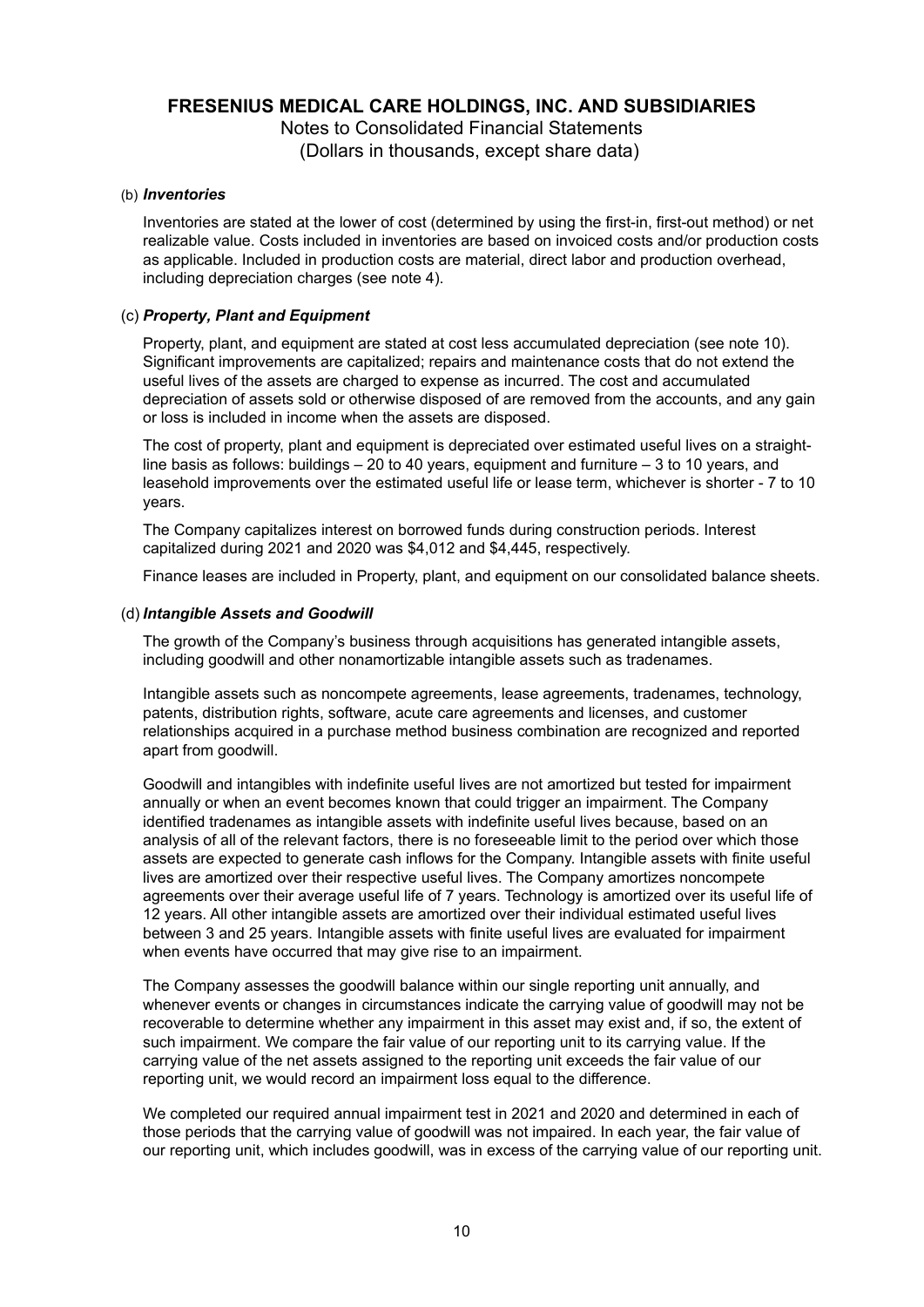Notes to Consolidated Financial Statements (Dollars in thousands, except share data)

To evaluate the recoverability of intangible assets with indefinite useful lives, the Company compares the fair values of intangible assets with their carrying values. An intangible asset's fair value is determined using a discounted cash flow approach or other methods, if appropriate.

Assessing the fair value of intangible assets with indefinite useful lives and goodwill requires management to make assumptions and to apply judgment when estimating future cash flows, including projected revenue growth, operating expenses, and discount rate. These estimates are highly subjective, and our ability to realize the future cash flows is affected by factors such as the success of our strategic initiatives, economic conditions, and operating performance.

In connection with its annual impairment tests, the Company determined that there was no material impairment of goodwill or other indefinite lived intangible assets. Accordingly, the Company did not record any material impairment charges during 2021 and 2020.

#### (e) *Derivative Instruments and Hedging Activities*

The Company accounts for derivatives and hedging activities by recognizing all derivative instruments as either assets or liabilities in the consolidated balance sheets at their respective fair values (see note 16). For derivatives designated as hedges, changes in the fair value are either offset against the change in fair value of the assets and liabilities through earnings or recognized in accumulated other comprehensive income. The amounts reported in accumulated other comprehensive income are subsequently reclassified into earnings in the period that the hedged forecasted transaction affects earnings.

For all hedging relationships, the Company formally documents the hedging relationship and its risk management objective and strategy for undertaking the hedge, the hedging instrument, the hedged item, the nature of the risk being hedged, how the hedging instrument's effectiveness in offsetting the hedged risk will be assessed prospectively and retrospectively. The Company also formally assesses, both at the hedge's inception and on an ongoing basis, whether the derivatives that are used in hedging transactions are highly effective in offsetting cash flows of hedged items. Changes in the fair value of a derivative that is highly effective and that is designated and qualifies as a cash flow hedge are recorded in accumulated other comprehensive income until earnings are affected by the variability in cash flows of the designated hedged item.

The Company discontinues hedge accounting prospectively when it is determined that the derivative is no longer effective in offsetting cash flows of the hedged item, the derivative expires or is sold, terminated, or exercised, the derivative is de-designated as a hedging instrument, because it is unlikely that a forecasted transaction will occur, or management determines that designation of the derivative as a hedging instrument is no longer appropriate.

### (f) *Foreign Currency Translation*

For purposes of these consolidated financial statements, the U.S. dollar is the reporting currency. All assets and liabilities of the Company's non-U.S. subsidiaries are translated at year-end exchange rates, while revenue and expenses are translated at exchange rates prevailing during the year. Adjustments for foreign currency translation fluctuations are excluded from net income and are reported in accumulated other comprehensive loss. In addition, the translation of certain affiliate borrowings denominated in foreign currencies, which are considered foreign equity investments, are reported in accumulated other comprehensive loss.

Gains and losses resulting from the translation of revenues and expenses and intercompany borrowings, which are not considered equity investments, are included in the consolidated statements of income within general and administrative expenses. Foreign exchange losses amounted to \$636 and \$2,206 for the years ended December 31, 2021 and 2020, respectively.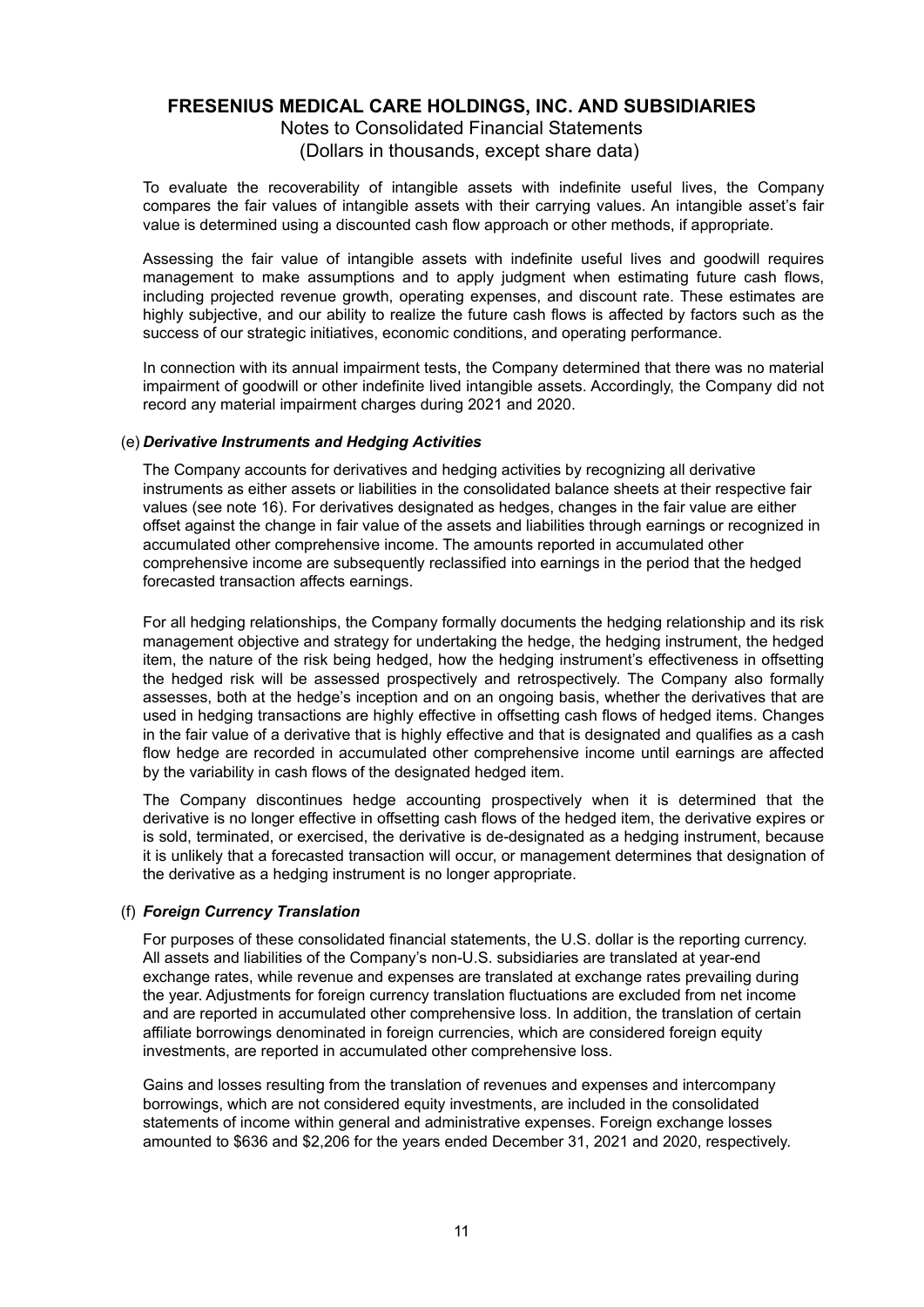Notes to Consolidated Financial Statements (Dollars in thousands, except share data)

#### (g) *Revenue Recognition*

For both health care services revenue and medical supplies revenue, patients, third party payors and customers are billed at our standard rates net of contractual allowances, discounts or rebates to reflect the estimated amounts to be receivable from these payors.

#### *Health care services*

Health care services revenue are recognized on the date the patient receives treatment and includes amounts related to certain services, products and supplies utilized in providing such treatment. The patient is obligated to pay for health care services at amounts estimated to be receivable based upon the Company's standard rates or at rates determined under reimbursement arrangements. These arrangements are generally with third party payors, such as Medicare, Medicaid, or commercial insurers.

For services performed for patients where the collection of the billed amount or a portion of the billed amount cannot be determined at the time services are performed the Company concludes that the consideration is variable ("implicit price concession") and records the difference between the billed amount and the amount estimated to be collectible as a reduction to revenue. Implicit price concessions include such items as amounts due from patients without adequate insurance coverage, patient co-payment and deductible amounts due from patients with health care coverage. The Company determines implicit price concessions primarily upon past collection history.

Implicit price concessions are considered when determining the transaction price and resulted in directly reducing revenue in the amount of \$508,642 and \$425,060 for the years ended December 31, 2021 and 2020, respectively.

The Company has entered into sub-capitation and other shared savings arrangements with certain payors to provide care to certain ESKD and chronic kidney disease patients. Under these arrangements, a baseline per patient per month amount is established. If the Company provides complete care for less than the baseline, it retains the difference. If the cost of complete care exceeds the baseline, the Company may owe the payor the difference.

#### *Health Care products*

In the health care products business, revenues are generated from the sale of dialysis machines and water treatment systems, disposable products and maintenance agreements for the Company's health care products. Revenues from the sale of dialysis machines and water treatment systems are typically recognized upon installation and provision of the necessary technical instructions as only thereafter the customer obtains control of the medical device.

All other dialysis and non-dialysis product revenues are recognized upon completion of the relevant performance obligations. Product revenues are normally based upon pre-determined rates that are established by contractual arrangement.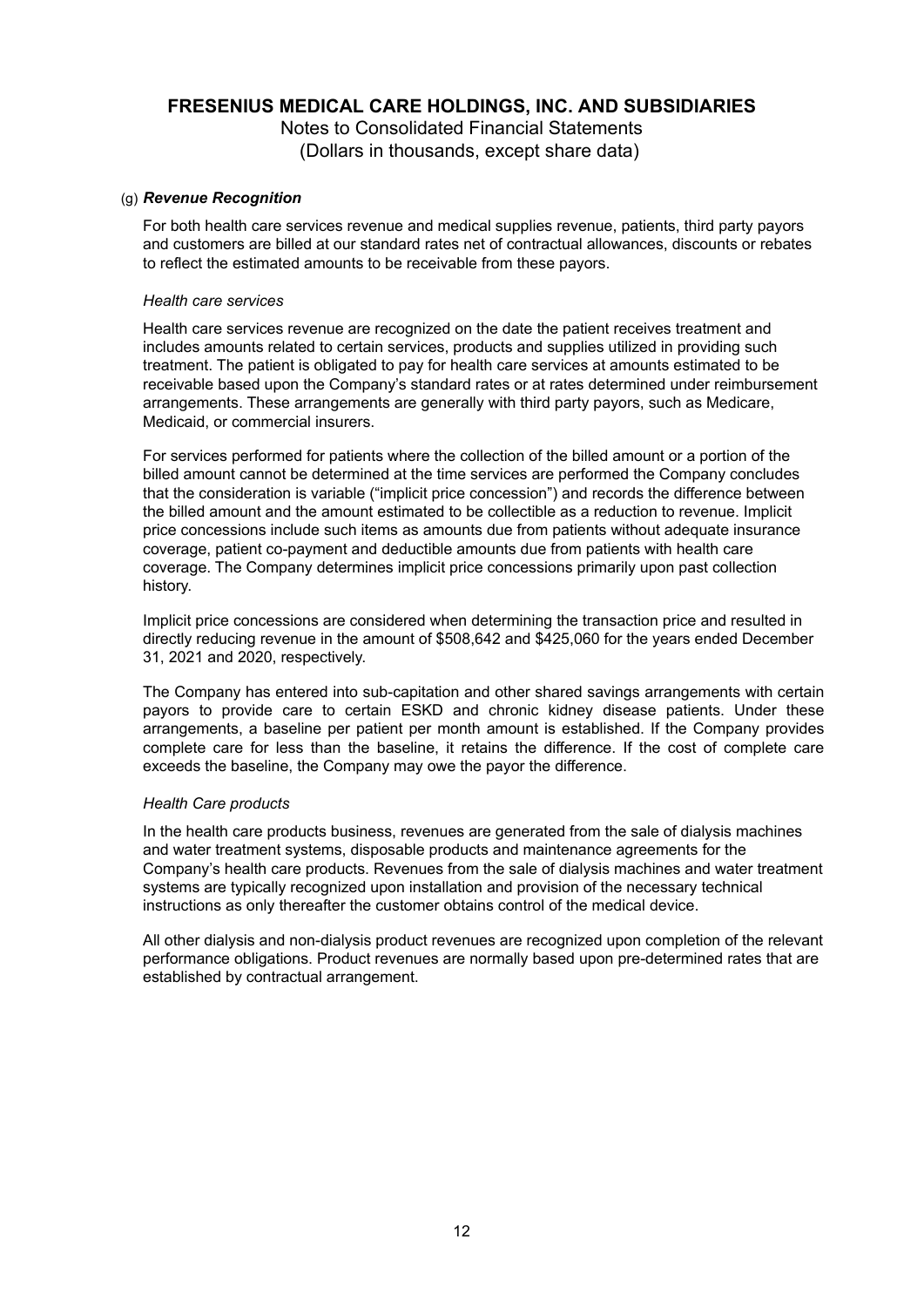Notes to Consolidated Financial Statements

(Dollars in thousands, except share data)

The Company has recognized the following revenue in the consolidated statements of income for the years ended December 31, 2021 and 2020:

|                                | December 31, 2021 |                                             |   |                                 | December 31, 2020 |    |                                             |   |                                 |              |
|--------------------------------|-------------------|---------------------------------------------|---|---------------------------------|-------------------|----|---------------------------------------------|---|---------------------------------|--------------|
|                                |                   | Revenue from<br>contracts with<br>customers |   | Other<br>Revenue <sup>(a)</sup> | Total             |    | Revenue from<br>contracts with<br>customers |   | Other<br>Revenue <sup>(a)</sup> | Total        |
| Medicare                       | \$                | 4,585,454                                   | S |                                 | \$4,585,454       | \$ | 5,484,727                                   | S |                                 | \$5,484,727  |
| Private/alternative<br>payors  |                   | 7,680,252                                   |   |                                 | 7,680,252         |    | 6,815,556                                   |   |                                 | 6,815,556    |
| Medicaid/other Govt<br>sources |                   | 630.606                                     |   | 469.363                         | 1,099,969         |    | 644.315                                     |   | 347.012                         | 991,327      |
| Hospitals                      |                   | 927,078                                     |   |                                 | 927,078           |    | 943,678                                     |   |                                 | 943,678      |
| Total                          |                   | 13,823,390                                  |   | 469,363                         | \$14,292,753      |    | 13,888,276                                  |   | 347,012                         | \$14,235,288 |

(a) Insurance contract revenue for Fresenius Healthcare Partners ("FHP"), a value based care division of the Company

We receive a substantial portion of our revenue from Medicare program and other government sources. The following table provides information for the years ended December 31, 2021 and 2020 regarding the percentage of our revenue from: (a) the Medicare program, (b) private/alternative payors, such as commercial insurance, Medicare Advantage and private funds, (c) Medicaid and other government sources and (d) hospitals.

|                             | 2021  | 2020  |
|-----------------------------|-------|-------|
| Medicare                    | 32%   | 39 %  |
| Private/alternative payors  | 54 %  | 48 %  |
| Medicaid/other Govt sources | $8\%$ | $7\%$ |
| Hospitals                   | $6\%$ | $6\%$ |
| Total                       | 100 % | 100 % |

### (h) *Research and Development*

Research and development costs are expensed as incurred.

### (i) *Income Taxes*

Current income taxes are calculated based on the profit of the fiscal year and in accordance with local tax rules of the respective tax jurisdictions. Expected and executed additional tax payments and tax refunds for prior years are also taken into account. Benefits from income tax positions have been recognized only when it was more likely than not that the Company would be entitled to the economic benefits of the tax positions. The more-likely-than-not threshold has been determined based on the technical merits that the position will be sustained upon examination. If a tax position meets the more-likely-than-not recognition threshold, management estimates the largest amount of tax benefit that is more than fifty percent likely to be realized upon settlement with a taxing authority, which becomes the amount of benefit recognized. If a tax position is not considered more-likely-than-not to be sustained based solely on its technical merits, no benefits are recognized.

The Company recognizes deferred tax assets and liabilities for future consequences attributable to temporary differences between the financial statement carrying amounts of existing assets and liabilities and their respective tax basis as well as for consolidation procedures affecting net income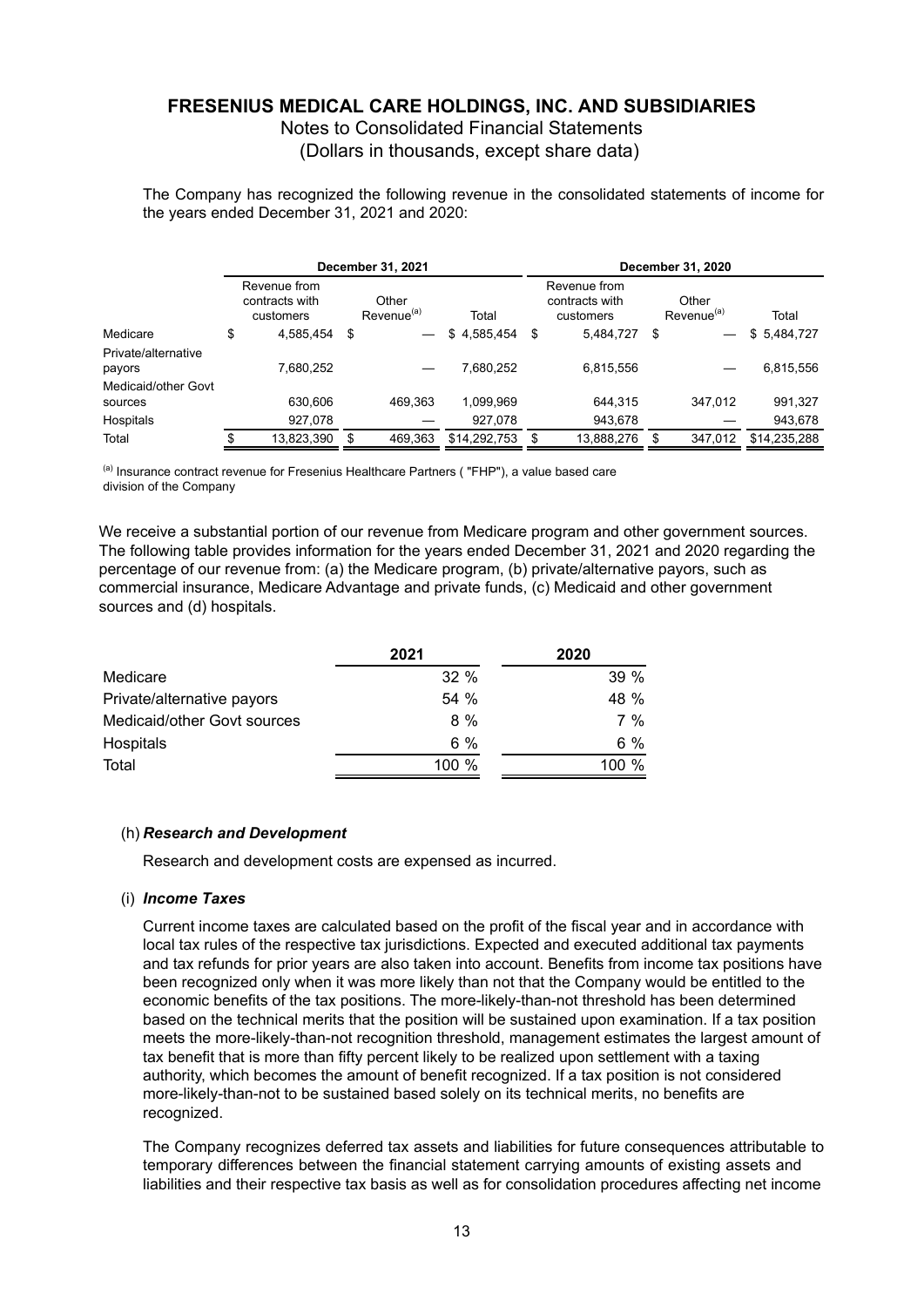Notes to Consolidated Financial Statements (Dollars in thousands, except share data)

and tax loss carryforwards which are more-likely-than-not to be utilized. Deferred tax assets and liabilities are measured using enacted tax rates expected to apply to taxable income in the years in which those temporary differences are expected to be recovered or settled. A valuation allowance is recorded to reduce the carrying amount of the deferred tax assets unless it is more likely than not that such assets will be realized (see note 9).

The Company recognizes interest and penalties related to its tax positions as interest expense as the nature of the interest and penalties related to the Company's tax positions are based on the obligations of payment.

In December 2019, the FASB issued ASU 2019-12, Simplifying the Accounting for Income Taxes, which simplifies the accounting for income taxes by removing certain exceptions to the general principles of ASC 740, Income Taxes. The amendments also improve consistent application of and simplify GAAP for other areas of Topic 740 by clarifying and amending existing guidance. Depending on the amendment, adoption may be applied on a retrospective, modified retrospective or prospective basis. This ASU was adopted by the Company in the year ended December 31, 2021 and the adoption of this ASU did not have a material impact on the Company's consolidated financial statements.

### (j) *Impairment*

The Company reviews the carrying value of its long-lived assets or asset groups with definite useful lives to be held and used for impairment whenever events or changes in circumstances indicate that the carrying value of these assets may not be recoverable. Recoverability of these assets is measured by a comparison of the carrying value of an asset to the future net undiscounted cash flows directly associated with the asset. If assets are considered to be impaired, the impairment recognized is the amount by which the carrying value exceeds the fair value of the asset. The Company generally uses a discounted cash flow model to determine fair value.

Long-lived assets to be disposed of by sale are reported at the lower of carrying value or fair value less cost to sell and depreciation is ceased. Long-lived assets to be disposed of other than by sale are considered to be held and used until disposal. No impairment charges were recorded for the years ended December 31, 2021 and 2020.

#### (k) *Debt Issuance Costs*

Debt issuance costs are presented on the consolidated balance sheets as a direct deduction from the carrying amount of that debt liability. These costs are amortized over the term of the related obligation (see note 7).

#### (l) *Self-insurance Programs*

The Company self-insured with excess coverage for professional, product and general liability, auto liability, and worker's compensation claims under which the Company assumes responsibility for incurred claims up to predetermined amounts above which third-party insurance applies. Reported balances for the year include estimates of the anticipated expense for claims incurred (both reported and incurred but not reported) based on historical experience and existing claim activity. This experience includes both the rate of claims incidence (number) and claim severity (cost) and is combined with individual claim expectations to estimate the reported amounts.

#### (m) *Use of Estimates*

The preparation of consolidated financial statements in conformity with U.S. GAAP requires management to make estimates and assumptions that affect the reported amounts of assets and liabilities and disclosure of contingent assets and liabilities at the date of the consolidated financial statements and the reported amounts of revenues and expenses during the reporting period. Actual results could differ from those estimates.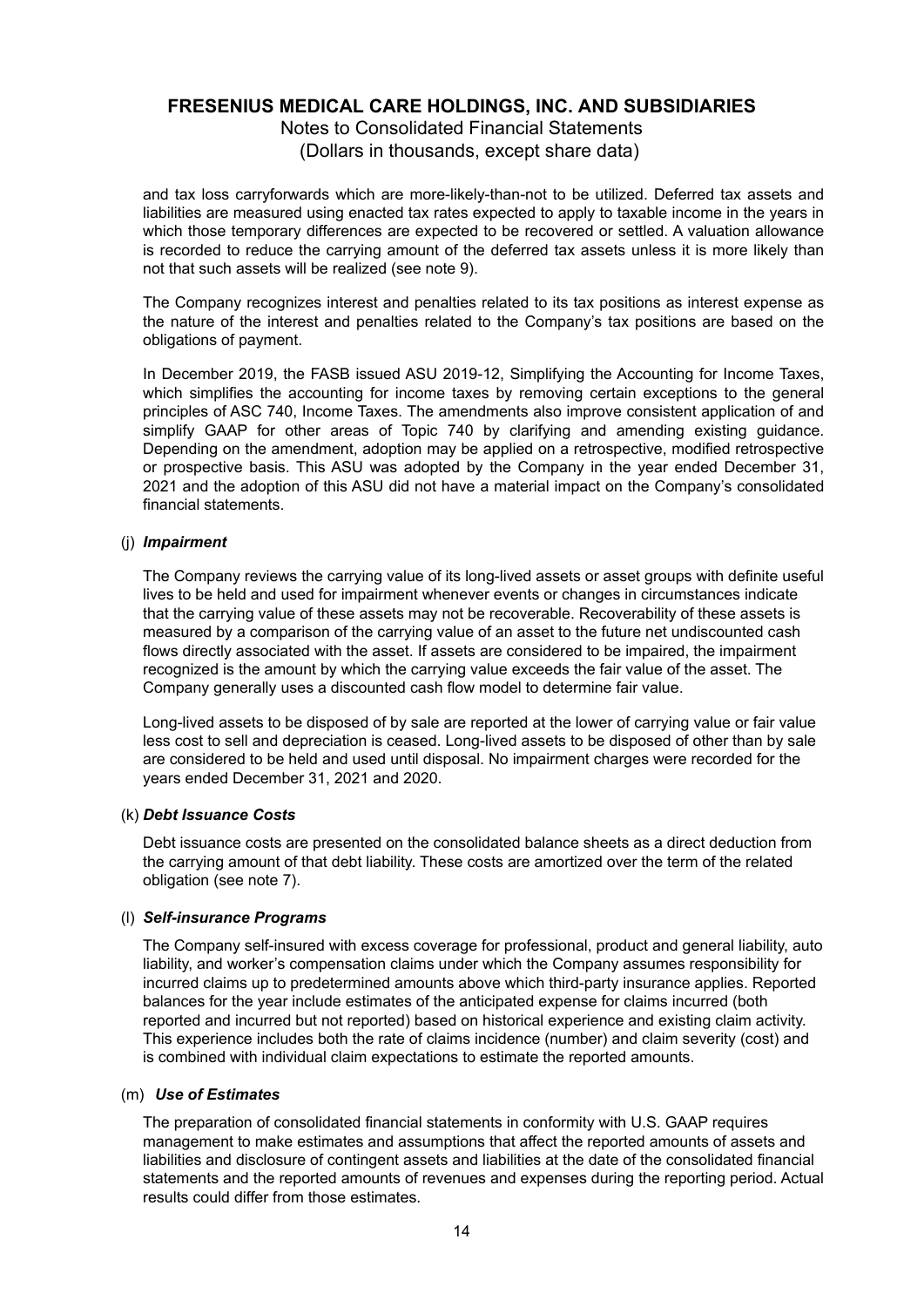Notes to Consolidated Financial Statements (Dollars in thousands, except share data)

#### *(n) Concentration of Credit Risk*

The Company is engaged in providing kidney dialysis services, clinical laboratory testing, and other medical ancillary services, and in the manufacture and sale of products for all forms of kidney dialysis, principally to healthcare providers. The Company performs ongoing evaluations of its customers' financial condition and, generally, requires no collateral.

No single debtor other than U.S. Medicare and Medicaid accounted for more than 10% of total trade accounts receivable in any of these years. Trade accounts receivable are, for a large part, due from government or government-sponsored organizations that are established in the various countries within which we operate.

Approximately 40% and 46% of the Company's revenues in each of the years ended December 31, 2021 and 2020 were earned and subject to regulations under governmental healthcare programs, Medicare and Medicaid, administered by various states and the United States government.

#### (o) *Employee Benefit Plans*

For the Company's funded benefit plans, the defined benefit obligation is offset against the fair value of plan assets (funded status). A pension liability is recognized in the consolidated balance sheets if the defined benefit obligation exceeds the fair value of plan assets. A pension asset is recognized (and reported under "other assets" in the consolidated balance sheets) if the fair value of plan assets exceeds the defined benefit obligation and if the Company has a right of reimbursement against the fund or a right to reduce future payments to the fund. Changes in the funded status of a plan resulting from actuarial gains or losses and prior service costs or credits that are not recognized as components of the net periodic benefit cost are recognized through accumulated other comprehensive loss, net of tax, in the year in which they occur. Actuarial gains or losses and prior service costs are subsequently recognized as components of net periodic benefit cost when realized. The Company uses December 31 as the measurement date when measuring the funded status of all plans.

### (p) *Stock-based Compensation Plans*

The Company recognizes all employee stock-based compensation as a cost in the consolidated financial statements. Equity classified awards are measured at the grant date fair value of the award. The Company estimates grant date fair value using the Black-Scholes-Merton option pricing model. At December 31, 2021, all stock options are fully vested. Non-equity classified awards are measured at the balance sheet date fair value. The balance sheet fair value is calculated using a Monte Carlo pricing model based on the actual number of outstanding performance shares.

#### (q) *Legal Contingencies*

From time to time, during the ordinary course of the Company's operations, the Company is party to litigation and arbitration and is subject to investigations relating to various aspects of its business (see note 18). The Company regularly analyzes current information about such claims for probable losses and provides accruals for such matters, including the estimated legal expenses in connection with these matters, as appropriate. The Company utilizes its internal legal department as well as external resources for these assessments. In making the decision regarding the need for a loss accrual, the Company considers the degree of probability of an unfavorable outcome and its ability to make a reasonable estimate of the amount of loss.

The filing of a suit or formal assertion of a claim or assessment, or the disclosure of any such suit or assertion, does not necessarily indicate that a loss is probable and an accrual is necessary.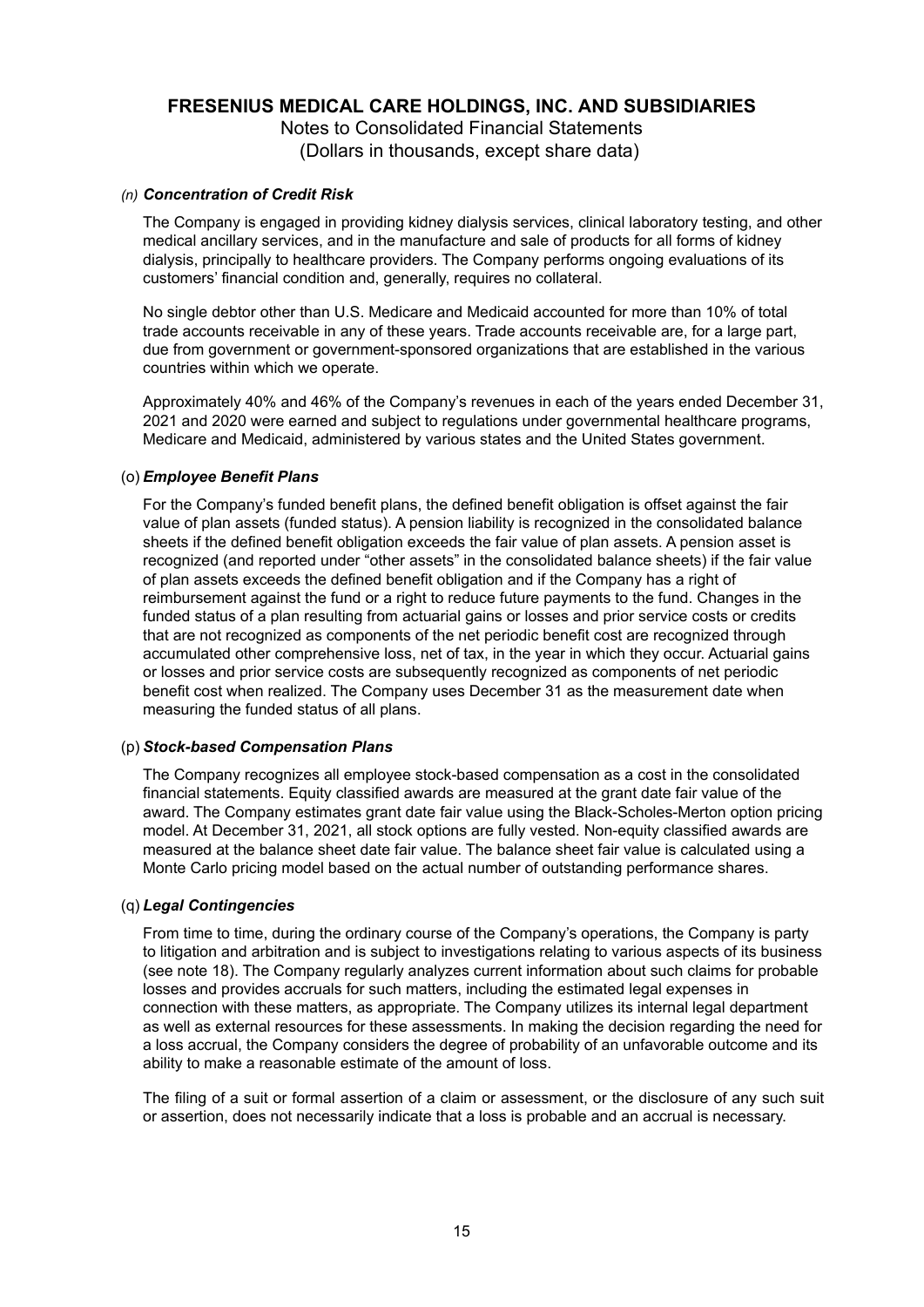Notes to Consolidated Financial Statements (Dollars in thousands, except share data)

#### *(r) Leases*

The Company determines whether an arrangement is, or contains, a lease at inception. The Company categorizes leases with contractual terms longer than twelve months as either operating or finance leases. Finance leases are generally those leases that allow the Company to substantially utilize or pay for the entire asset over its estimated life. All other leases are categorized as operating leases.

Right-of-use (ROU) assets under operating leases are recorded on the balance sheet as ROU assets, net and liabilities for operating lease obligations are recorded as lease liabilities. Classification of operating lease liabilities as either current or noncurrent is based on the expected timing of payments due under the Company's obligations.

Classification of operating lease liabilities as either current or noncurrent is based on the expected timing of payments due under the Company's obligations.

Right-of-use (ROU) assets under finance leases are recorded on the balance sheet as plant, property and equipment, net. Finance liabilities for finance lease obligations current are recorded within accrued liabilities and non-current within other liabilities. Finance lease assets are amortized to depreciation expense on a straight-line basis over the shorter of their estimated useful lives or the expected lease term.

ROU assets represent the Company's right to use an underlying asset for the lease term and lease liabilities represent the Company's obligation to make lease payments arising from the lease. Operating lease ROU assets and liabilities are recognized at the lease commencement date based on the present value of lease payments over the lease term. Leases with an initial contract of 12 months or less are not recorded on the consolidated balance sheet. The Company recognizes lease expense for these leases on a straight-line basis over the lease term.

Because most of the Company's leases do not provide an implicit rate, the Company estimates the incremental borrowing rates based on the information available at the commencement date in determining the present value of lease payments. The Company uses the implicit rate when readily determinable. Lease terms may include the effect of options to extend or terminate the lease when it is reasonably certain that the Company will exercise that option. Operating lease expense is recognized on a straight-line basis over the lease term.

As a lessee, the Company accounts for the lease and non-lease components as a single lease component for all gross leases, and for all triple net leases the Company separates common area maintenance and other related charges as non-lease components.

See Note 11 for additional information about the Company's leases.

#### (s) *Fair Value Measurements*

The Company utilizes valuation techniques that maximize the use of observable inputs and minimize the use of unobservable inputs to the extent possible. The Company determines fair value based on assumptions that market participants would use in pricing an asset or liability in the principal or most advantageous market. When considering market participant assumptions in fair value measurements, the following fair value hierarchy distinguishes between observable and unobservable inputs, which are categorized in one of the following levels:

- Level 1 Inputs: Unadjusted quoted prices in active markets for identical assets or liabilities accessible to the reporting entity at the measurement date.
- Level 2 Inputs: Other than quoted prices included in Level 1 inputs that are observable for the asset or liability, either directly or indirectly, for substantially the full term of the asset or liability.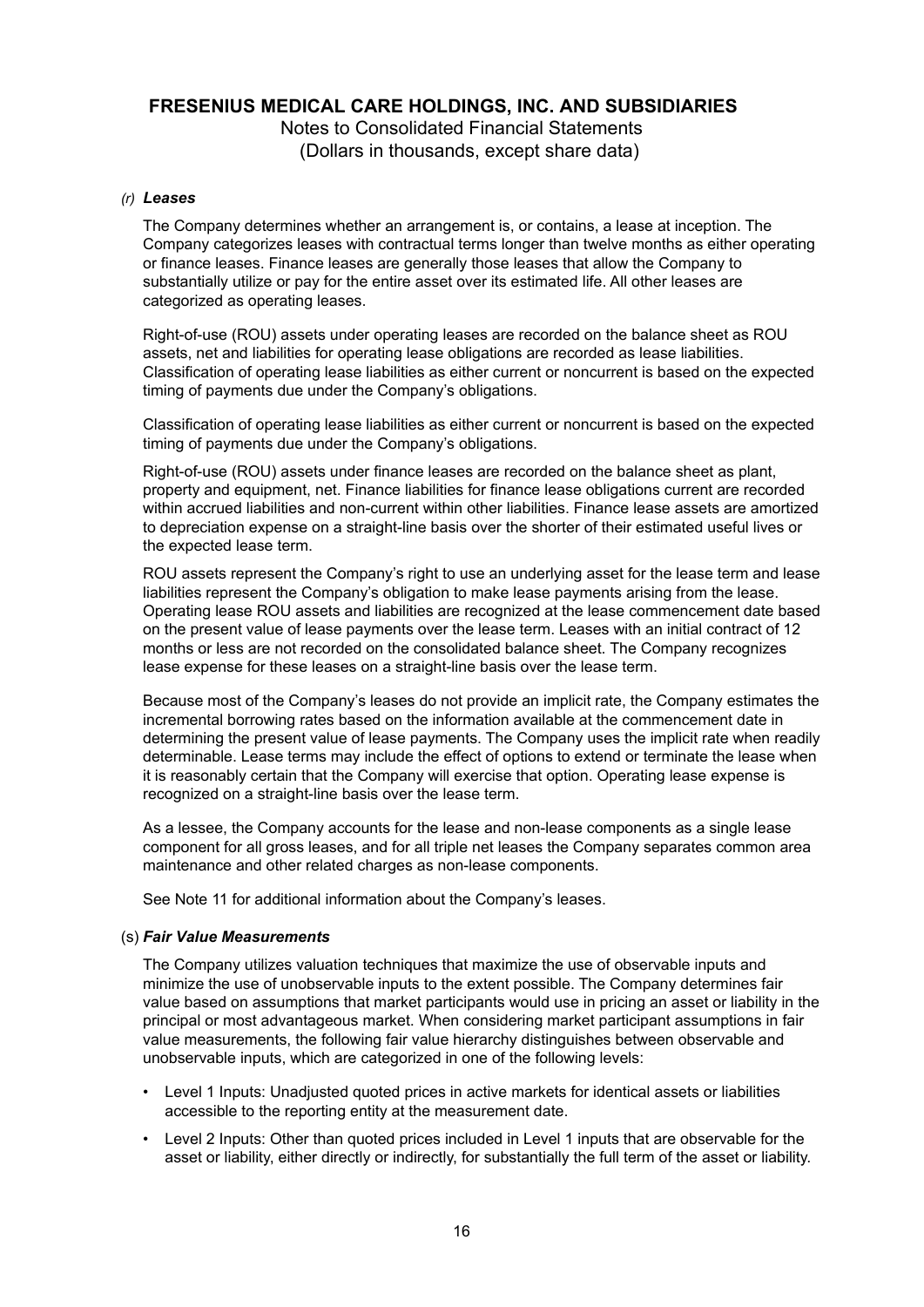Notes to Consolidated Financial Statements (Dollars in thousands, except share data)

• Level 3 Inputs: Unobservable inputs for the asset or liability used to measure fair value to the extent that observable inputs are not available, thereby allowing for situations in which there is little, if any, market activity for the asset or liability at measurement date.

#### (t) *Related Party Transactions*

#### *Financing*

The Company holds certain related party financing arrangements through a series of note receivables and payables. These financing arrangements are classified as affiliate related transactions used to provide capital required in the ordinary course of business at various levels of the Company. For more information on the respective balances, refer to Note 7.

The Company also maintains cash pool programs classified as related party transactions due to the affiliated members party to the cash pool. The cash pool may be used as a source of short-term funding or short-term investment of excess liquidity. This cash pool arrangement is reported as receivables from affiliate on the consolidated balance sheet.

The financing arrangements as described have agreed-upon terms which are determined at the time such financing transactions occur and reflect market rates at the time of the transaction.

#### *Health Care Products*

The Company has certain affiliate related purchase and sale transactions of manufactured health care products. These health care products are purchased and sold for distribution in health care services within the global Parent Company. The Company's terms related to the cost of these products and services are generally consistent with the normal terms of the Company's ordinary course of business transactions with unrelated parties. The Company has entered into exclusive supply agreements as well as well as certain exclusive distribution agreements with Vifor Pharma Ltd . See Note 4 for further details of these related party transactions.

#### *Other*

Under the CMS Comprehensive End-Stage Renal Disease ("ESRD") Care Model, the Company and participating physicians formed entities known as ESRD Seamless Care Organizations ("ESCOs") as part of a payment and care delivery model that seeks to deliver better health outcomes for Medicare ESKD patients while lowering CMS's costs. The Company entered into participation/service agreements with these ESCOs, which are accounted for as equity method investments. At December 31, 2021 and 2020, the Company reported \$43,608 and \$16,998 of related party revenue and \$131,892 and \$88,293 of related party receivables from these service agreements.

#### (u) *Reclassification*

Certain amounts reported in prior years financial statements have been reclassified to conform to the current year's presentation.

#### (3) **Acquisitions**

The Company's acquisition spending was driven primarily by the purchase of clinics in the normal course of its operations in 2021 and 2020.

The Company accounts for acquisitions in accordance with Accounting Standards Codification (ASC) 805, Business Combinations (Topic 805) referred to as the acquisition method. Determining whether the acquisition method applies to a transaction begins with understanding whether the transaction involves the acquisition of one or more businesses and whether it is a business combination within the scope of the Standard. The Company recognizes all the assets purchased and liabilities assumed of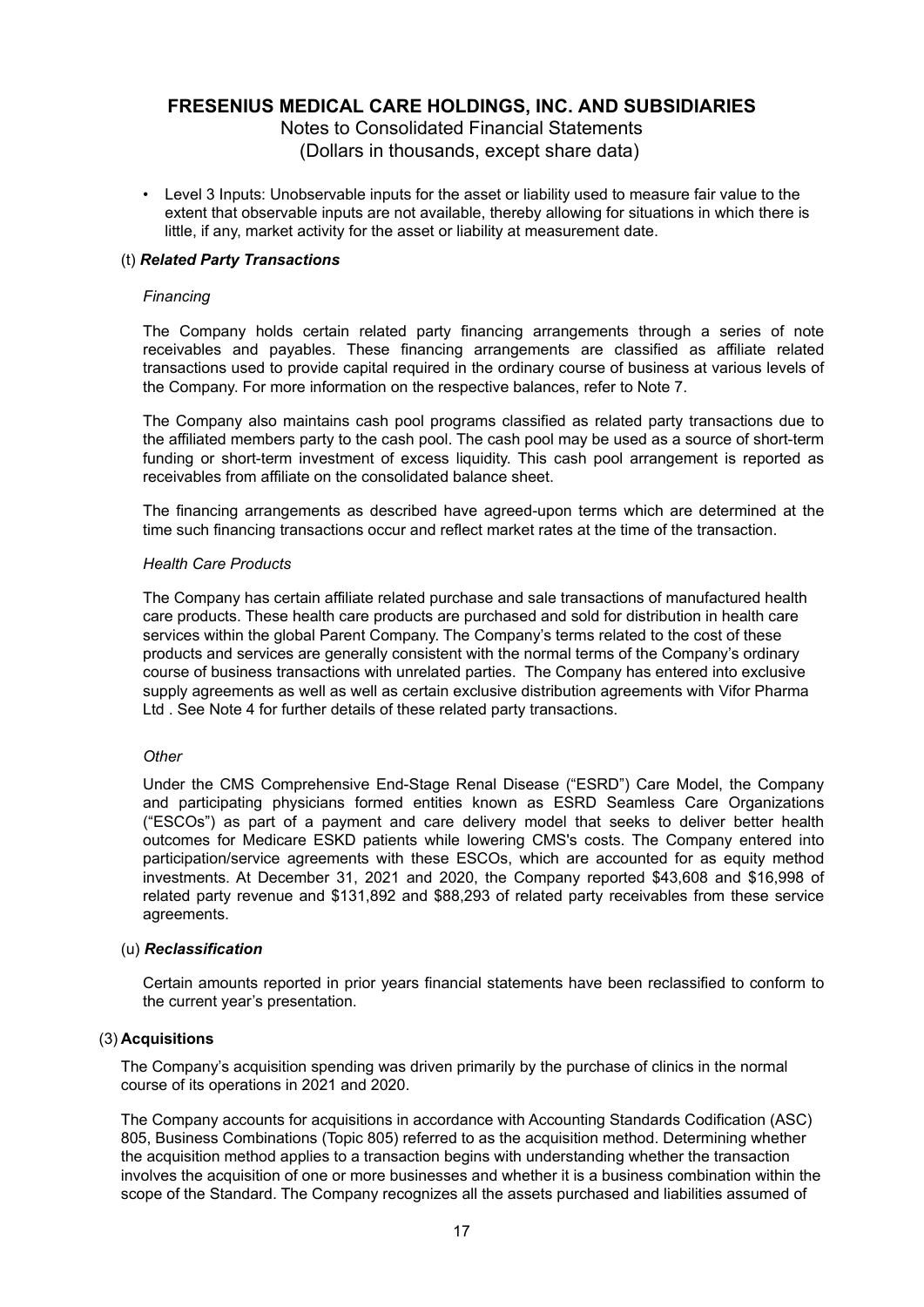Notes to Consolidated Financial Statements (Dollars in thousands, except share data)

the acquiree, at fair market value on the date of acquisition. The difference between the purchase price and the net assets acquired is attributed to goodwill.

For the year ended December 31, 2021 and 2020, the aggregate purchase price of all acquisitions was \$352,482 and \$153,982, respectively, net of cash acquired. Based on purchase price allocations, some of which are preliminary, the Company recorded \$460,144 and \$178,434 of goodwill, and \$6,054 and \$12,120 of intangible assets at December 31, 2021 and 2020, respectively, which represent the share of both controlling and noncontrolling interests.

### (4) **Other Balance Sheet Items**

#### (a) *Inventories*

As of December 31, 2021 and 2020, inventories consisted of the following:

|                                                         |     | 2021        |   | 2020        |
|---------------------------------------------------------|-----|-------------|---|-------------|
| Inventories:                                            |     |             |   |             |
| Raw materials                                           | \$  | 150.691     | S | 147,922     |
| Manufactured goods in process                           |     | 23.511      |   | 26.571      |
| Manufactured and purchased inventory available for sale |     | 564.089     |   | 494,640     |
|                                                         | \$. | 738,291     |   | 669,133     |
| Health care supplies                                    |     | 436.971     |   | 503,034     |
| Total inventories                                       |     | \$1,175,262 |   | \$1,172,167 |

The Company is obligated to purchase approximately \$511,635 of materials from third parties, of which \$268,171 is committed for 2022. The terms of these agreements run one to nine years. In December 2010, the Company and Galenica Ltd. (now known as Vifor Pharma Ltd.) formed the renal pharmaceutical company Vifor Fresenius Medical Care Renal Pharma Ltd., an equity method investee of which the Company owns 45%. The Company has entered into exclusive supply agreements to purchase certain pharmaceuticals from, as well as certain exclusive distribution agreements with Vifor Fresenius Medical Care Renal Pharma Ltd.

Under the terms of certain unconditional purchase agreements, the Company is obligated to purchase approximately \$1,326,526 of pharmaceuticals from related parties, of which \$358,846 is committed at December 31, 2021 for 2022. The terms of these agreements run up to four years.

Healthcare supplies inventories as of December 31, 2021 and 2020 include \$216,716 and \$197,781 respectively, of Mircera®. The Company's exclusive supply agreement with Vifor Fresenius Medical Care Renal Pharma Ltd, for Mircera® was extended through December 31, 2025.

#### (b) *Related Party Services*

Related party transactions pertaining to services performed and products purchased or sold between affiliates are recorded as accounts payable to related parties on the consolidated balance sheets and cost of health care services, cost of medical supplies and general and administrative expenses on the consolidated statements of income.

#### (c) *Trade Receivables*

Trade accounts receivables are a substantial asset of the Company and the expected loan losses are based upon estimates made by management. Trade accounts receivables were \$1,876,325 and \$1,764,314 at December 31, 2021 and 2020, respectively, net of expected loan losses of \$44 at December 31, 2021 and \$120 at December 31, 2020.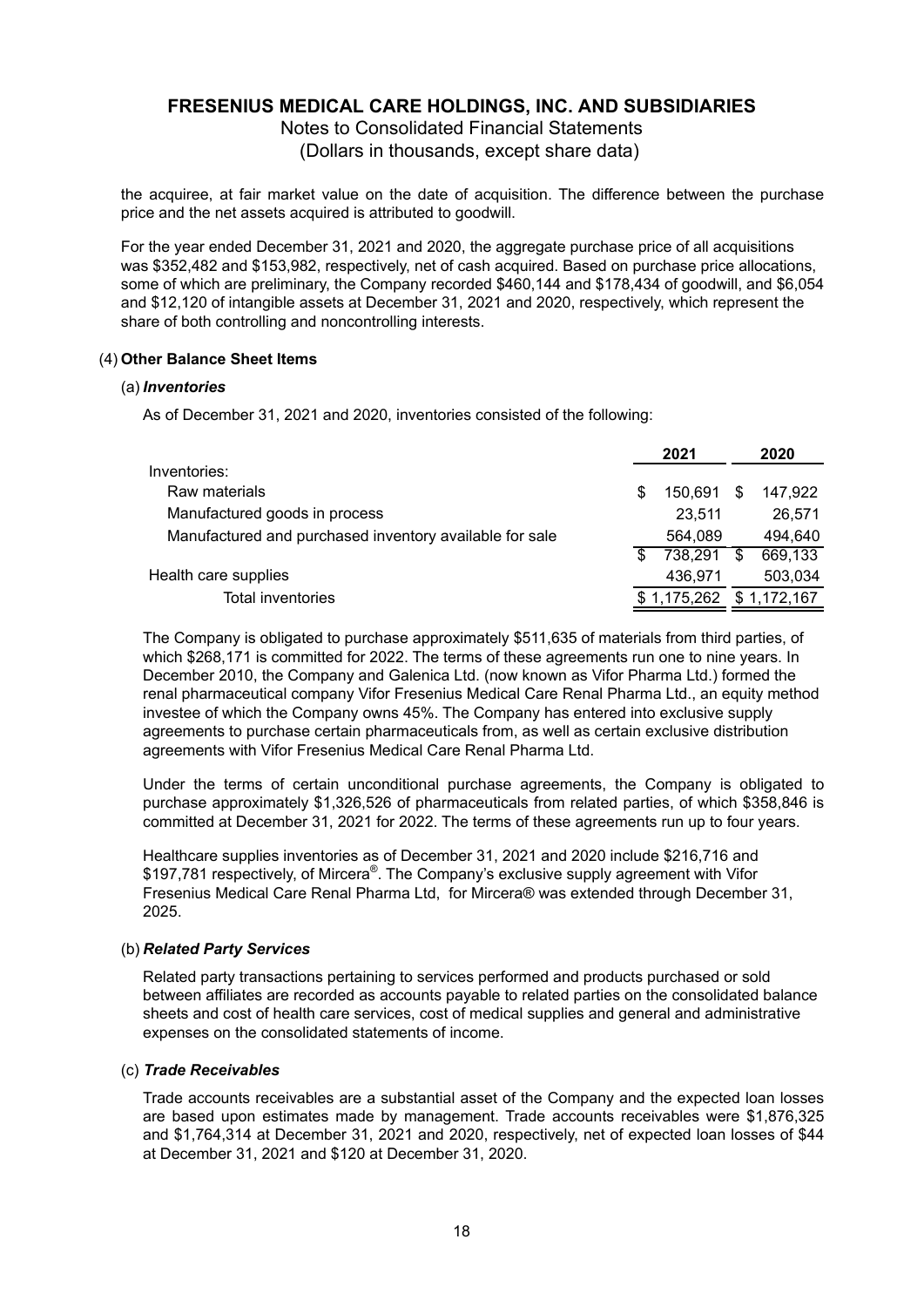Notes to Consolidated Financial Statements (Dollars in thousands, except share data)

### (5)**Sale of Accounts Receivable**

Under the Accounts Receivable Facility (A/R Facility), certain receivables are sold to NMC Funding Corporation (NMC Funding), a wholly-owned subsidiary. NMC Funding then assigns percentage ownership interests in the accounts receivable to certain bank investors. Under the terms of the A/R Facility, NMC Funding retains the right, at any time, to recall all the then outstanding transferred interests in the accounts receivable. Consequently, the receivables remain on the Company's consolidated balance sheet and the proceeds from the transfer of percentage ownership interests are recorded as long-term debt.

NMC Funding pays interest to the bank investors, calculated based on the commercial paper rates for the particular tranches selected. Refinancing fees, which include legal costs and bank fees, are amortized over the term of the facility.

In August 2021, the maturity date of the Company's \$900,000 AR facility was extended to August 2024. At December 31, 2021 and 2020, there was no outstanding borrowings under the A/R facility, respectively.

#### (6) **Short Term Borrowings**

At December 31, 2021 and 2020, short-term borrowings consisted of the following:

|                             |        | December 31 |  |  |  |
|-----------------------------|--------|-------------|--|--|--|
|                             | 2021   | 2020        |  |  |  |
| Commercial paper            | 22,273 | 19,653      |  |  |  |
| Total short-term borrowings | 22.273 | 19.653      |  |  |  |

This commercial paper program is with affiliates.

### (7) **Long-Term Debt**

At December 31, 2021 and 2020, long-term debt consisted of the following:

|                                                                                                           | December 31 |         |                                   |  |
|-----------------------------------------------------------------------------------------------------------|-------------|---------|-----------------------------------|--|
|                                                                                                           |             | 2021    | 2020                              |  |
| Amended 2012 Credit Agreement term loan, net of deferred<br>debt charges of \$0 and \$1,136, respectively |             |         | $-$ \$ 1,108,864                  |  |
| Other                                                                                                     |             | 176.404 | 168,688                           |  |
|                                                                                                           |             |         | $\overline{176,404}$ \$ 1,277,552 |  |
| Less amounts classified as current                                                                        |             | 35.662  | 148,607                           |  |
| Total long-term debt                                                                                      |             |         | 140,742 \$1,128,945               |  |

The weighted average interest rate for long-term debt outstanding as of December 31, 2021 and 2020 was approximately 1.95% and 1.24%, respectively.

#### *Amended 2012 Credit Agreement*

The Company and the Parent Company (the Loan Parties) originally entered into a syndicated credit facility of \$3,850,000 and a 5-year tenor (the "2012 Credit Agreement") on October 30, 2012. On November 26, 2014, the 2012 Credit Agreement was amended to increase the total credit facility to approximately \$4,400,000 and extend the term for an additional two years until October 30, 2019 (Amended 2012 Credit Agreement). On July 11, 2017, the Loan Parties further amended and extended the term of the Amended 2012 Credit Agreement to July 31, 2022.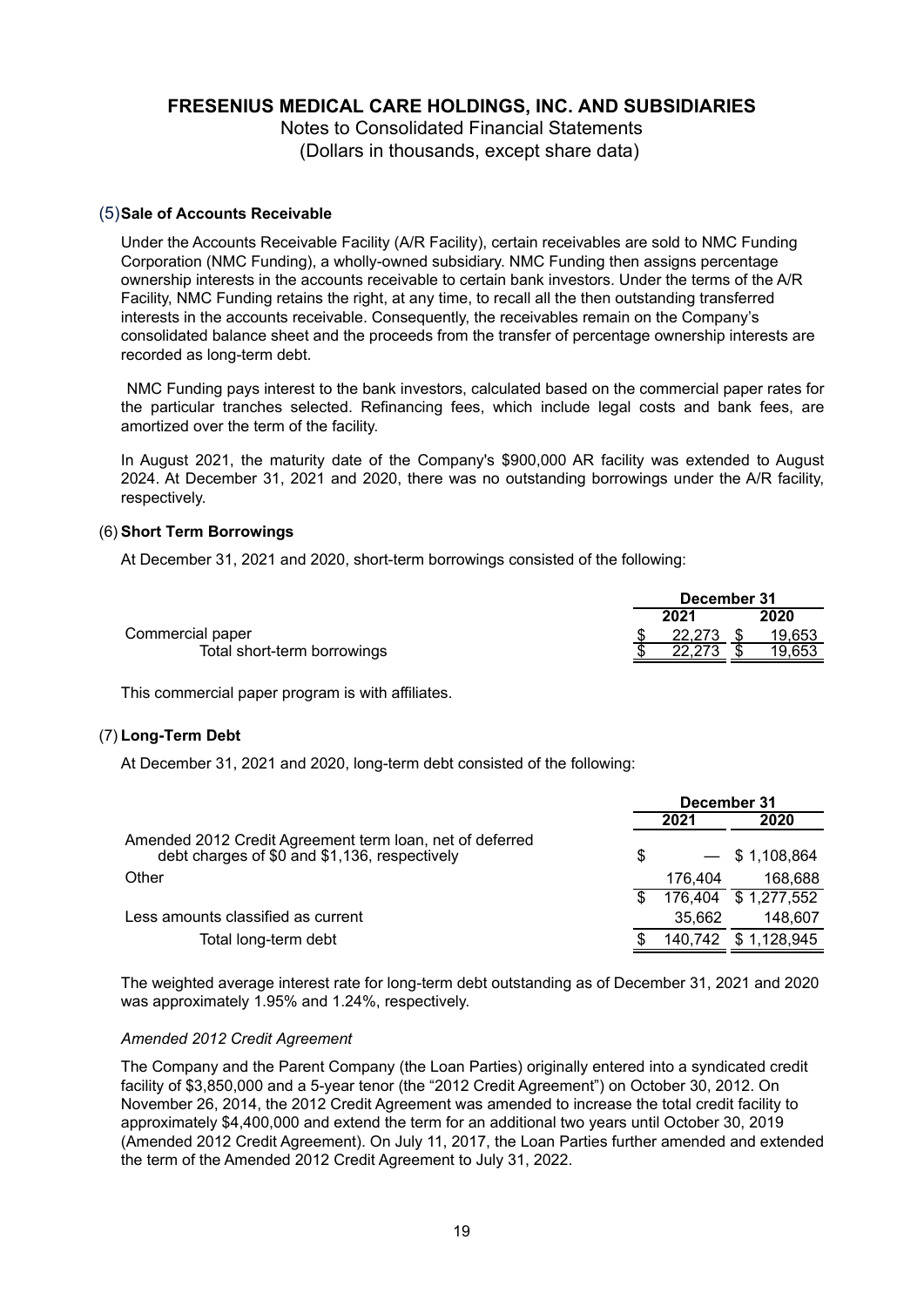Notes to Consolidated Financial Statements (Dollars in thousands, except share data)

Interest on the credit facilities is floating at a rate equal to EURIBOR / LIBOR (as applicable) plus an applicable margin. The applicable margin is variable and depends on the Parent Company's consolidated leverage ratio which is a ratio of its Consolidated Funded Debt less cash and cash equivalents to Consolidated EBITDA (as these terms are defined in the Amended 2012 Credit Agreement). At December 31, 2020 the dollar-denominated tranches outstanding under the Amended 2012 Credit Agreement had a weighted average interest rate of 1.24% .

The Amended 2012 Credit Agreement contains affirmative and negative covenants with respect to the Parent Company and its subsidiaries. Under certain circumstances these covenants limit indebtedness and restrict the creation of liens. Under the Amended 2012 Credit Agreement the Parent Company is required to comply with a maximum consolidated leverage ratio (ratio of consolidated funded debt less cash and cash equivalents to consolidated EBITDA).

On July 1, 2021, the Company entered into a new €2,000,000 sustainability-linked syndicated revolving credit facility (2021 Credit Facility). The 2021 Credit Facility has a term of five years plus two one-year extension options and can be drawn in different currencies. The 2021 Credit replaced the existing \$900,000 and €600,000 revolving credit facilities in the Amended 2012 Credit Agreement, and the Company repaid the term loan outstanding under the Amended 2012 Credit Agreement in May 2021. Interest on the revolving credit facility is floating at a rate equal to EURIBOR / LIBOR (as applicable) plus an applicable margin. A sustainability component has been embedded in the credit facility, with the margin increasing or decreasing depending on the company's sustainability performance. The Company will pay a commitment fee of 35% of applicable margin on the available commitment under the facility per its ESG rating. The 2021 Credit Facility is currently undrawn and will be used as a backup line for general corporate purposes.

The following table shows the available and outstanding amounts at December 31, 2021 and 2020:

| <b>2021 Credit Facility</b>      | Maximum amount available<br><b>December 31, 2021</b> |           |    |                        | <b>Balance outstanding</b><br><b>December 31, 2021</b> |                                                        |   |                        |  |
|----------------------------------|------------------------------------------------------|-----------|----|------------------------|--------------------------------------------------------|--------------------------------------------------------|---|------------------------|--|
| <b>Revolving Credit EUR</b>      | €                                                    | 2.000.000 | \$ | 2,265,200              | \$                                                     |                                                        | S |                        |  |
| Amended<br>2012 Credit Agreement | Maximum amount available<br><b>December 31, 2020</b> |           |    |                        |                                                        | <b>Balance outstanding</b><br><b>December 31, 2020</b> |   |                        |  |
| Revolving credit USD             | \$                                                   | 900,000   | Ъ  | 900,000                |                                                        |                                                        |   |                        |  |
| Revolving credit EUR             | €                                                    | 600,000   |    | 736,260                |                                                        |                                                        |   |                        |  |
| Term Ioan A                      | \$                                                   | 1,110,000 |    | 1,110,000<br>2,746,260 | S                                                      | 1,110,000                                              | S | 1,110,000<br>1,110,000 |  |

For the year ended December 31, 2020, there were no borrowings under the revolving credit agreement (exclusive of swingline borrowings). The Amended 2012 Credit Agreement consisted of revolving credit facilities of \$900,000 and €600,000, and a term loan of \$1,110,000. All outstanding balances were fully paid in May 2021.

 In addition, at December 31, 2021 and 2020, the Company had letters of credit outstanding in the amount of \$97,502 and \$146,262, respectively, which are not included above as part of the balance outstanding at those dates, but which reduce available borrowings under the revolving credit facilities.

The Company had \$88 and \$2,632 of unamortized deferred charges at December 31, 2021 and 2020, recorded in long-term debt.

In April 2020, the Company entered into three new bilateral credit agreements with total availability of \$375,000 and initial maturity one year from the initial closing date. There was no outstanding balance related to these bilateral credit agreements at December 31, 2021 and 2020.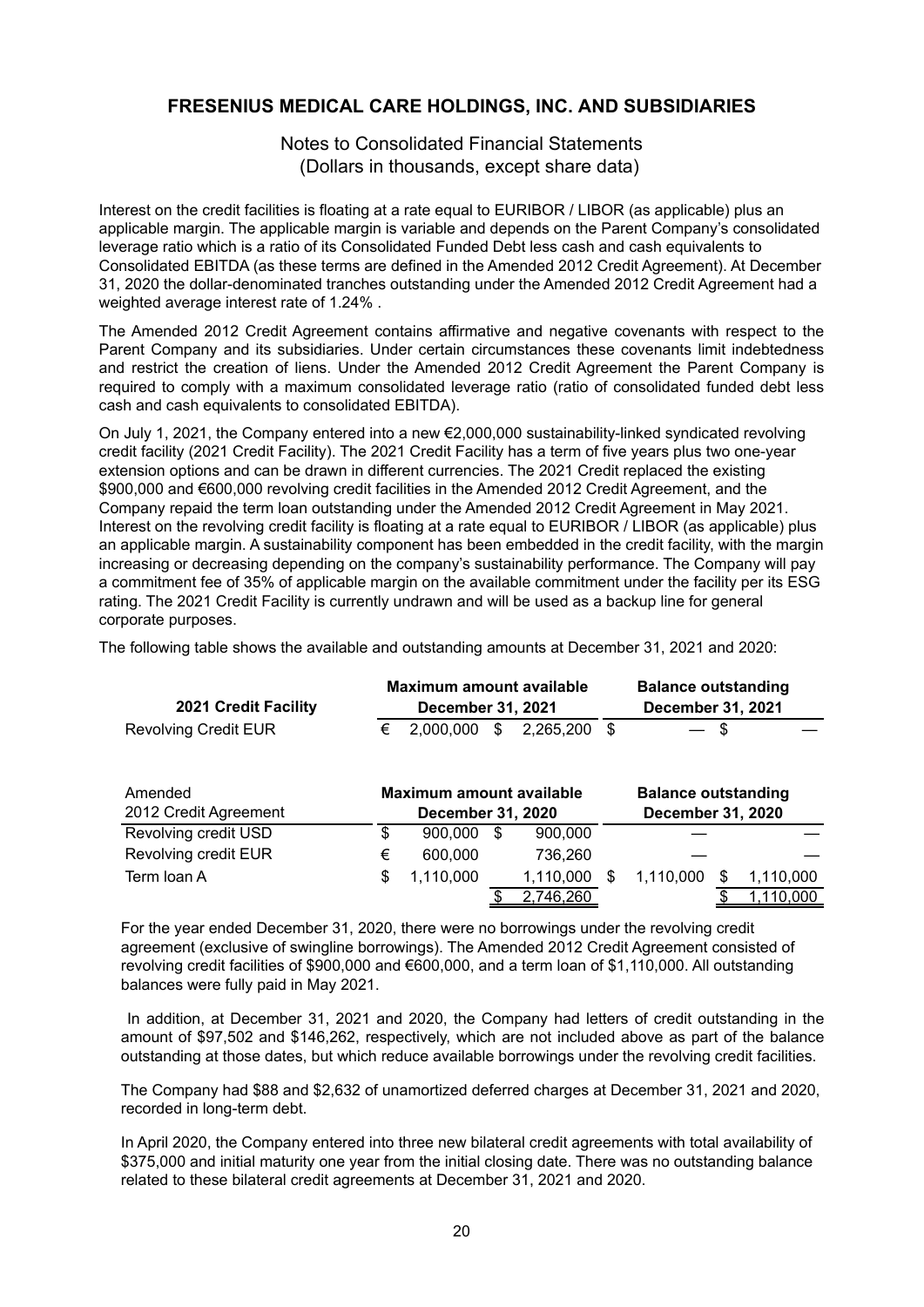Notes to Consolidated Financial Statements

(Dollars in thousands, except share data)

#### *(Receivables) Borrowings from Affiliates*

The Company has various outstanding borrowings with KGaA and affiliates. The funds were used for general corporate purposes and acquisitions. The loans are due at various maturities.

At December 31, 2021 and 2020, (receivables) borrowings from affiliates consisted of the following:

|                                                                                                 | December 31 |           |                   |     |
|-------------------------------------------------------------------------------------------------|-------------|-----------|-------------------|-----|
|                                                                                                 |             | 2021      | 2020              |     |
| (Receivables) borrowings from affiliates consists of:                                           |             |           |                   |     |
| DLP Dollar Loan Grid Note borrowings, at a rate of<br>6 month LIBOR plus 1.5% Payable on demand |             |           |                   |     |
|                                                                                                 | \$          | $(35)$ \$ |                   |     |
| RTC Holdings International, Inc. borrowings at                                                  |             |           |                   |     |
| Interest rates of 2.0285% (until 8/24/20) and 0.441%                                            |             |           |                   |     |
| (w.e.f 8/25/20), respectively repaid in 2021                                                    |             |           | 14,251            |     |
| NMC/FMC B LLC receivables, net of discounts at a                                                |             |           |                   |     |
| rate of LIBOR plus 1.125% to be repaid in 2022                                                  |             | (5,270)   | (5,200)           |     |
| NMC/FMC US Finance borrowings, at rate of LIBOR plus                                            |             |           |                   |     |
| 1.125% Payable on demand                                                                        |             |           | 69,295            |     |
| NMC/FMC Finance II borrowings, at rate of LIBOR plus<br>0.8% to be repaid in 2024               |             | 115,420   | 109,194           |     |
| FMC Finance II borrowings, net of discounts at                                                  |             |           |                   |     |
| fixed rate 5.25% to be repaid in 2024                                                           |             | 424,083   | 425,000           |     |
| FMC Malta borrowings at fixed rates of interest between                                         |             |           |                   |     |
| 4.19% and 6.26% to be repaid at various dates through 2031                                      |             | 1,292,220 | 1,228,372         |     |
| FMC Malta borrowings at fixed rate of 4.59% to be repaid 2022                                   |             | 50,000    |                   |     |
| FMC Finance II borrowings, net of discounts at a                                                |             |           |                   |     |
| fixed rate of 5.45% to be repaid 2022                                                           |             | 603,134   | 653,458           |     |
| FMC Finance II Dollar Grid Note, at a rate of                                                   |             |           |                   |     |
| 6 month LIBOR Plus 1.5% Payable on demand                                                       |             | 105,000   | 105,000           |     |
| NMC/FMC US Finance III borrowings, at a rate of LIBOR plus                                      |             |           |                   |     |
| 1.125% to be repaid in 2029                                                                     |             | 10,577    |                   | 500 |
| FMC Finance III borrowings, net of discounts<br>a fixed rate of 4.25% to be repaid in 2029      |             | 502,315   | 501,320           |     |
| FMC Finance III borrowings, net of discounts                                                    |             |           |                   |     |
| a fixed rate of 2.875% to be repaid in 2031                                                     |             | 1,043,421 | 1,042,700         |     |
| FMC Finance III borrowings, net of discounts                                                    |             |           |                   |     |
| fixed rates of 2.375% and 3.50% to be repaid in 2026 and 2031                                   |             | 1,560,545 |                   |     |
| FMC Malta borrowings at fixed rates of 5.85% to be repaid                                       |             |           |                   |     |
| in 2029                                                                                         |             | 430,000   | 430,000           |     |
| FMC Malta borrowings at fixed rate of 4.2% to be repaid in 2024                                 |             | 217,877   | 217,877           |     |
| FMC Finance I borrowings, net of discounts at a fixed rate of                                   |             |           |                   |     |
| 6.25% repaid in 2021                                                                            |             |           | 682,500           |     |
| Receivables from Bank Mendes Gans cash pooling arrangement                                      |             | (4,062)   | (1, 102, 715)     |     |
|                                                                                                 | \$          | 6,345,225 | - \$<br>4,371,552 |     |
| Less current borrowings from affiliates                                                         |             | 752,829   | 766,047           |     |
| Less current receivables from affiliates                                                        |             | (4,062)   | (1, 102, 715)     |     |
| Total net long-term borrowings from affiliates                                                  | \$          | 5,596,458 | 4,708,220         |     |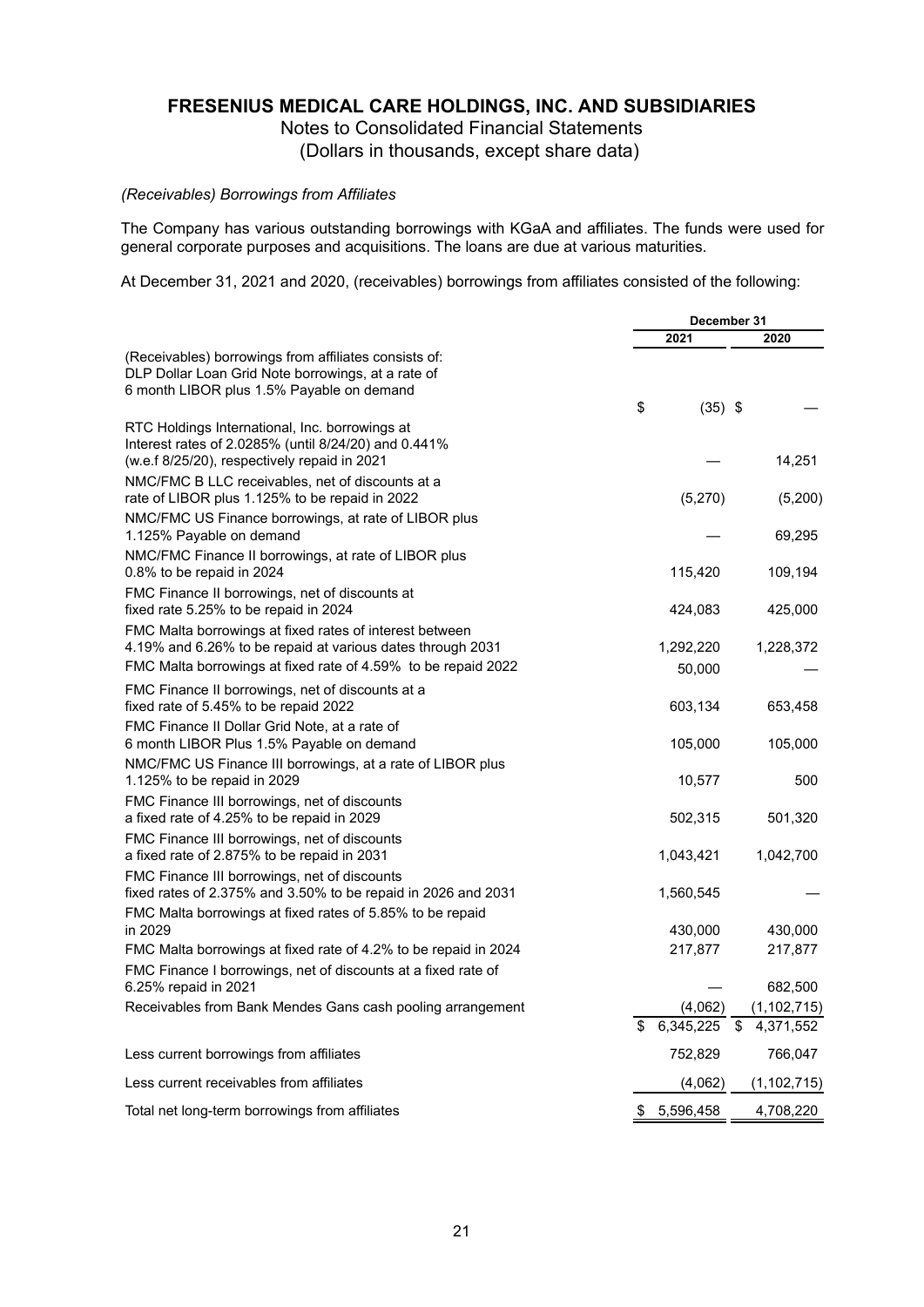Notes to Consolidated Financial Statements (Dollars in thousands, except share data)

On February 16, 2021, the Company repaid \$682,500 of principal under the FMC Finance I borrowing. The Company is the guarantor of the debt held by FMC US Finance I, FMC US Finance II and FMC US Finance III. The total principal balance of these loans are \$4,100,000 with interest rates between 1.875% to 5.78%, and various maturity dates up to December 2031.

For the years ended December 31, 2021 and 2020, gross borrowings related to affiliate notes were \$1,744,463 and \$1,197,352, respectively, and gross repayments were \$805,371 and \$539,621, respectively.

Scheduled maturities of third party and affiliate debt are as follows:

| 2022                | \$<br>806.954 |
|---------------------|---------------|
| 2023                | 237,934       |
| 2024                | 939,869       |
| 2025                | 21,884        |
| 2026                | 901,436       |
| 2027 and thereafter | 3,635,825     |
| Total               | 6,543,902     |
|                     |               |

### (8) **Goodwill and Other Intangible Assets**

### *Goodwill*

Changes in the carrying amount of goodwill for the years ended December 31, 2021 and 2020 are as follows:

|                                       | December 31               |              |  |  |
|---------------------------------------|---------------------------|--------------|--|--|
|                                       | 2021                      | 2020         |  |  |
| Carrying value as of beginning period | \$13,373,538 \$13,200,862 |              |  |  |
| Goodwill acquired                     | 460.144                   | 178.434      |  |  |
| <b>Divestitures</b>                   | (639)                     | (5,796)      |  |  |
| Other reclassifications               | 16                        | 38           |  |  |
| Carrying value as of ending period    | \$13,833,059              | \$13,373,538 |  |  |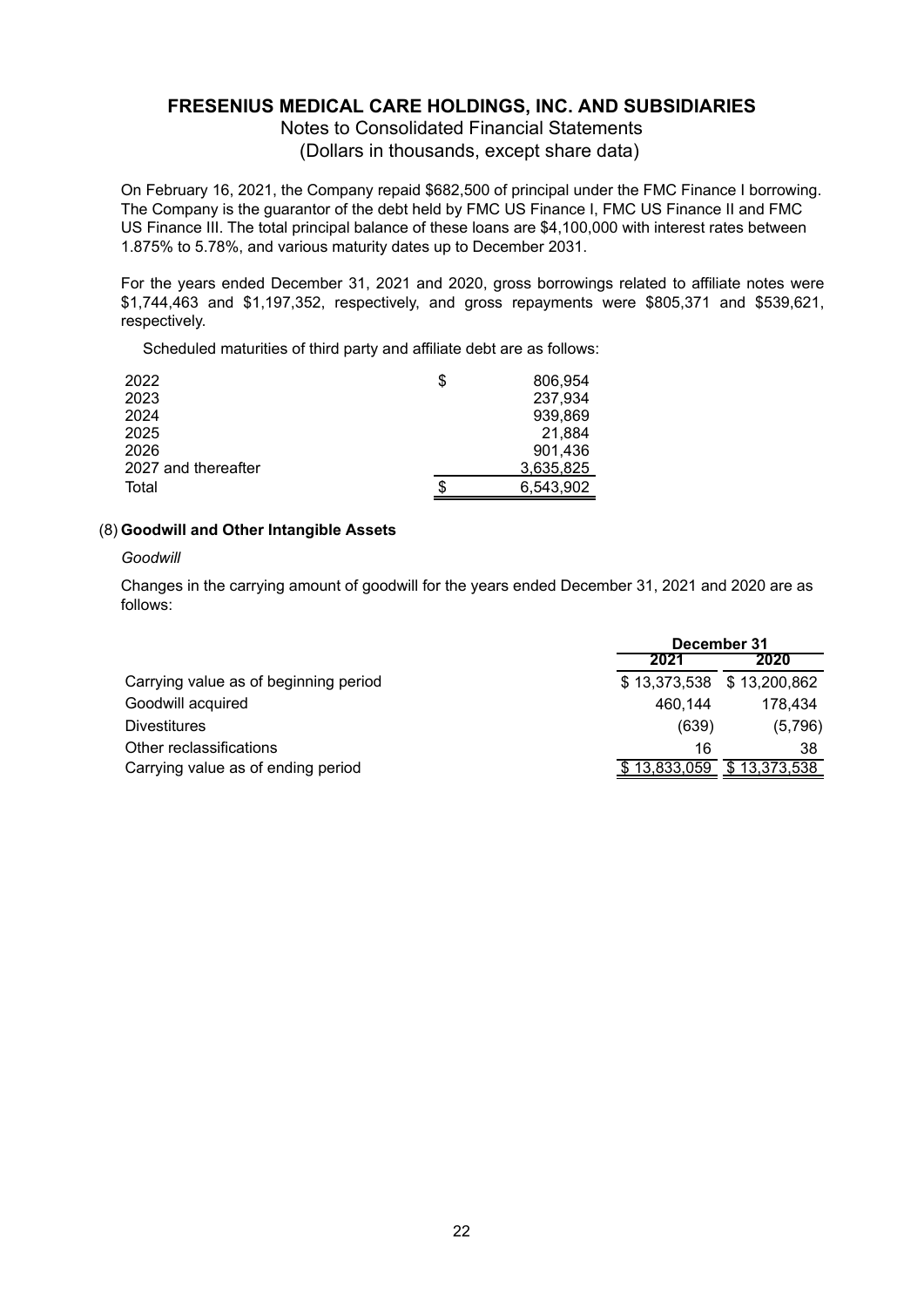Notes to Consolidated Financial Statements

(Dollars in thousands, except share data)

### *Other Intangible Assets*

At December 31, 2021 and 2020, the carrying value and accumulated amortization of other intangible assets consisted of the following:

|                                        | December 31, 2021 |                                   |                                                         |                 | December 31, 2020          |    |                                    |    |                 |                   |           |
|----------------------------------------|-------------------|-----------------------------------|---------------------------------------------------------|-----------------|----------------------------|----|------------------------------------|----|-----------------|-------------------|-----------|
|                                        |                   | <b>Gross</b><br>carrying<br>value | <b>Accumulated</b><br>Carrying<br>amortization<br>value |                 | Gross<br>carrying<br>value |    | <b>Accumulated</b><br>amortization |    |                 | Carrying<br>value |           |
| Amortizable intangible assets:         |                   |                                   |                                                         |                 |                            |    |                                    |    |                 |                   |           |
| Noncompete agreements                  | \$                | 345,210                           | \$                                                      | $(317,806)$ \$  | 27,404                     | \$ | 339,232                            | \$ | $(310, 032)$ \$ |                   | 29,200    |
| Acute care agreements                  |                   | 37,001                            |                                                         | (36,038)        | 963                        |    | 37,001                             |    | (35, 675)       |                   | 1,326     |
| License and distribution<br>agreements |                   | 90,021                            |                                                         | (57, 927)       | 32,094                     |    | 89,060                             |    | (59,663)        |                   | 29,397    |
| Customer relationship                  |                   | 53,600                            |                                                         | (8, 487)        | 45,113                     |    | 53.600                             |    | (5,513)         |                   | 48,087    |
| Technology                             |                   | 762,750                           |                                                         | (257, 346)      | 505,404                    |    | 762,750                            |    | (194, 933)      |                   | 567,817   |
| Other intangibles                      |                   | 366,479                           |                                                         | (221, 343)      | 145,136                    |    | 362,540                            |    | (209, 249)      |                   | 153,291   |
| Tradename                              |                   | 8,204                             |                                                         | (5, 913)        | 2,291                      |    | 6,954                              |    | (5, 138)        |                   | 1,816     |
| Construction in progress               |                   | 182,734                           |                                                         |                 | 182,734                    |    | 118,932                            |    |                 |                   | 118,932   |
|                                        | \$                | 1,845,999                         | \$                                                      | $(904, 860)$ \$ | 941,139                    | \$ | 1,770,069                          | S  | (820, 203)      | \$                | 949,866   |
| Nonamortizable intangible assets:      |                   |                                   |                                                         |                 |                            |    |                                    |    |                 |                   |           |
| Tradename                              | \$                | 255,634                           | \$                                                      |                 | 255,634                    | \$ | 255,634                            | \$ |                 | \$                | 255,634   |
| IPR&D                                  |                   | 41,300                            |                                                         |                 | 41,300                     |    | 43,060                             |    |                 |                   | 43,060    |
|                                        | S.                | 296,934                           | \$                                                      |                 | 296,934                    | \$ | 298,694                            | \$ |                 |                   | 298,694   |
| Net intangibles                        |                   | \$2,142,933                       | \$                                                      | (904, 860)      | \$<br>1,238,073            |    | \$2,068,763                        | \$ | (820,203)       | \$                | 1,248,560 |

Amortization expense for amortizable intangible assets for the years ended December 31, 2021 and 2020 was \$120,520 and \$113,205, respectively. The following table shows the estimated amortization expense of these assets for the next five years:

| 2022  |  | 132,000 |
|-------|--|---------|
| 2023  |  | 132,000 |
| 2024  |  | 132,000 |
| 2025  |  | 132,000 |
| 2026  |  | 132,000 |
| Total |  | 660,000 |

### (9) **Income Taxes**

Income before income taxes is as follows:

|          |                                  | <b>Year ended December 31</b> |      |            |  |  |
|----------|----------------------------------|-------------------------------|------|------------|--|--|
|          |                                  | 2021                          |      | 2020       |  |  |
| Domestic |                                  | \$1,495,499                   | - SS | 1,631,099  |  |  |
| Foreign  |                                  | 21.583                        |      | 24,593     |  |  |
|          | Total income before income taxes | .517.082                      |      | 855.692. ا |  |  |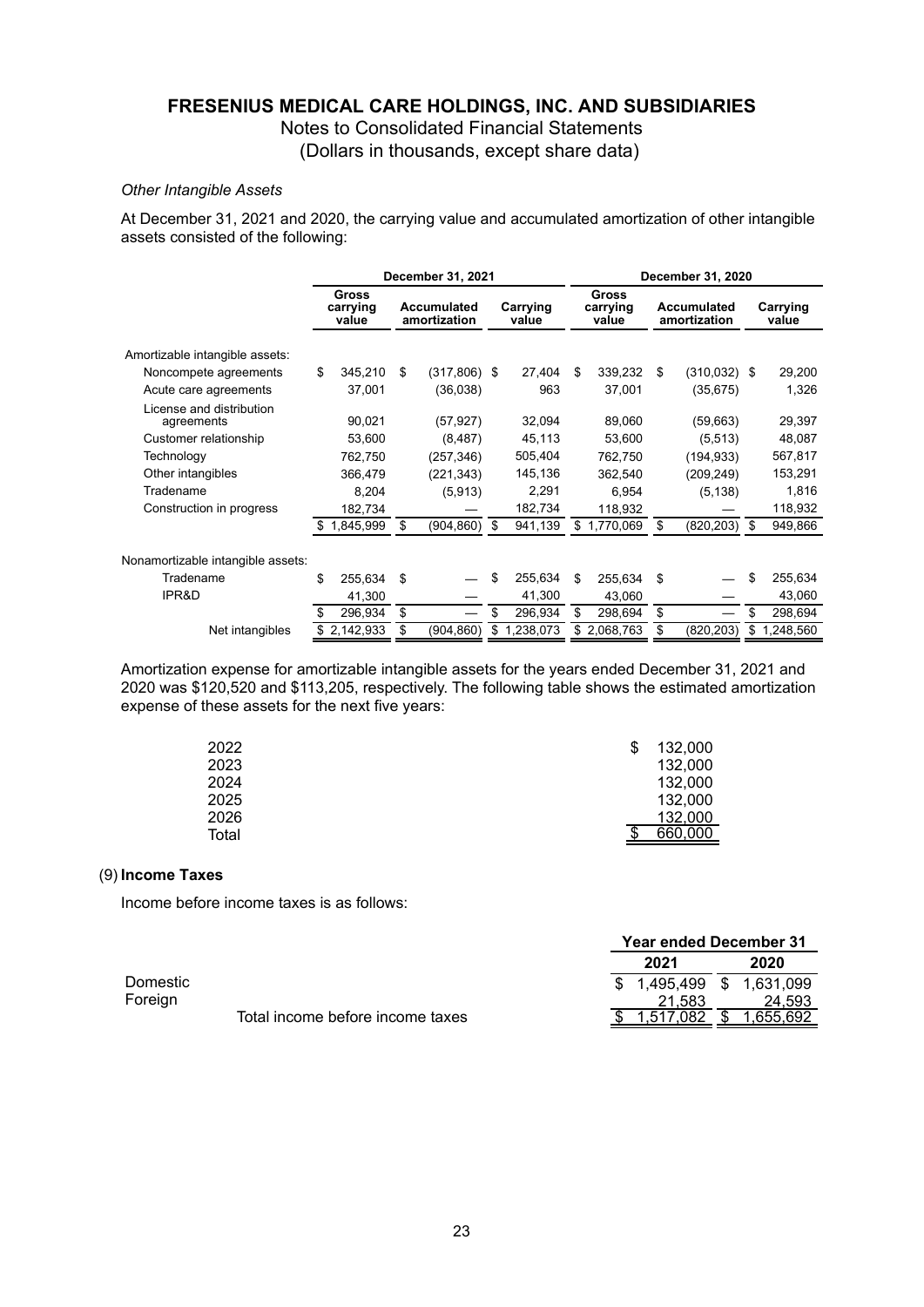Notes to Consolidated Financial Statements (Dollars in thousands, except share data)

The provisions for income taxes are as follows:

| <b>Year ended December 31</b> |         |   |           |  |  |
|-------------------------------|---------|---|-----------|--|--|
|                               | 2021    |   | 2020      |  |  |
| \$                            | 131,467 | S | 152,755   |  |  |
|                               | 75,049  |   | 68,478    |  |  |
|                               | 7,384   |   | 15,643    |  |  |
|                               | 213,900 | S | 236,876   |  |  |
|                               |         |   |           |  |  |
| \$                            |         |   | 121,402   |  |  |
|                               | 30,384  |   | 10,652    |  |  |
| S                             | 116,402 | S | 132,054   |  |  |
|                               | 330,302 | S | 368,930   |  |  |
|                               |         |   | 86,018 \$ |  |  |

The provision for income taxes for the years ended December 31, 2021 and 2020 differed from the amount of income taxes determined by applying the applicable statutory federal income tax rate to pre-tax earnings as a result of the following differences:

|                                                | <b>Year ended December 31</b> |          |
|------------------------------------------------|-------------------------------|----------|
|                                                | 2021                          | 2020     |
| Statutory federal tax rate                     | 21.0%                         | 21.0 %   |
| State income taxes, net of federal tax benefit | 5.6 %                         | 3.8%     |
| (Benefit) provision for tax audit liability    | $(0.6)$ %                     | $0.3\%$  |
| Noncontrolling partnership interests           | $(4.0)\%$                     | (3.8)%   |
| Foreign losses and taxes                       | 0.3%                          | $0.6 \%$ |
| Other                                          | (0.5)%                        | $0.4 \%$ |
| Effective tax rate                             | $21.\overline{8\%}$           | 22.3 %   |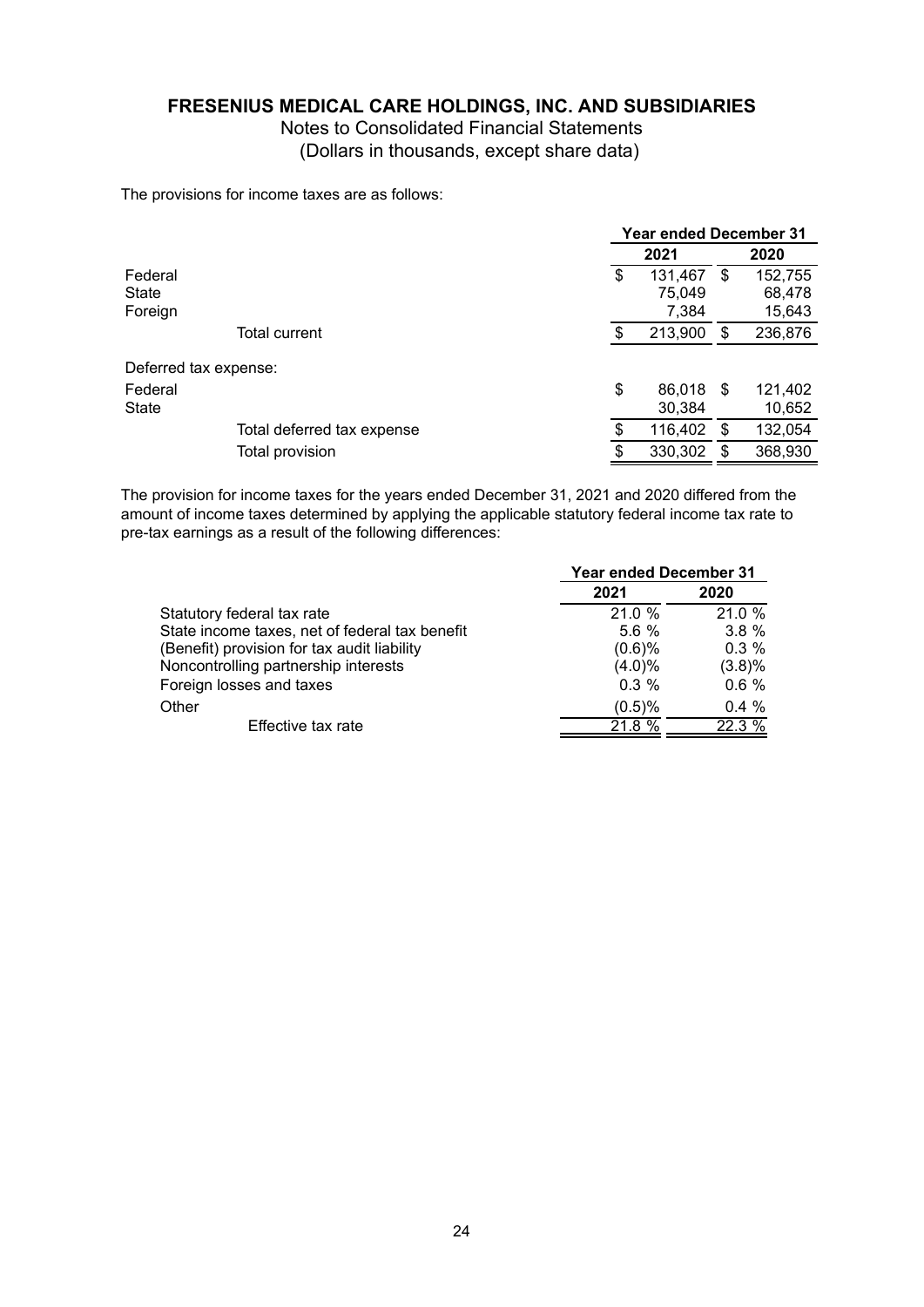Notes to Consolidated Financial Statements (Dollars in thousands, except share data)

Deferred tax liabilities (assets) are comprised of the following:

|                                                                | <b>Year ended December 31</b> |           |      |           |  |  |
|----------------------------------------------------------------|-------------------------------|-----------|------|-----------|--|--|
|                                                                |                               | 2021      |      | 2020      |  |  |
| Deferred tax assets:                                           |                               |           |      |           |  |  |
| Inventories                                                    | \$                            | 5,940     | - \$ | 9,397     |  |  |
| Lease                                                          |                               | 701,234   |      | 735,008   |  |  |
| Provisions and other liabilities                               |                               | 146,033   |      | 157,135   |  |  |
| Pension                                                        |                               | 35,755    |      | 33,253    |  |  |
| Net operating loss carryforwards, tax credit carryforwards and |                               |           |      |           |  |  |
| interest carryforwards                                         |                               | 41,112    |      | 76,548    |  |  |
| Compensation expense related to stock options                  |                               |           |      | 14,808    |  |  |
| <b>Valuation Allowance</b>                                     |                               | (26,891)  |      | (23, 568) |  |  |
| Total deferred tax assets                                      | \$                            | 903,183   | \$   | 1,002,581 |  |  |
| Deferred tax liabilities:                                      |                               |           |      |           |  |  |
| Intangible assets                                              | \$                            | 824,890   | - \$ | 760,152   |  |  |
| Property, plant and equipment and other non-current assets     |                               | 265,797   |      | 248,960   |  |  |
| Right-of-use assets                                            |                               | 638,084   |      | 739,683   |  |  |
| Pension                                                        |                               |           |      | 16.796    |  |  |
| Other                                                          |                               | 180.204   |      | 160,137   |  |  |
| Total deferred tax liabilities                                 | $\overline{\$}$               | 1,908,975 | \$   | 1,925,728 |  |  |
| Net deferred tax liabilities                                   | \$                            | 1,005,792 | \$   | 923,147   |  |  |

The Company has established valuation allowances for deferred tax assets of \$26,891 and \$23,568 at December 31, 2021 and 2020, respectively.

The net increase (decrease) in the valuation allowance for deferred tax assets was \$3,323 and (\$880) for the years ended December 31, 2021 and 2020, respectively. The aforementioned changes relate to activities incurred in state and foreign jurisdictions.

At December 31, 2021, there are federal net operating loss (NOL) carryovers of \$22,768, which if not utilized, will expire between 2030 through 2041. The federal net operating loss is subject to an annual limitation by IRC §382 as of December 31, 2019. In addition, there is a federal tax credit of \$9,180, which if not utilized, will expire with varying dates. State net operating loss carryovers and tax credits are \$447,639 and \$5,401, respectively, with varying expiration dates. There are full valuation allowances against the credits. The federal and state NOL utilization is contingent upon the Company's ability to generate future income. It is the Company's expectation that it is more likely than not to generate future taxable income to utilize its remaining deferred tax assets.

The tax years 2018, 2019, 2020 and 2021 are open to audit by the federal government. The Company is also subject to audit in various state jurisdictions. All expected results for both federal and state income tax audits have been recognized in the consolidated financial statements.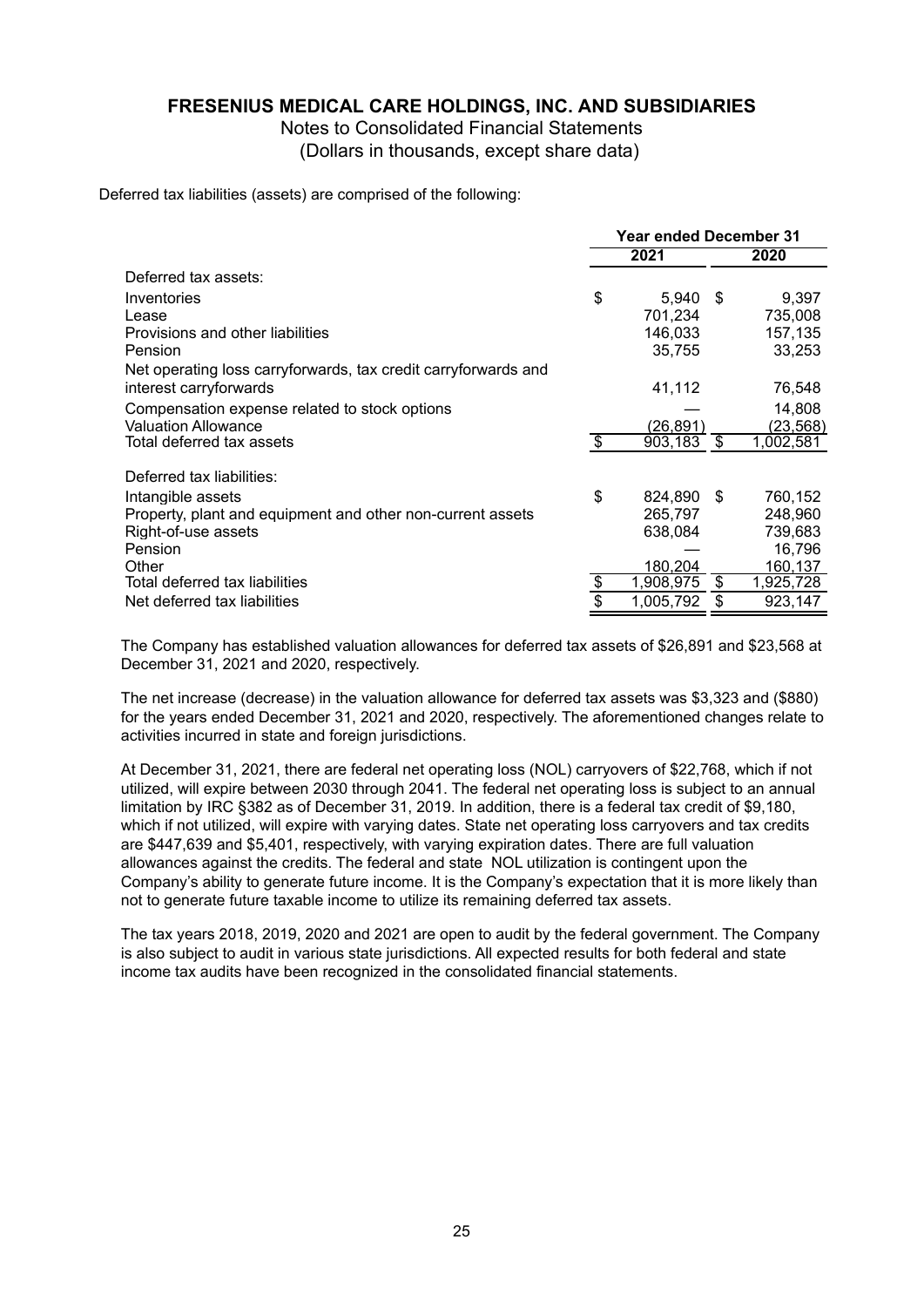Notes to Consolidated Financial Statements

(Dollars in thousands, except share data)

The following table shows the reconciliation of the beginning and ending amounts of uncertain tax positions:

|                                                      | <b>Year ended December 31</b> |         |   |         |  |
|------------------------------------------------------|-------------------------------|---------|---|---------|--|
|                                                      |                               | 2021    |   | 2020    |  |
| Uncertain tax positions (net of interest):           |                               |         |   |         |  |
| Balance at January 1                                 | \$                            | 13.657  | S | 15.359  |  |
| Increases in uncertain tax positions prior periods   |                               | 19,671  |   | 6,822   |  |
| Decreases in uncertain tax positions prior periods   |                               |         |   | (370)   |  |
| Increases in uncertain tax positions current periods |                               |         |   | 77      |  |
| Changes related to settlements with tax authorities  |                               | (8,703) |   | (6,956) |  |
| Reductions as a result of the statute of limitations |                               | (2,073) |   | (1,275) |  |
| Balance at December 31                               |                               | 22,552  |   | 13,657  |  |

Included in the balance are \$4,010 and \$13,101 of uncertain tax positions at December 31, 2021 and 2020, respectively, which would affect the effective tax rate if recognized. The Company's accounting policy is to recognize interest and penalties related to income tax matters in interest expense. Our accrual for interest and penalties was \$2,478 and \$2,522 as of December 31, 2021 and 2020, respectively. The Company is currently not in a position to forecast the timing and magnitude of changes in the uncertain tax positions within the next twelve months.

### (10) **Property, Plant and Equipment**

As of December 31, 2021 and 2020, property, plant and equipment consisted of the following:

|                                           |   | December 31   |   |             |  |
|-------------------------------------------|---|---------------|---|-------------|--|
|                                           |   | 2021          |   | 2020        |  |
| Land and land improvements                | S | 13,863        | S | 13,164      |  |
| <b>Buildings</b>                          |   | 329,270       |   | 297,667     |  |
| Leasehold improvements                    |   | 3,124,120     |   | 2,947,188   |  |
| Equipment and furniture                   |   | 3,298,355     |   | 3,179,093   |  |
| Construction-in-progress                  |   | 197,888       |   | 300,671     |  |
| Finance leases                            |   | 156,199       |   | 140,446     |  |
|                                           |   | \$7,119,695   |   | \$6,878,229 |  |
| Accumulated depreciation and amortization |   | (4, 166, 397) |   | (3,861,705) |  |
| Property, plant and equipment, net        |   | \$2,953,298   |   | \$3,016,524 |  |

Finance lease right-of-use assets, net of depreciation were included in property, plant and equipment amounted to \$144,779 and \$136,373 as of December 31, 2021 and 2020, respectively.

Depreciation expense relating to property, plant and equipment amounted to \$552,227 and \$531,532 for the years ended December 31, 2021 and 2020, respectively.

Included in property, plant and equipment as of December 31, 2021 and 2020 were \$192,579 and \$193,588, respectively, of peritoneal dialysis cycler machines which the Company leases to customers with end-stage renal disease on a month-to-month basis.

#### (11) **Leases**

The Company leases buildings and machinery and equipment under various lease agreements expiring on dates through 2054. Lease agreements frequently include renewal options and require that the Company pay for utilities, taxes, insurance and maintenance expenses. Options to purchase are also included in some lease agreements. The exercise of lease renewal options is at the Company's sole discretion and the lease right-of-use assets and liabilities reflect only the options reasonably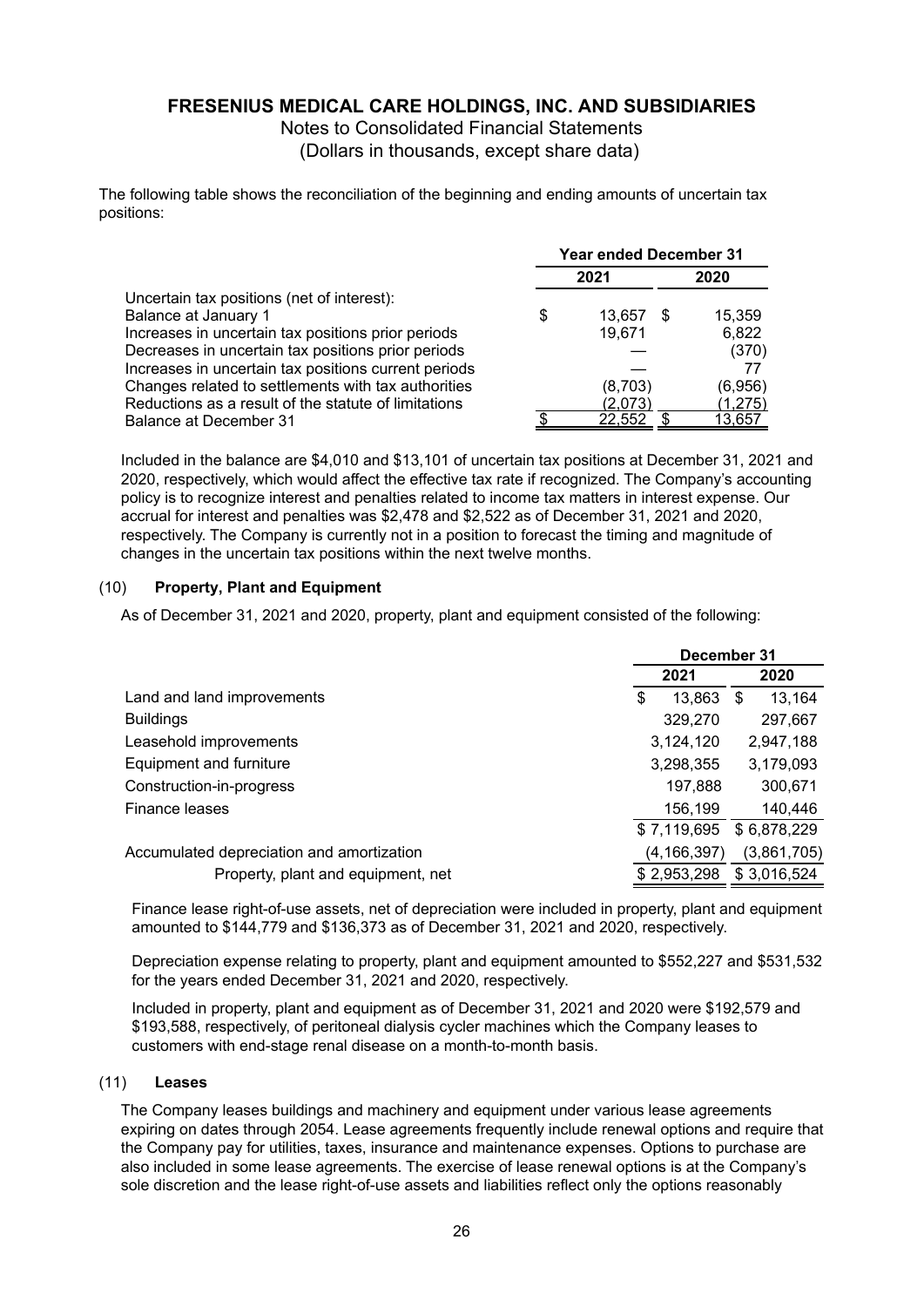Notes to Consolidated Financial Statements (Dollars in thousands, except share data)

certain of exercise. The Company's lease agreements do not contain any material residual value guarantees or material restrictive covenants. The majority of the Company's leases are operating leases. Finance leases are not considered significant to the Company's consolidated balance sheet or consolidated statement of income.

The following summarizes the Company's components of net lease cost for the year ended December 31, 2021 and 2020:

|                       | 2021    |  | 2020    |
|-----------------------|---------|--|---------|
| Finance lease cost    | 10,382  |  |         |
| Operating lease cost  | 748.870 |  | 738.421 |
| Short-term lease cost | 19.645  |  | 20.552  |
| Less: Sublease income | (3.469) |  | (4.311  |
| Total lease cost (a)  | 775.428 |  | 754.662 |

(a) All lease costs are classified in health care services expense, medical supplies expense, or Selling, general and administrative expenses on the consolidated statements of income. As of December 31, 2021, \$718,482 of operating lease costs and \$10,382 of finance lease costs was recognized in health care services expense and medical supplies expense and \$46,564 was recognized in Selling, general, and administrative expenses. As of December 31, 2020, \$698,242 of operating lease costs was recognized in health care services expense and medical supplies expense and \$56,420 was recognized in Selling, general, and administrative expenses.

Supplemental balance sheet information as of December 31, 2021, is as follows:

|                                               | Operating leases | Finance leases |
|-----------------------------------------------|------------------|----------------|
| Weighted-average remaining lease term (years) | 8.29             | 17.48          |
| Weighted-average discount rate (%)            | -3.18            | 2.21           |

Supplemental balance sheet information as of December 31, 2020, is as follows:

|                                               | Operating leases | Finance leases |
|-----------------------------------------------|------------------|----------------|
| Weighted-average remaining lease term (years) | 8.97             | 19.26          |
| Weighted-average discount rate (%)            | 3.33             | 2.16           |

Supplemental cash flow information related to leases for the year ended December 31, 2021 is as follows:

| Cash paid for amounts included in the measurement of lease liabilities: |   |            |
|-------------------------------------------------------------------------|---|------------|
| Operating cash flows from finance leases                                | S | (6,030)    |
| Operating cash flows from operating leases                              |   | (784, 412) |
| Financing cash flows from finance leases                                |   | (24, 588)  |
| Right-of-use assets obtained in exchange for finance lease liabilities: |   | 88,077     |
| Right-of-use assets obtained in exchange for operating lease            |   |            |
| liabilities:                                                            |   | 538,640    |
|                                                                         |   |            |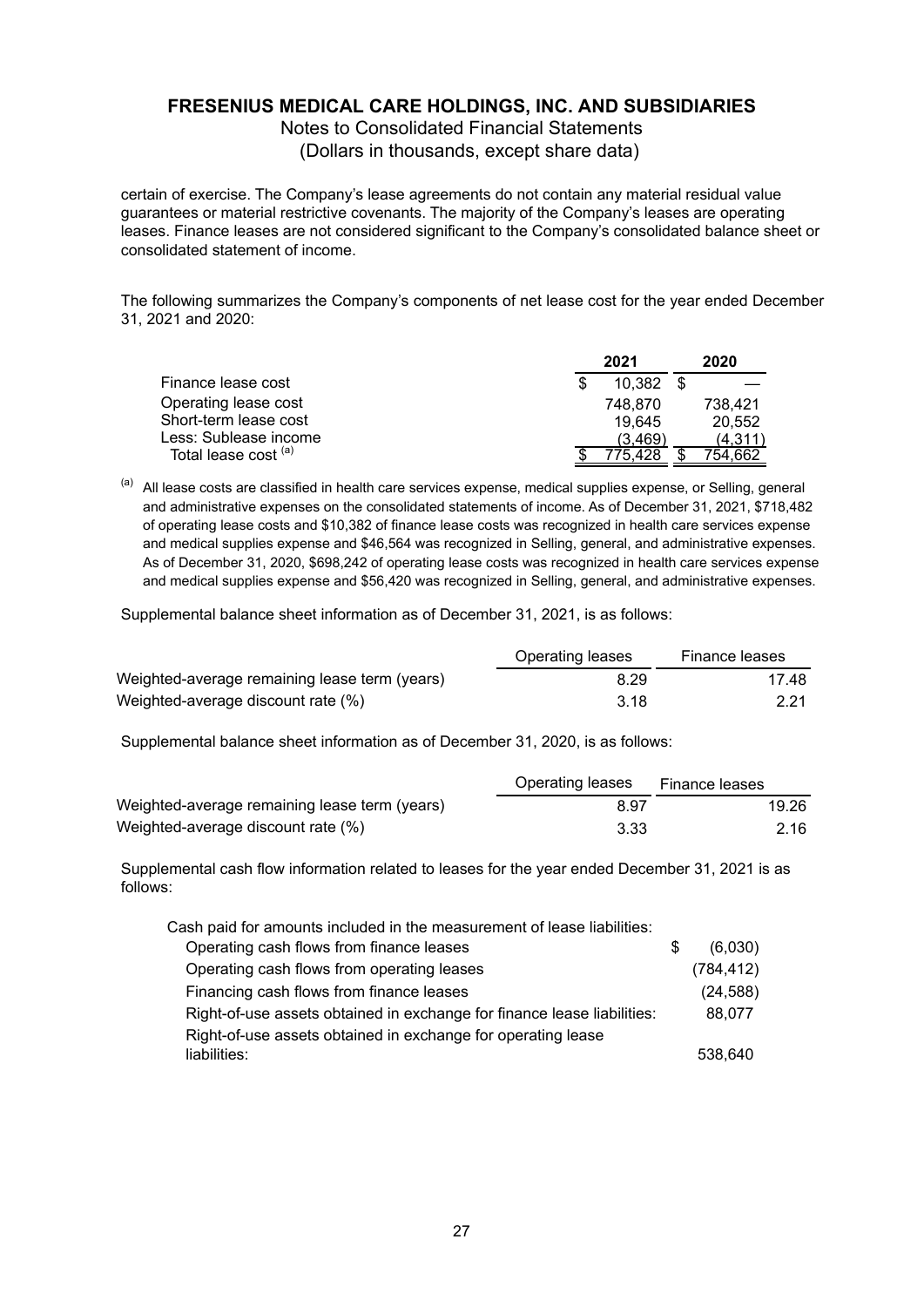Notes to Consolidated Financial Statements (Dollars in thousands, except share data)

Supplemental cash flow information related to leases for the year ended December 31, 2020 is as follows:

| Cash paid for amounts included in the measurement of lease liabilities: |           |
|-------------------------------------------------------------------------|-----------|
| Operating cash flows from operating leases                              | (785,411) |
| Right-of-use assets obtained in exchange for operating lease            |           |
| liabilities:                                                            | 781.387   |

Minimum future annual rental commitments under noncancelable operating and finance leases for the five years succeeding December 31, 2021 and thereafter are as follows:

|                                                  |    | Operating<br>leases |    | <b>Finance</b><br>leases |    | Total     |
|--------------------------------------------------|----|---------------------|----|--------------------------|----|-----------|
| 2022                                             | \$ | 719.718             | \$ | 17,532                   | \$ | 737,250   |
| 2023                                             |    | 668,242             |    | 9,406                    |    | 677,648   |
| 2024                                             |    | 590,837             |    | 9.554                    |    | 600,391   |
| 2025                                             |    | 518.271             |    | 9.689                    |    | 527,960   |
| 2026                                             |    | 453.035             |    | 9.878                    |    | 462,913   |
| 2027 and beyond                                  |    | 1,566,774           |    | 130.573                  |    | 1,697,347 |
| Total undiscounted lease payments <sup>(a)</sup> | S  | 4,516,877           | \$ | 186,632                  | \$ | 4,703,509 |
| Less: imputed interest <sup>(b)</sup>            |    | 540,929             |    | 29,641                   |    | 570,570   |
| Total lease liabilities                          |    | 3,975,948           | S  | 156,991                  | S. | 4,132,939 |

 $(a)$  Operating and finance lease payments include options to extend lease terms that are deemed reasonably certain of being exercised.

(b) Calculated using the incremental borrowing rate for each lease.

Minimum future annual rental commitments under noncancelable operating and finance leases for the five years succeeding December 31, 2020 and thereafter are as follows:

|                                                  |    | <b>Operating</b><br>leases |    | <b>Finance</b><br>leases |    | Total     |
|--------------------------------------------------|----|----------------------------|----|--------------------------|----|-----------|
| 2021                                             | \$ | 687,715                    | S  | 15,890                   | \$ | 703,605   |
| 2022                                             |    | 685,715                    |    | 7.574                    |    | 693,289   |
| 2023                                             |    | 610,264                    |    | 7.543                    |    | 617,807   |
| 2024                                             |    | 516,121                    |    | 7.681                    |    | 523,802   |
| 2025                                             |    | 438.225                    |    | 7.809                    |    | 446,034   |
| 2026 and beyond                                  |    | 1,690,167                  |    | 128,004                  |    | 1,818,171 |
| Total undiscounted lease payments <sup>(a)</sup> | S  | 4,628,207                  | \$ | 174,501                  | \$ | 4,802,708 |
| Less: imputed interest $(b)$                     |    | 600,789                    |    | 29,343                   |    | 630,132   |
| Total lease liabilities                          |    | 4,027,418                  | \$ | 145,158                  | S  | 4,172,576 |

(a) Operating and finance lease payments include options to extend lease terms that are deemed reasonably certain of being exercised.

(b) Calculated using the incremental borrowing rate for each lease.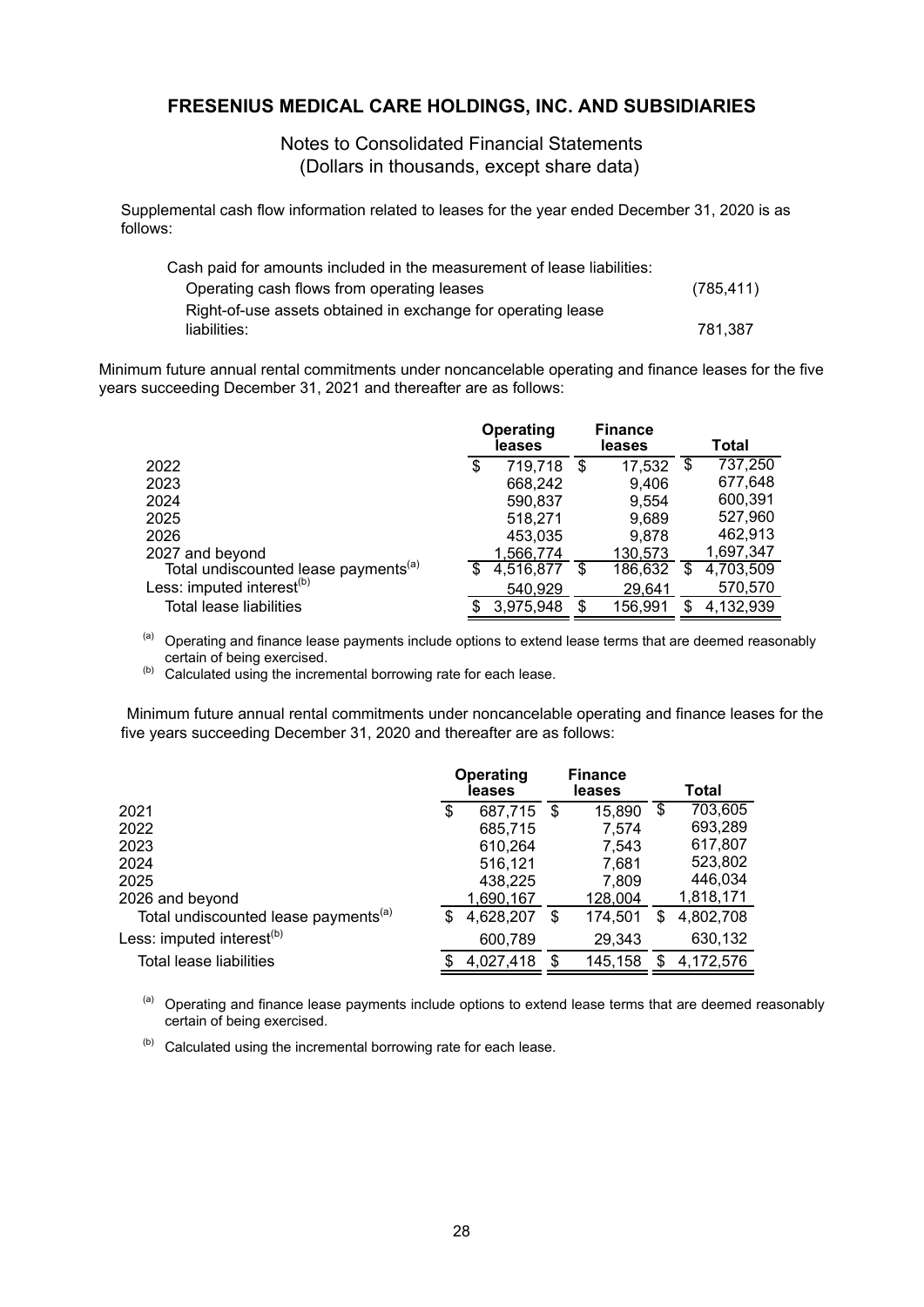Notes to Consolidated Financial Statements (Dollars in thousands, except share data)

#### (12) **Pension and Other Post Retirement Benefits**

#### (a) *National Medical Care, Inc. Defined Benefit Pension Plan*

The Company has a noncontributory, defined benefit pension plan (National Medical Care plan "NMC plan"). Each year the Company contributes at least the minimum required by the Employee Retirement Income Security Act of 1974, as amended. Plan assets consist primarily of publicly traded common stock, fixed income securities and cash equivalents.

In 2002, the Company curtailed its defined benefit and supplemental executive retirement plans. Under the curtailment amendment for substantially all employees eligible to participate in the NMC plan, benefits have been frozen as of the curtailment date and no additional defined benefits for future services will be earned. The Company has retained all employee benefit obligations as of the curtailment date. The Company did not make any contributions to the plan for the year ended December 31, 2021. There was no minimum funding requirement in 2021. The Company does not expect to contribute to the plan during the upcoming year. It is assumed that the Pre-Funding Balance will fully offset the required minimum contributions

The following table shows the changes in benefit obligations, the changes in plan assets, and the funded status of the NMC plan:

|                                                | <b>Year ended December 31</b> |    |           |  |
|------------------------------------------------|-------------------------------|----|-----------|--|
|                                                | 2021                          |    | 2020      |  |
| Change in benefit obligation:                  |                               |    |           |  |
| Benefit obligation at beginning of year        | \$<br>455,761                 | S. | 432,004   |  |
| Service cost                                   | 7,260                         |    | 5,478     |  |
| Interest cost                                  | 13,567                        |    | 15,140    |  |
| Amendments                                     |                               |    | (278)     |  |
| <b>Actuarial loss</b>                          | 741                           |    | 27,660    |  |
| Benefits paid                                  | (20, 890)                     |    | (24,243)  |  |
| Benefit obligation at end of year              | 456,439                       |    | 455,761   |  |
| Change in plan assets:                         |                               |    |           |  |
| Fair value of plan assets at beginning of year | 381,591                       |    | 355,012   |  |
| Actual return on plan assets                   | 18,793                        |    | 40,822    |  |
| <b>Employer contribution</b>                   |                               |    | 10,000    |  |
| Benefits paid                                  | (20,890)                      |    | (24,243)  |  |
| Fair value of plan assets at end of year       | 379.494                       |    | 381,591   |  |
| Funded status at year-end                      | (76, 945)                     | \$ | (74, 170) |  |

The pension liability recognized as of December 31, 2021 and 2020, is equal to the amount shown as 2021 and 2020 funded status at end of year in the preceding table and is recorded as a component of "other liabilities" in the consolidated balance sheets.

The accumulated benefit obligation for the NMC plan was \$446,475 and \$446,107 at December 31, 2021 and 2020, respectively.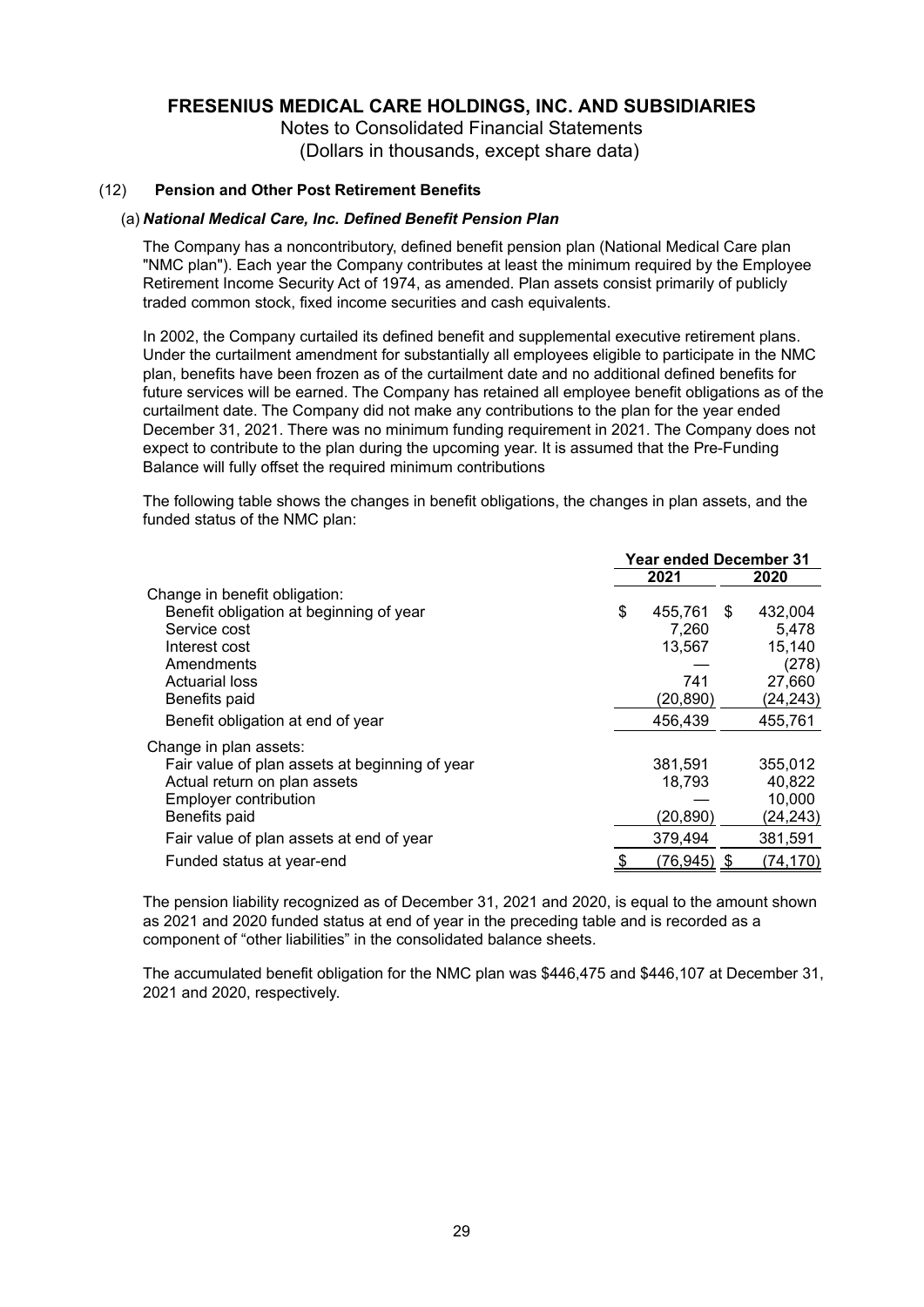Notes to Consolidated Financial Statements (Dollars in thousands, except share data)

The pre-tax changes in the table below for 2021 and 2020 reflect actuarial (gains) losses in other comprehensive income relating to pension liabilities.

|                                                         | Actuarial<br>(gains)<br>losses |           |
|---------------------------------------------------------|--------------------------------|-----------|
| Adjustments related to pensions at<br>December 31, 2019 | \$                             | 144,939   |
| Actuarial loss for year                                 |                                | 5,646     |
| Amendment                                               |                                | (278)     |
| Amortization of unrealized gain                         |                                | (14,900)  |
| Amortization of prior service credit                    |                                | 118       |
| Adjustments related to pensions at<br>December 31, 2020 |                                | 135,525   |
| Actuarial loss for year                                 |                                | 818       |
| Amortization of unrealized gain                         |                                | (13, 496) |
| Amortization of prior service credit                    |                                | 158       |
| Adjustments related to pensions at<br>December 31, 2021 | S                              | 123,005   |

The amounts recognized in accumulated other comprehensive income consist of:

|                      | 2021       | 2020    |
|----------------------|------------|---------|
| Net loss             | 123,416 \$ | 136.094 |
| Prior service credit | .411       | (569)   |
| Total                | 123,005    | 135,525 |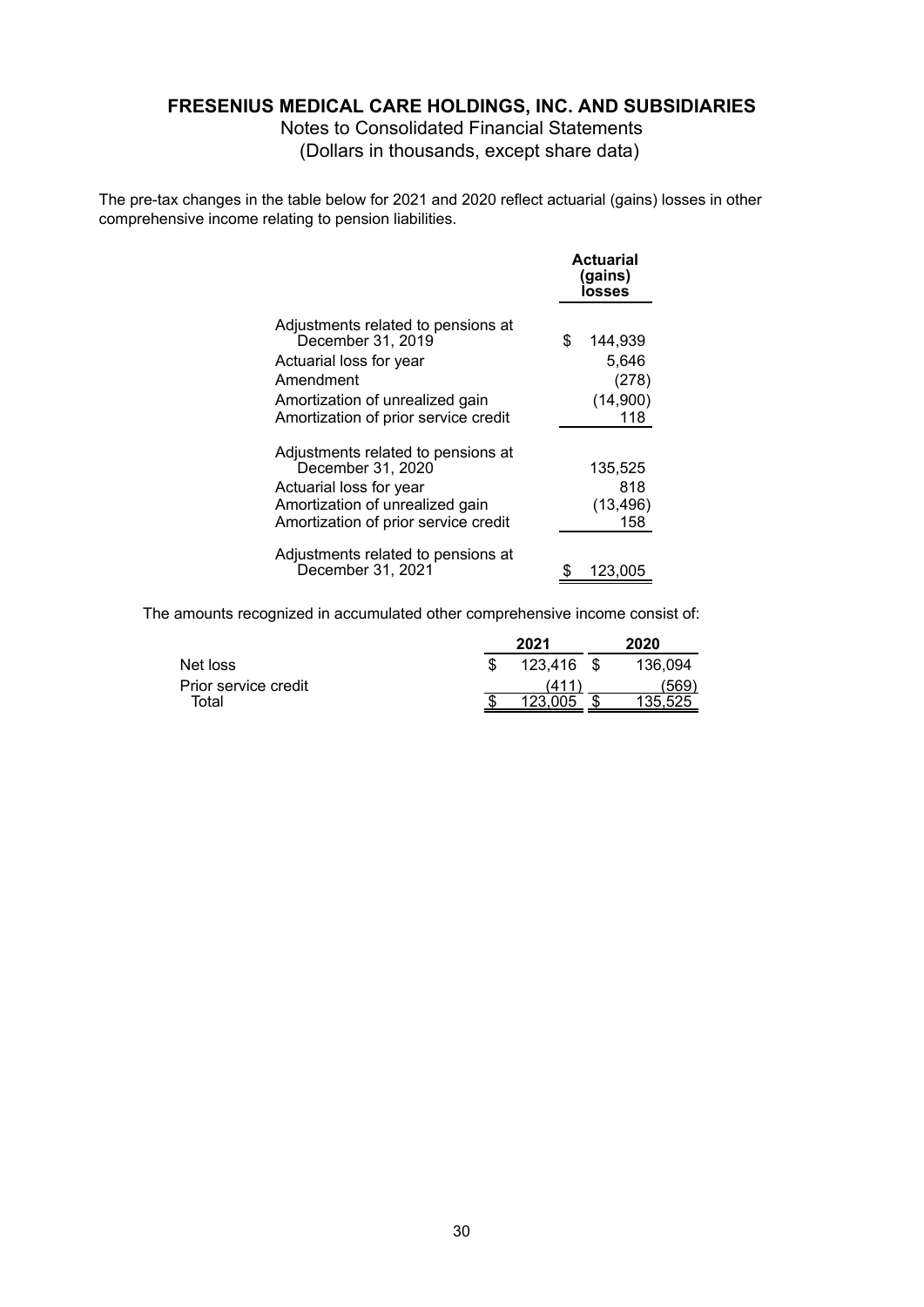Notes to Consolidated Financial Statements

(Dollars in thousands, except share data)

The following weighted average assumptions were utilized in determining benefit obligations as of December 31:

|                               | 2021     | 2020     |
|-------------------------------|----------|----------|
| Discount rate                 | $3.03\%$ | $3.05\%$ |
| Rate of compensation increase | 3.50     | 3.50     |

The NMC plan net periodic benefit costs recorded in selling, general and administrative expenses are comprised of the following components:

|                                          | 2021      | 2020      |
|------------------------------------------|-----------|-----------|
| Components of net periodic benefit cost: |           |           |
| Service cost                             | 7.260     | 5.478     |
| Interest cost                            | 13,567    | 15,140    |
| Expected return on plan assets           | (18, 870) | (18, 807) |
| Amortization of unrealized losses        | 13,496    | 14,900    |
| Amortization of prior service credit     | (158)     | (118)     |
| Net periodic benefit cost                | 15.295    | 16,593    |

The discount rates for the NMC plan are derived from an analysis and comparison of yields of portfolios of equity and highly rated debt instruments with maturities that mirror the NMC plan's benefit obligation. The Company's discount rate is the weighted average of this plan based upon their benefit obligations at December 31, 2021. The following weighted average assumptions were used in determining net periodic benefit cost for the years ended December 31:

|                                | 2021     | 2020      |
|--------------------------------|----------|-----------|
| Discount rate                  | $3.05\%$ | $3.63 \%$ |
| Expected return on plan assets | 4.62     | 5.51      |
| Rate of compensation increase  | 3.50     | 3.50      |

Expected benefit payments for the NMC plan for the next five years and in the aggregate for the five years thereafter are as follows:

| 2022              | S | 22.753  |
|-------------------|---|---------|
| 2023              |   | 23,332  |
| 2024              |   | 23.921  |
| 2025              |   | 24.462  |
| 2026              |   | 24.708  |
| 2027 through 2031 |   | 126,160 |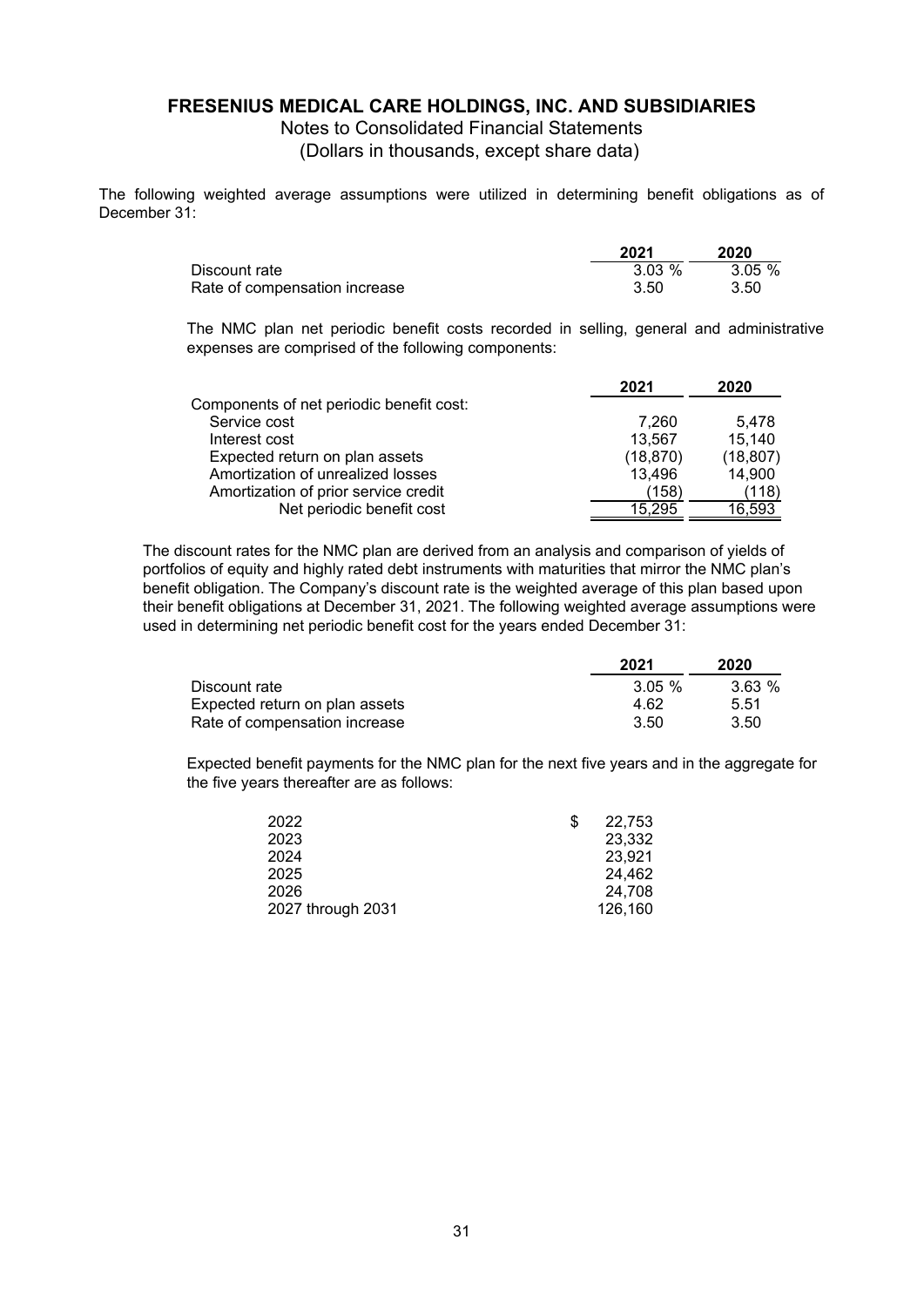Notes to Consolidated Financial Statements

(Dollars in thousands, except share data)

#### (i) *Plan Assets*

The following table presents the fair values of the NMC plan assets at December 31, 2021 and 2020:

|                                          |           |                                                                        | 2021 | Fair value measurements at December 31, |    | Fair value measurements at December 31,<br>2020 |           |                                                                        |    |                                     |    |                        |
|------------------------------------------|-----------|------------------------------------------------------------------------|------|-----------------------------------------|----|-------------------------------------------------|-----------|------------------------------------------------------------------------|----|-------------------------------------|----|------------------------|
|                                          |           | Quoted<br>prices in<br>active<br>markets<br>for<br>identical<br>assets |      | Significant<br>observable<br>inputs     |    | Unobservable<br>inputs                          |           | Quoted<br>prices in<br>active<br>markets<br>for<br>identical<br>assets |    | Significant<br>observable<br>inputs |    | Unobservable<br>inputs |
|                                          | Total     | Level 1                                                                |      | Level 2                                 |    | Level 3                                         | Total     | Level 1                                                                |    | Level 2                             |    | Level 3                |
| Asset category:                          |           |                                                                        |      |                                         |    |                                                 |           |                                                                        |    |                                     |    |                        |
| Equity investments:                      |           |                                                                        |      |                                         |    |                                                 |           |                                                                        |    |                                     |    |                        |
| Index funds 1                            | \$106,899 | \$<br>$11,155$ \$                                                      |      | 95.744 \$                               |    |                                                 | \$108,193 | \$<br>10,953                                                           | \$ | 97.240                              | \$ |                        |
| Fixed income<br>investments:             |           |                                                                        |      |                                         |    |                                                 |           |                                                                        |    |                                     |    |                        |
| Government<br>securities 2               | 10.444    | 10,153                                                                 |      | 291                                     |    |                                                 | 19,290    | 18,948                                                                 |    | 342                                 |    |                        |
| Corporate bonds 3                        | 240,103   |                                                                        |      | 240,103                                 |    |                                                 | 224,375   |                                                                        |    | 224,375                             |    |                        |
| Other bonds 4                            | 17,586    |                                                                        |      | 8,282                                   |    | 9,304                                           | 20,341    |                                                                        |    | 11,510                              |    | 8,831                  |
| U.S. Treasury<br>money market<br>funds 5 | 4,462     | 4,462                                                                  |      |                                         |    |                                                 | 9,392     | 9,392                                                                  |    |                                     |    |                        |
| Total                                    | \$379,494 | 25,770                                                                 | S    | 344,420                                 | \$ | 9,304                                           | \$381,591 | \$<br>39,293                                                           | \$ | 333,467                             | \$ | 8,831                  |

<sup>1</sup> This category comprises low-cost equity index funds not actively managed that track the S&P 500, S&P 400, Russell 2000, MSCI Emerging Markets Index and the Morgan Stanley International EAFE Index.

- <sup>2</sup> This category comprises fixed income investments by the U.S. government and government sponsored entities.
- <sup>3</sup> This category primarily represents investment grade bonds of U.S. issuers from diverse industries.
- <sup>4</sup> This category comprises private placement bonds as well as collateralized mortgage obligations.
- <sup>5</sup> This category represents funds that invest in U.S. treasury obligations directly or in U.S. treasury-backed obligations.

The methods and inputs used to measure the fair value of plan assets at the balance sheet date are as follows:

Common stocks are valued at their market prices.

Index funds are valued based on market quotes.

Government bonds are valued based on both market prices and market quotes.

Corporate bonds and other bonds are valued based on market quotes.

Cash is stated at nominal value which equals the fair value.

U.S. Treasury money market funds as well as other money market and mutual funds are valued at their market price.

(ii) *Plan Investment Policy and Strategy*

The Company periodically reviews the assumption for long-term expected return on pension plan assets. As part of the assumptions review, a range of reasonable expected investment returns for the pension plan as a whole was determined based on an analysis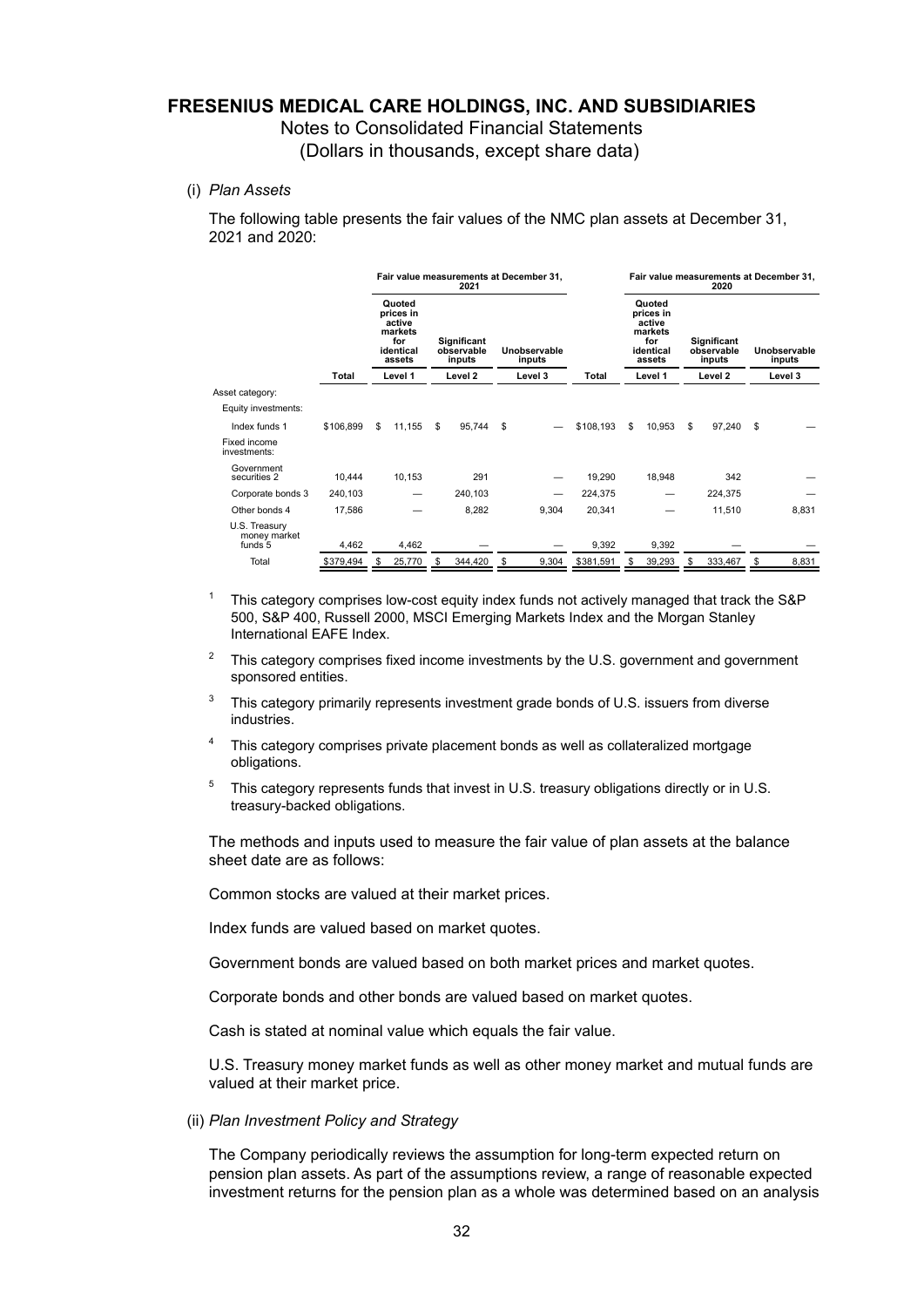Notes to Consolidated Financial Statements (Dollars in thousands, except share data)

of expected future returns for each asset class weighted by the allocation of the assets. The range of returns developed relies both on forecasts, which include the actuarial firm's expected long-term rates of return for each significant asset class or economic indicator, and on broad-market historical benchmarks for expected return, correlation, and volatility for each asset class.

The Company´s overall investment strategy is to achieve a mix of approximately 99% of investments for long-term growth and income and 1% in cash or cash equivalents. Investment income and cash or cash equivalents are used for near-term benefit payments. Investments are governed by the plan investment policy and include well diversified index funds or funds targeting index performance.

The plan investment policy, utilizing a revised target investment allocation in a range around 26% equity and 74% fixed income investments, considers that there will be a time horizon for invested funds of more than 5 years. The total portfolio will be measured against a custom index that reflects the asset class benchmarks and the target asset allocation. The plan investment policy does not allow investments in securities of the Company or other related party securities. The performance benchmarks for the separate asset classes include: S&P 500 Index, S&P 400 Mid-Cap Index, Russell 2000 Index, MSCI EAFE Index, MSCI Emerging Markets Index, Barclays Capital Long-Corporate Bond Index, Bloomberg Barclays U.S. Corporate High Yield Index, and Bloomberg Barclays U.S. High Yield Fallen Angel 3% Capped Index.

### (b) *Supplemental Executive Retirement Plan*

The Company's supplemental executive retirement plan provides certain key executives with benefits in excess of normal pension benefits. During the first quarter of 2002, FMCH curtailed its supplemental executive retirement plan. The projected benefit obligation was \$16,861 and \$17,082 at December 31, 2021 and 2020, respectively. Pension expense for this plan, for the years ended December 31, 2021 and 2020 was \$1,474 and \$1,319, respectively. The Company has recorded \$3,973 and \$4,478 to accumulated other comprehensive loss to recognize the additional liability for this plan at December 31, 2021 and 2020, respectively. The Company contributed \$1,188 and \$1,309 to this plan during 2021 and 2020, respectively. Expected funding for 2022 is \$1,350.

The pension liability recognized as of December 31, 2021 and 2020 of \$16,861 and \$17,082, respectively, includes a current portion of \$1,328 and \$1,281 , respectively, which is recognized as a current liability in the line item accrued liabilities within the consolidated balance sheets. The noncurrent portion of \$15,533 and \$15,801 as of December 31, 2021 and 2020, respectively, is recorded as noncurrent pension liability in other liabilities within the consolidated balance sheets.

The Company does not provide any post-retirement benefits to its employees other than those provided under its NMC plan and supplemental executive retirement plan.

### (c) *Defined Contribution Plans*

Most FMCH employees are eligible to join a 401(k) savings plan. Employees can deposit up to 75% of their pay up to a maximum of \$19.5 if under 50 years old (\$26 if 50 or over) under this savings plan. The Company will match 50% of the employee deposit up to a maximum Company contribution of 3% of the employee's pay. The Company's total expense under this defined contribution plan for the years ended December 31, 2021 and 2020 was \$79,968 and \$79,584, respectively.

### (13) **Noncontrolling Interests Subject to Put Provisions**

The Company has potential obligations to purchase the noncontrolling interests held by third parties in certain of its consolidated subsidiaries. These obligations are in the form of put provisions and are exercisable at the third-party owners' discretion within specified periods or conditions as outlined in each specific put provision. If these put provisions were exercised, the Company would be required to purchase all or part of third-party owners' noncontrolling interests at the appraised fair value at the time of exercise. The methodology the Company uses to estimate the fair values of the noncontrolling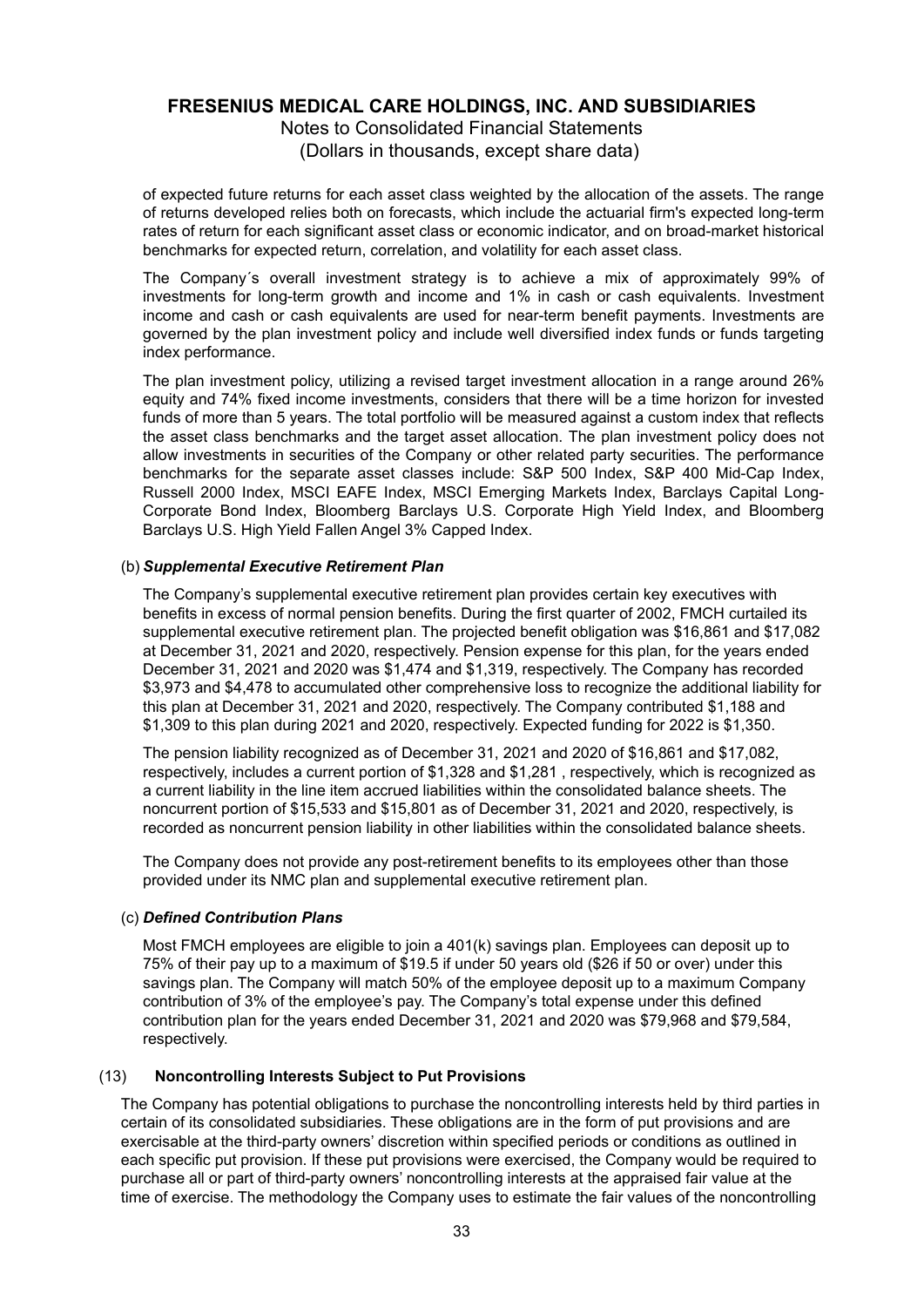Notes to Consolidated Financial Statements (Dollars in thousands, except share data)

interest subject to put provisions assumes the greater of net book value or a multiple of earnings or estimated fair value. Estimated fair value is determined using a market approach and is determined by a multiple of earnings, development stage of the underlying business and other factors. The estimated fair values of the noncontrolling interests subject to these put provisions can also fluctuate and the implicit multiple of earnings at which these noncontrolling interest obligations may ultimately be settled could vary significantly from our current estimates depending upon market conditions.

At December 31, 2021 and 2020, the Company's potential obligations under these put options are \$1,310,355 and \$1,246,007, respectively, of which, at December 31, 2021 and 2020, \$820,836 and \$760,694 were exercisable respectively. No put options were exercised in the year ended December 31, 2021. Put options were exercised for a total consideration of \$4,112 in the years ended December 31, 2020 .

The following is a rollforward of noncontrolling interests subject to put provisions for the years ended December 31, 2021 and 2020:

|                                                                 | 2021        | 2020        |
|-----------------------------------------------------------------|-------------|-------------|
| Beginning balance                                               | \$1,246,007 | \$1,102,279 |
| Dividends paid                                                  | (199, 187)  | (182, 318)  |
| Net sale (purchases) of noncontrolling interests                | 72.095      | 23,613      |
| Contributions from noncontrolling interests                     | 26,530      | 15,146      |
| Changes in redemption value of noncontrolling interests         | 5.182       | 123,742     |
| Net income attributable to NCI interests subject to put options | 159,728     | 163,545     |
| Ending balance                                                  | \$1,310,355 | \$1,246,007 |

### (14) **Equity**

### (a) *Common Stock*

The Company did not purchase any shares of its common stock in 2021 or 2020. As of December 31, 2021 and 2020, the Company had 83,985,000 shares of common stock outstanding.

### (b) *Stock Options*

On May 12, 2011, the Fresenius Medical Care AG & Co. KGaA Stock Option Plan 2011 (2011 SOP) was established by resolution of KGaA's Annual General Meeting. The 2011 SOP, together with the Phantom Stock Plan 2011, which was established by resolution of the General Partner's Management and supervisory boards, forms the Company's Long-Term Incentive Program (LTIP 2011). Under the LTIP 2011, participants were granted awards, which consisted of a combination of stock options and Phantom stock. The final grant under the LTIP 2011 was made in December 2015. Awards under the LTIP 2011 are subject to a four-year vesting period. Vesting of the awards granted is subject to achievement of pre-defined performance targets. The 2011 SOP was established with a conditional capital increase up to €12,000 subject to the issue of up to twelve million non-par value bearer ordinary shares with a nominal value of  $\epsilon$ 1.00 per share.

Stock options granted under the LTIP 2011 have an eight-year term and can be exercised for the first time after a four-year vesting period. The exercise price of stock options granted under the LTIP 2011 shall be the average stock exchange price on the Frankfurt Stock Exchange of the Company's shares during the 30 calendar days immediately prior to each grant date. Stock options granted under the LTIP 2011 to U.S. participants are non-qualified stock options under the United States Internal Revenue Code of 1986, as amended. Stock options under the LTIP 2011 are not transferable by a participant or a participant's heirs, and may not be transferred, pledged, assigned, or disposed of otherwise.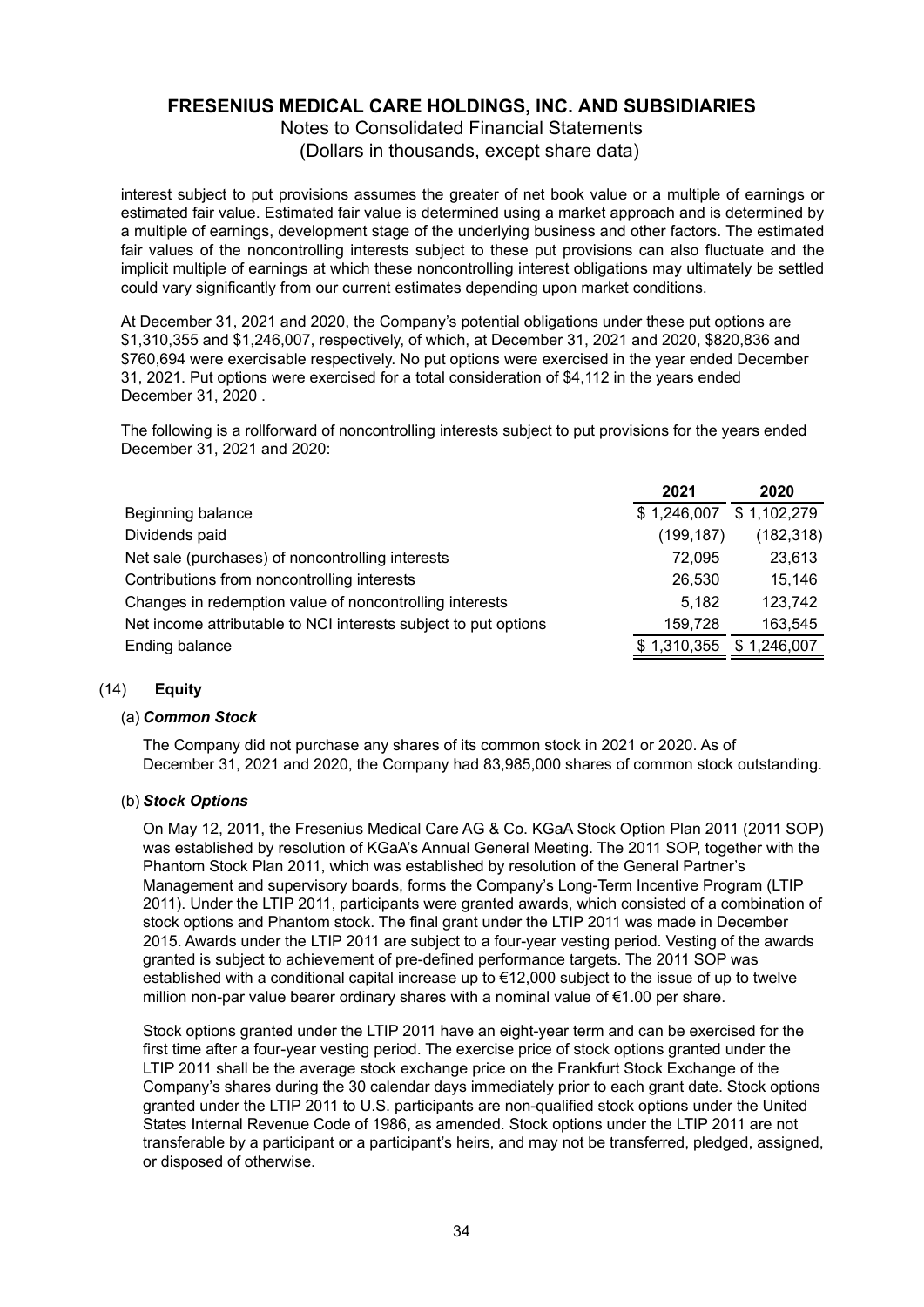Notes to Consolidated Financial Statements (Dollars in thousands, except share data)

The table below provides reconciliations for options outstanding at December 31, 2021, as compared to December 31, 2020.

|                              | <b>Options</b> | Weighted<br>average<br>exercise<br>price |
|------------------------------|----------------|------------------------------------------|
|                              | (In thousands) |                                          |
| Ordinary shares:             |                |                                          |
| Balance at December 31, 2019 | $2,311$ \$     | 79.60                                    |
| Exercised                    | (164)          | 64.60                                    |
| Expired                      | (36)           | 93.36                                    |
| Balance at December 31, 2020 | 2,111          | S<br>88.57                               |
| Exercised                    | (75)           | 56.45                                    |
| <b>Expired</b>               | (19)           | 81.84                                    |
| Balance at December 31, 2021 |                | 82.69                                    |

The following table provides a summary of fully vested options outstanding and exercisable for ordinary shares at December 31, 2021:

|                             | Fully vested outstanding and exercisable options |                                                                  |                                          |   |                                 |  |  |  |
|-----------------------------|--------------------------------------------------|------------------------------------------------------------------|------------------------------------------|---|---------------------------------|--|--|--|
|                             | <b>Number</b><br>of options                      | Weighted<br>average<br>remaining<br>contractual<br>life in years | Weighted<br>average<br>exercise<br>price |   | Aggregate<br>intrinsic<br>value |  |  |  |
|                             | (In thousands, except per share amounts)         |                                                                  |                                          |   |                                 |  |  |  |
| Options for ordinary shares | 2017                                             | $1.43 \quad$ \$                                                  | 82.69                                    | S | 2,273                           |  |  |  |

At December 31, 2021, there were no unrecognized compensation costs related to non-vested options granted under all plans.

During the years ended December 31, 2021 and 2020, the Parent Company received cash of \$4,426 and \$9,840, respectively, from the exercise of stock options. The intrinsic value of options exercised for the years ended December 31, 2021 and 2020 were \$1,446 and \$2,822, respectively. The Company recorded a related tax benefit of \$378 and \$742 for the years ended December 31, 2021 and 2020, respectively.

### (c) *Fair Value Information*

The Company used a binomial option-pricing model in determining the fair value of the awards under the 2011 SOP. Option valuation models require the input of subjective assumptions including expected stock price volatility. The Company's assumptions are based upon its past experiences, market trends and the experiences of other entities of the same size and in similar industries. Expected volatility is based on historical volatility of the Company's shares. To incorporate the effects of expected early exercise in the model, an early exercise of vested options was assumed as soon as the share price exceeds 155% of the exercise price. The Company's stock options have characteristics that vary significantly from traded options and changes in subjective assumptions can materially affect the fair value of the option.

### (d) *Long-term Incentive Plan*

The Supervisory Board of Management AG has approved and adopted the Fresenius Medical Care Management Board Long Term Incentive Plan 2020 ("MB LTIP 2020") effective January 1, 2020.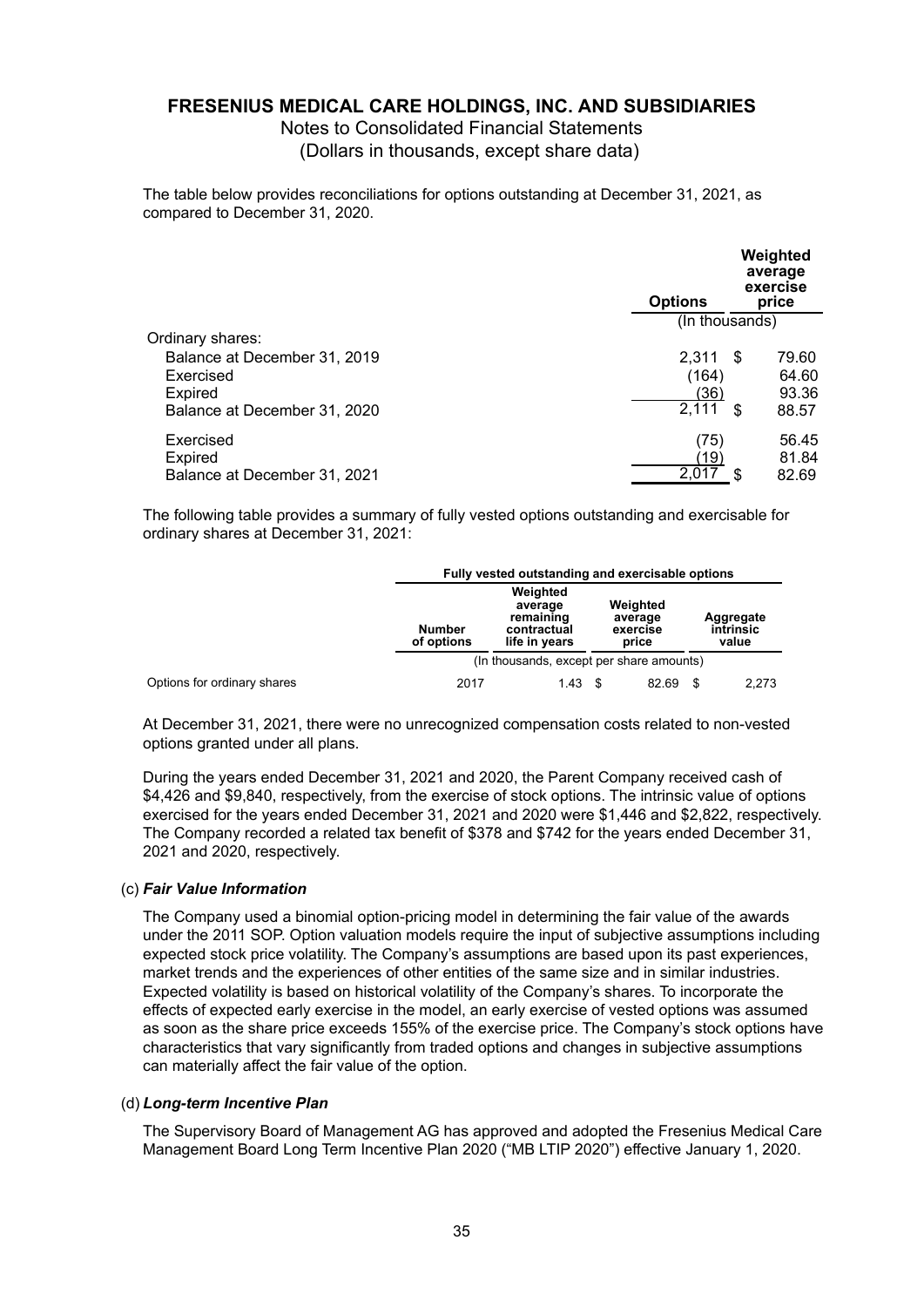Notes to Consolidated Financial Statements (Dollars in thousands, except share data)

Performance Shares are non-equity, cash-settled virtual compensation instruments which may entitle plan participants to receive a cash payment depending on the achievement of pre-defined performance targets as well as the Company's share price development.

FMCH recognized \$23,234 and \$24,896 of compensation expense under the LTIPs in the years ended December 31, 2021 and 2020, respectively.

### (15) **Financial Instruments**

The Company's financial instruments consists of equity investments and debt securities. Debt securities are classified as available for sale and recorded at their estimated fair value. Changes in the fair value of debt securities are reported in other comprehensive income for unrealized gains or losses until realized. Equity investments are recorded at their estimated fair value with changes associated with gains or losses reported through earnings. The fair value of the debt securities and equity investments are determined based on readily determinable quoted prices from an active market. The cost basis of debt securities was \$231,292 for the year ended December 31, 2021. Unrealized (losses)/gains related to these financial instruments for the years ended December 31, 2021 and 2020 was \$(8,289) and \$11,458, respectively. The following table presents the carrying amounts and fair value of the Company's financial instruments for the years ended December 31, 2021 and 2020:

|                       |        | <b>December 31, 2021</b> |                          |         |         |         |         |         |  |  |  |
|-----------------------|--------|--------------------------|--------------------------|---------|---------|---------|---------|---------|--|--|--|
|                       |        | Carrying                 | Fair Value               |         |         |         |         |         |  |  |  |
|                       |        | amount                   |                          | Level 1 |         | Level 2 |         | Level 3 |  |  |  |
| Equity investments \$ |        | 236,919                  | \$                       | 217,331 | \$      |         | \$      | 19,588  |  |  |  |
| Debt securities       |        | 242,369                  |                          |         |         | 242,369 |         |         |  |  |  |
|                       |        |                          | <b>December 31, 2020</b> |         |         |         |         |         |  |  |  |
|                       |        | Carrying                 |                          |         |         |         |         |         |  |  |  |
|                       | amount |                          | Level 1                  |         | Level 2 |         | Level 3 |         |  |  |  |
| Equity investments    | - \$   | 352,963                  | \$                       | 352,963 | \$      |         | \$      |         |  |  |  |
| Debt securities       |        | 6,073                    |                          | 6,073   |         |         |         |         |  |  |  |

The following table presents the maturity dates of the Company' debt securities for the year ended December 31, 2021 and 2020:

|               | 2021              | 2020              |
|---------------|-------------------|-------------------|
|               | <b>Fair Value</b> | <b>Fair Value</b> |
| Within 1 year | 30,179            | 2,880             |
| 1 - 5 years   | 104,978           | 3,193             |
| 6 - 9 years   | 41,992            |                   |
| Thereafter    | 65,220            |                   |
| Total         | 242,369           | 6,073             |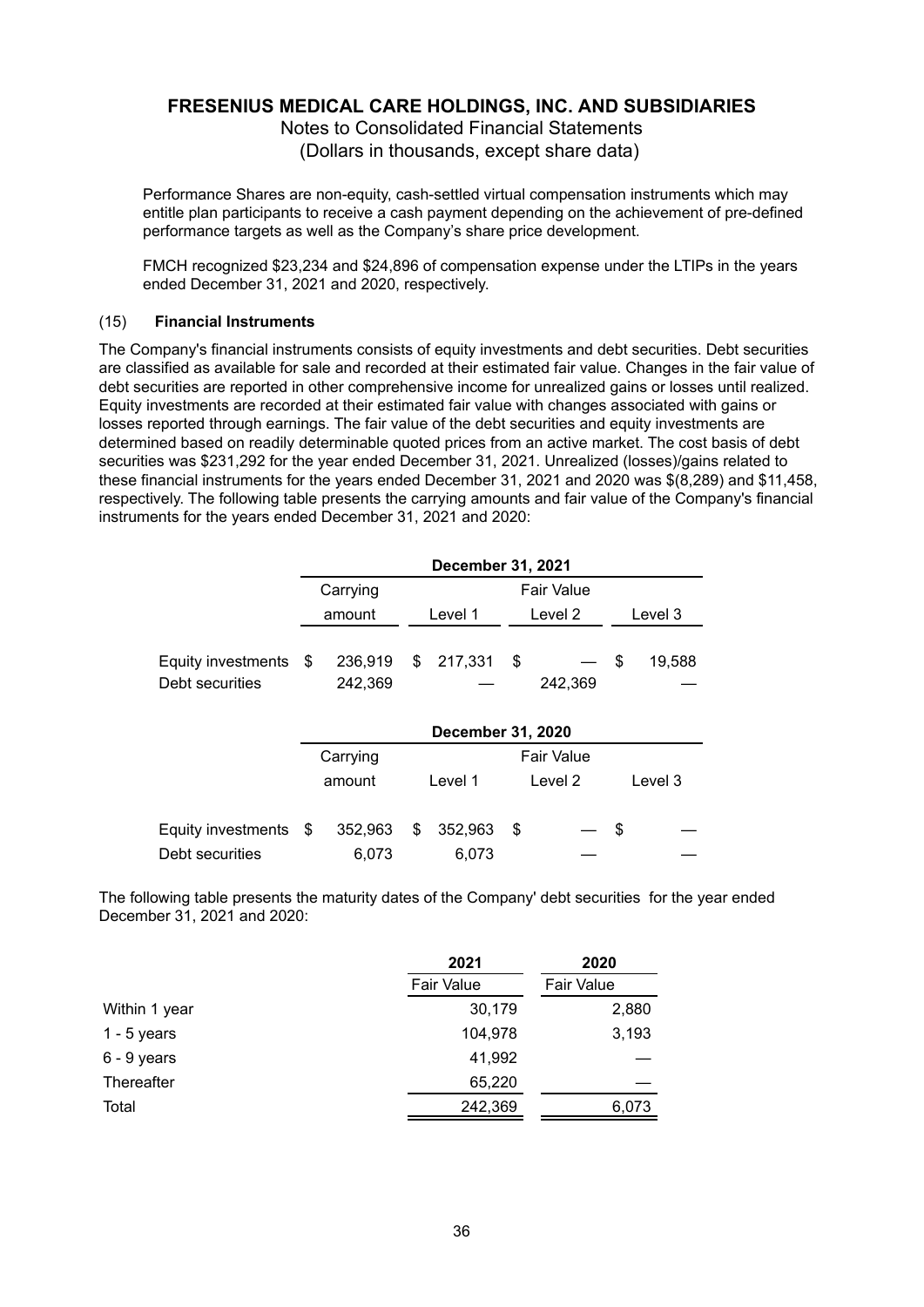Notes to Consolidated Financial Statements

(Dollars in thousands, except share data)

### (16) **Derivative Financial Instruments**

The Company is exposed to risk from changes in foreign exchange rates. In order to manage the risk of currency exchange rate fluctuations, the Company enters into various hedging transactions with highly rated financial institutions as authorized by the Parent Company. On a quarterly basis an assessment of the Company's counterparty credit risk is performed, which the Company considers to be low. The Company does not use financial instruments for trading purposes.

The Company established guidelines for risk assessment procedures and controls for the use of financial instruments. They include a clear segregation of duties with regard to execution on one side and administration, accounting and controlling on the other.

The table below summarizes the derivative financial instruments pre-tax and after-tax effect on other comprehensive income for the years ended December 31,2021 and 2020:

|                                                                  | <b>Year ended December 31</b> |  |      |  |  |  |
|------------------------------------------------------------------|-------------------------------|--|------|--|--|--|
|                                                                  | 2021                          |  | 2020 |  |  |  |
| Forecasted raw material product purchases and other obligations: |                               |  |      |  |  |  |
| Pre-tax loss (gain)                                              | $1.054$ \$                    |  | (10) |  |  |  |
| After-tax loss (gain)                                            | 751                           |  | (8)  |  |  |  |

The Company enters into forward rate agreements that are designated and effective as hedges of forecasted raw material purchases and other obligations. After-tax gains and losses are deferred in other comprehensive income and are reclassified into cost of medical supplies in the period during which the hedged transactions affect earnings. All deferred amounts are reclassified into earnings within the next twelve months. The Company also enters into derivative contracts which do not qualify for hedge accounting but are utilized for economic hedges. The change in value of the economic hedge is recorded in the consolidated statements of income.

### (a) *Foreign Currency Contracts*

The Company uses foreign exchange contracts as a hedge against foreign exchange risks associated with the settlement of foreign currency denominated payables and firm commitments. At December 31, 2021 and 2020, the Company had outstanding foreign currency contracts for the purchase of Euros (EUR) totaling 62,135 and 28,792 , respectively, contracts for the purchase of 867,619 and 786,410 Mexican pesos, respectively, and contracts for the sale of 13,650 and 14,800 Canadian dollars, respectively. The contracts outstanding at December 31, 2021 include forward contracts for purchase of EUR at rates ranging from \$1.178 to \$1.556 per EUR, forward contracts for the purchase of Mexican pesos at rates ranging from \$20.407 to \$21.733 per Mexican peso,and outright sale contracts for Canadian dollars at rates ranging from \$1.258 to \$1.361 per Canadian dollar. All contracts are for periods between January 2022 and February 2023.

The fair value of currency contracts are the estimated amounts that the Company would receive or pay to terminate the agreements at the reporting date, taking into account the current exchange rates and the current creditworthiness of the counterparties in addition to the Company's own nonperformance risk. At December 31, 2021 and 2020, the Company would have paid approximately \$ 2,376 and \$673 to terminate these contracts, respectively.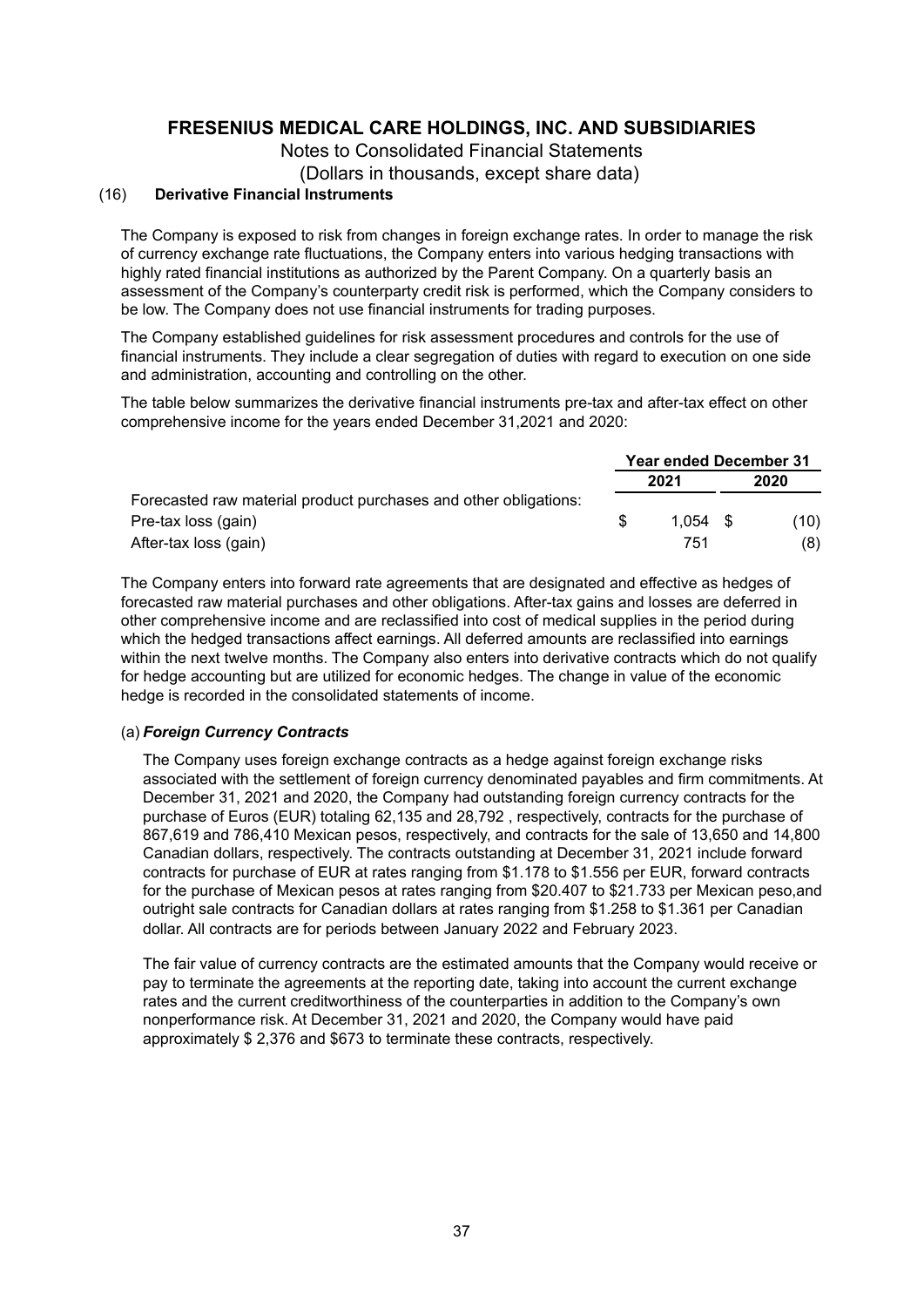Notes to Consolidated Financial Statements (Dollars in thousands, except share data)

#### (b) *Currency Exchange Agreements*

Periodically, the Company enters into derivative instruments with related parties to form an economic hedge for currency exchange rate exposures on intercompany obligations. These instruments are reflected in the consolidated balance sheets at fair value with changes in fair value recognized in earnings. Pre-tax gains recorded in the consolidated statements of income for the year ended December 31, 2021 was \$52,183 and after-tax gain was \$38,537. Pre-tax gains recorded in the consolidated statements of income for the year ended December 31, 2020 was \$42,014 and after-tax gain was \$30,964.

#### (i) *FMC Finance II Currency Exchange Agreements*

On January 26, 2012, the Company entered into a currency exchange agreement with Fresenius Medical Care US Finance II, Inc. (FMC Finance II) with a notional principal amount of \$700,000, and an equivalent Euro amount based on the foreign exchange rate at the time the exchange agreement was entered into. The currency exchange agreement requires that at the settlement date, FMC Finance II is obligated to pay to FMCH, Euro interest on the Euro equivalent of the notional principal amount. Conversely, at the periodic settlement date, FMCH is obligated to pay FMC Finance II, the interest on notional principal amounts in U.S. dollars.

The \$700,000 currency agreement is reflected in accrued liabilities and other liabilities within the consolidated balance sheets at fair value at the reporting date with changes in fair value recognized in earnings. At December 31, 2021 the fair value of the derivative liability was \$100,654. The foreign exchange gain of \$52,183 on this derivative liability is included within the Interest expense, net, and related financing costs on the statement of income.

**2021 2020 Assets (1) Liabilities (1) Assets (1) Liabilities (1)** Current: Foreign currency contracts \$ — \$ 103,276 \$ 600 \$ 1,022 Noncurrent: Foreign currency contracts  $9$  81 33 48,502 Total <u>\$ 9 \$ 103,357 \$ 633 \$ 49,524</u>

The following table shows the Company's derivatives at December 31, 2021 and 2020:

 $<sup>(1)</sup>$  At December 31, 2021 and 2020, the valuation of the Company's derivatives was determined using</sup> Significant Other Observable inputs (Level 2) in accordance with the fair value hierarchy levels established in U.S. GAAP. Derivative instruments are marked to market each reporting period resulting in carrying amounts being equal to fair values at each reporting date with the changes in fair value recognized in earnings.

The carrying amounts for the current portion of derivatives indicated as assets in the table above are included in other current assets in the consolidated balance sheets while the current portion of those indicated as liabilities are included in other current liabilities. The noncurrent portions indicated as assets or liabilities are included in the consolidated balance sheets in other assets or other liabilities, respectively.

The significant methods and assumptions used in estimating the fair values of derivative financial instruments are as follows:

To determine the fair value of foreign exchange forward contracts, the contracted forward rate is compared to the current forward rate for the remaining term of the contract as of the balance sheet date. The result is then discounted on the basis of the market interest rates prevailing at the balance sheet date for the applicable currency. The Company includes its own credit risk when measuring the fair value of derivative financial instruments.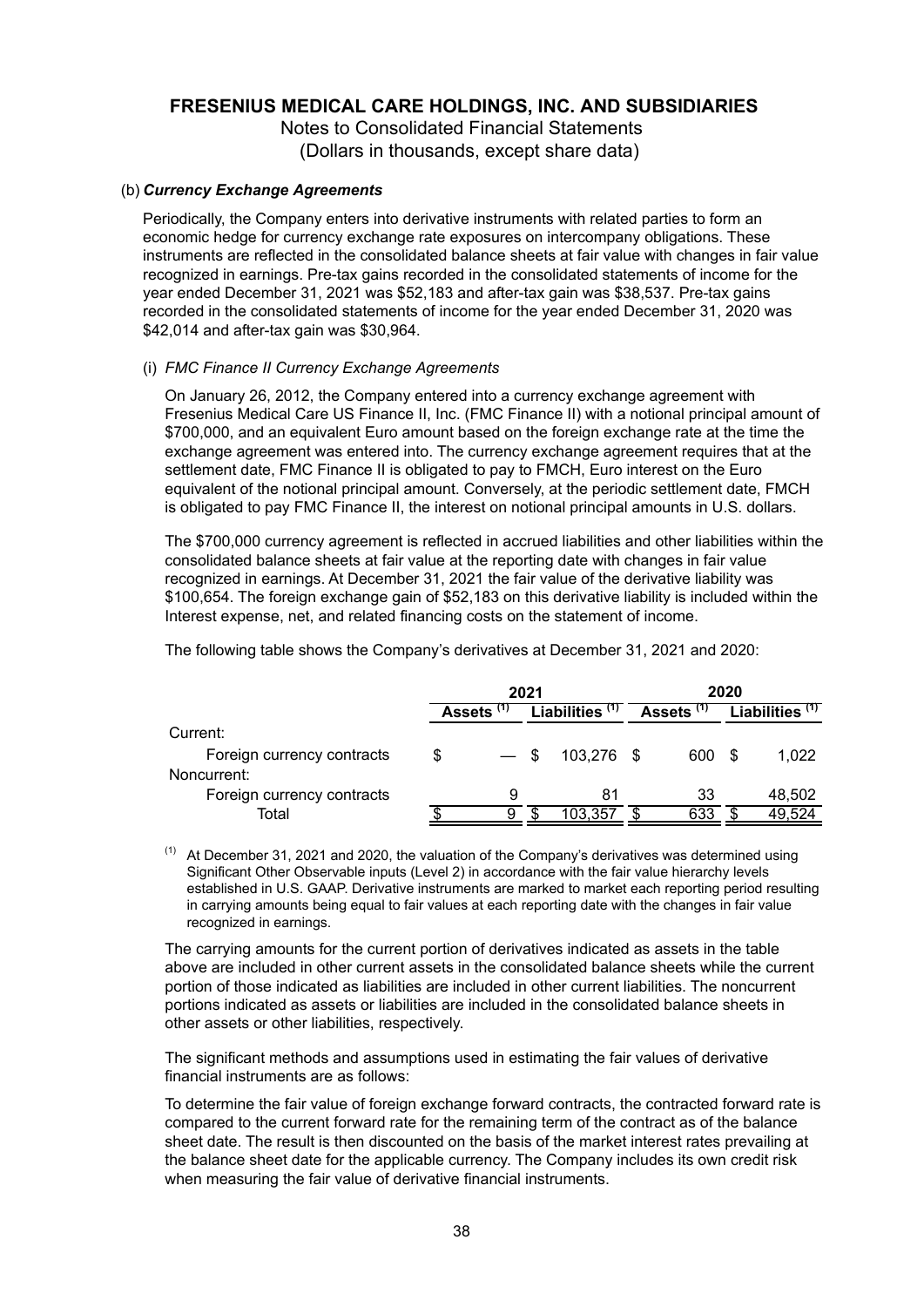Notes to Consolidated Financial Statements

(Dollars in thousands, except share data)

|                               |   | Amount of gain (loss)<br>recognized in OCI on<br>derivatives (effective<br>portion)<br>December 31 |      | Location of gain<br>(loss) reclassified<br>from OCI in<br>income (effective | <b>Amount of gain (loss)</b><br>reclassified from OCI in<br>income (effective portion)<br>for the twelve months<br>ended<br>December 31 |       |  |       |  |
|-------------------------------|---|----------------------------------------------------------------------------------------------------|------|-----------------------------------------------------------------------------|-----------------------------------------------------------------------------------------------------------------------------------------|-------|--|-------|--|
|                               |   | 2021                                                                                               | 2020 | portion)                                                                    |                                                                                                                                         | 2021  |  | 2020  |  |
| Foreign currency<br>contracts | S | (2,926)                                                                                            | 348  | Cost of medical<br>supplies                                                 |                                                                                                                                         | 1.871 |  | (358) |  |
|                               |   | (2,926)                                                                                            | 348  |                                                                             |                                                                                                                                         | 1.87  |  | (358) |  |

(i) *The Effect of Derivatives on the Consolidated Financial Statements*

The Company expects to reclassify \$930 of gains from other comprehensive income into earnings within the next twelve months.

At December 31, 2021, the Company had foreign currency contracts with maturities of up to 14 months.

### (17) **Impacts of COVID-19**

The Company provides life-sustaining dialysis treatments and other critical healthcare services and products to patients. Its patients need regular and frequent dialysis treatments, or else they face significant health consequences that would result in either hospitalization or death. To be able to continue care for its patients in light of COVID-19, the Company determined that it needed to implement a number of measures, both operational and financial, to maintain an adequate workforce, protect its patients and employees through expanded personal protective equipment protocols and to develop surge capacity for patients suspected or confirmed to have COVID-19. Additionally, the Company experienced a loss of revenue due to the pandemic in certain parts of its business, offset by increased demand for its services and products in other parts. Government agencies have provided economic assistance programs to address the consequences of the pandemic on companies and support healthcare providers and patients.

The Company received U.S. federal relief funding under the CARES Act in the amount of \$122,000 and \$284,600 for the years ended December 31, 2021 and 2020, respectively.The Company has recorded \$75,821 and \$262,437 of the CARES Act funding as an offset to healthcare services for the years ended December 31, 2021 and 2020, respectively. In addition to the costs incurred which are eligible for government funding, the Company has been affected by impacts that COVID-19 had on the global economy and financial markets as well as effects related to lockdowns. The Company recorded a contract liability for advance payments received under the CMS Accelerated and Advance Payment program within accrued liabilities in the amount of \$442,568 and \$672,221 and other liabilities in the amount of \$0 and \$373,804 as of December 31, 2021 and 2020, respectively. The remaining amounts of funding received and recorded in deferred income was \$62,176 and \$22,841 at December 31, 2021 and 2020, respectively.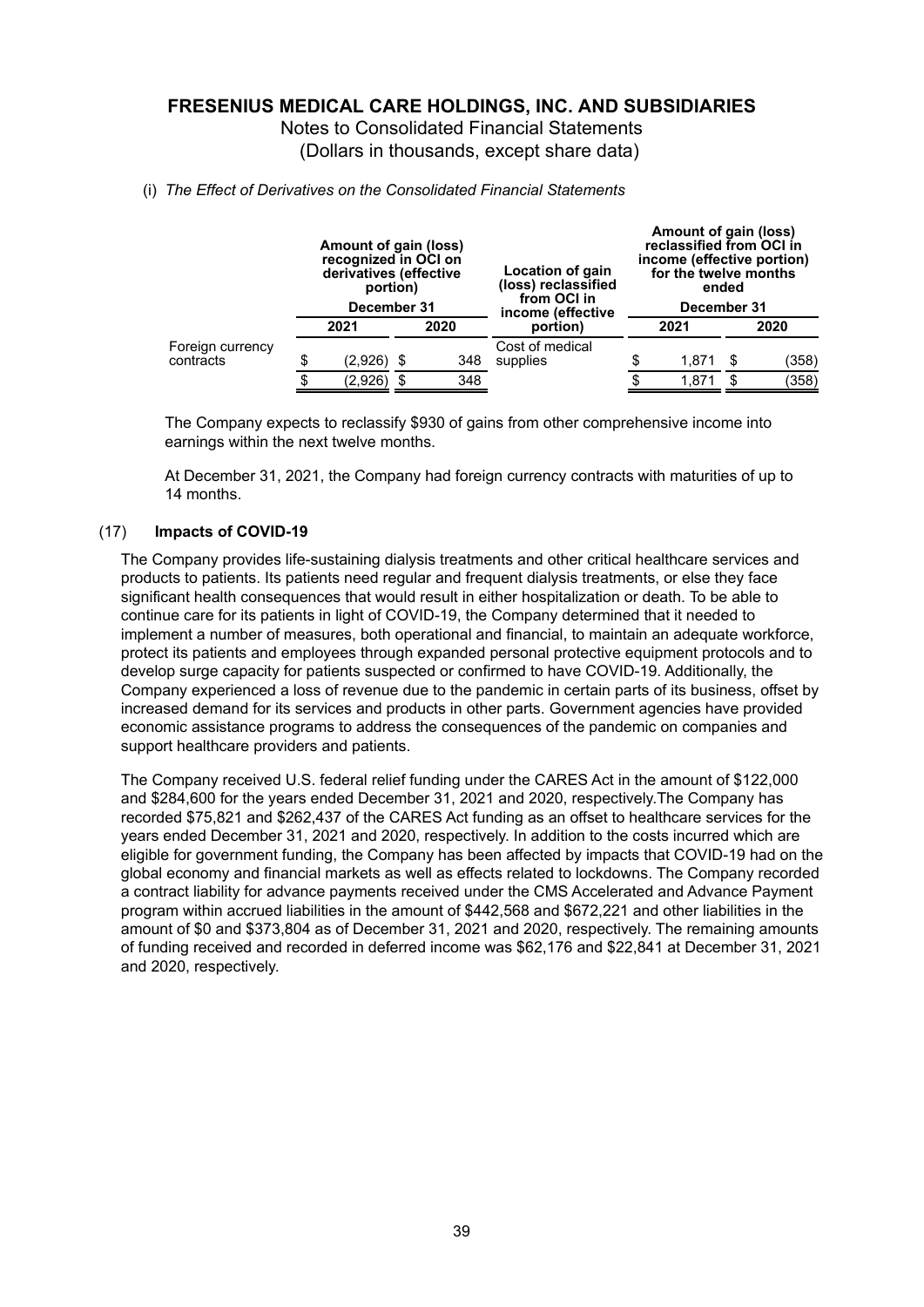Notes to Consolidated Financial Statements (Dollars in thousands, except share data)

### (18) **Legal Proceedings**

#### *Legal and Regulatory Matters*

The Company is routinely involved in claims, lawsuits, regulatory and tax audits, investigations and other legal matters arising, for the most part, in the ordinary course of its business of providing health care services and products. Legal matters that the Company currently deems to be material or noteworthy are described below. The Company records litigation reserves for certain legal proceedings and regulatory matters to the extent that the Company determines an unfavorable outcome is probable and the amount of loss can be reasonably estimated. For the other matters described below, the Company believes that the loss is not probable and/or the loss or range of possible losses cannot be reasonably estimated at this time. The outcome of litigation and other legal matters is always difficult to predict accurately and outcomes that are not consistent with the Company's view of the merits can occur. The Company believes that it has valid defenses to the legal matters pending against it and is defending itself vigorously. Nevertheless, it is possible that the resolution of one or more of the legal matters currently pending or threatened could have a material adverse effect on its business, results of operations and financial condition.

Personal injury and related litigation involving the Company's acid concentrate product, labeled as Granuflo® or Naturalyte®, first arose in 2012. The Company's insurers agreed to the settlement in 2017 of personal injury litigation and funded \$220,000 of the settlement fund under a reciprocal reservation of rights. The Company accrued a net expense of \$60,000 in connection with the settlement, including legal fees and other anticipated costs. Following the settlement, the Company's insurers in the AIG group initiated litigation and sought to be indemnified by the Company for their \$220,000 outlay and the Company initiated litigation against the AIG group to recover defense and indemnification costs the Company had borne. National Union Fire Insurance v. Fresenius Medical Care, 2016 Index No. 653108 (Supreme Court of New York for New York County).

Discovery in the litigation is complete. The AIG group abandoned certain of its coverage claims and submitted expert reports on damages asserting that, if AIG prevails on all its remaining claims, it should recover \$60,000. The Company contests all of AIG's claims and submitted expert reports supporting rights to recover \$108,000 from AIG, in addition to the \$220,000 already funded. A trial date has not been set in the matter.

In August 2014, the Company received a subpoena from the United States Attorney's Office ("USAO") for the District of Maryland inquiring into the Company's contractual arrangements with hospitals and physicians involving contracts relating to the management of in-patient acute dialysis services. On August 27, 2020, after the USAO declined to pursue the matter by intervening, the United States District Court for Maryland unsealed a 2014 relator's qui tam complaint that gave rise to the investigation. The relator thereafter served the complaint and proceeded on his own in part by filing an amended complaint making broad allegations about financial relationships between the Company and nephrologists. The Company's motion to dismiss the amended complaint remains pending. On October 5, 2021, the District Court for Maryland granted the Company's motion to transfer the case to the United States District Court for Massachusetts, where the litigation continues. Flanagan v. Fresenius Medical Care Holdings, Inc., 1:21 cv-11627.

In July 2015, the Attorney General for Hawaii issued a civil complaint under the Hawaii False Claims Act alleging a conspiracy pursuant to which certain Liberty Dialysis subsidiaries of the Company overbilled Hawaii Medicaid for Liberty's Epogen® administrations to Hawaii Medicaid patients during the period from 2006 through 2010, prior to the time of the Company's acquisition of Liberty. Hawaii v. Liberty Dialysis— Hawaii, LLC et al., Case No. 15-1-1357-07 (Hawaii 1st Circuit). The State alleges that Liberty acted unlawfully by relying on incorrect and unauthorized billing guidance provided to Liberty by Xerox State Healthcare LLC, which acted as Hawaii's contracted administrator for its Medicaid program reimbursement operations during the relevant period. With discovery concluded, the State has specified that its demands for relief relate to \$7,700 in overpayments on approximately twenty thousand "claims" submitted by Liberty. After prevailing on motions by Xerox to preclude it from doing so, the Company is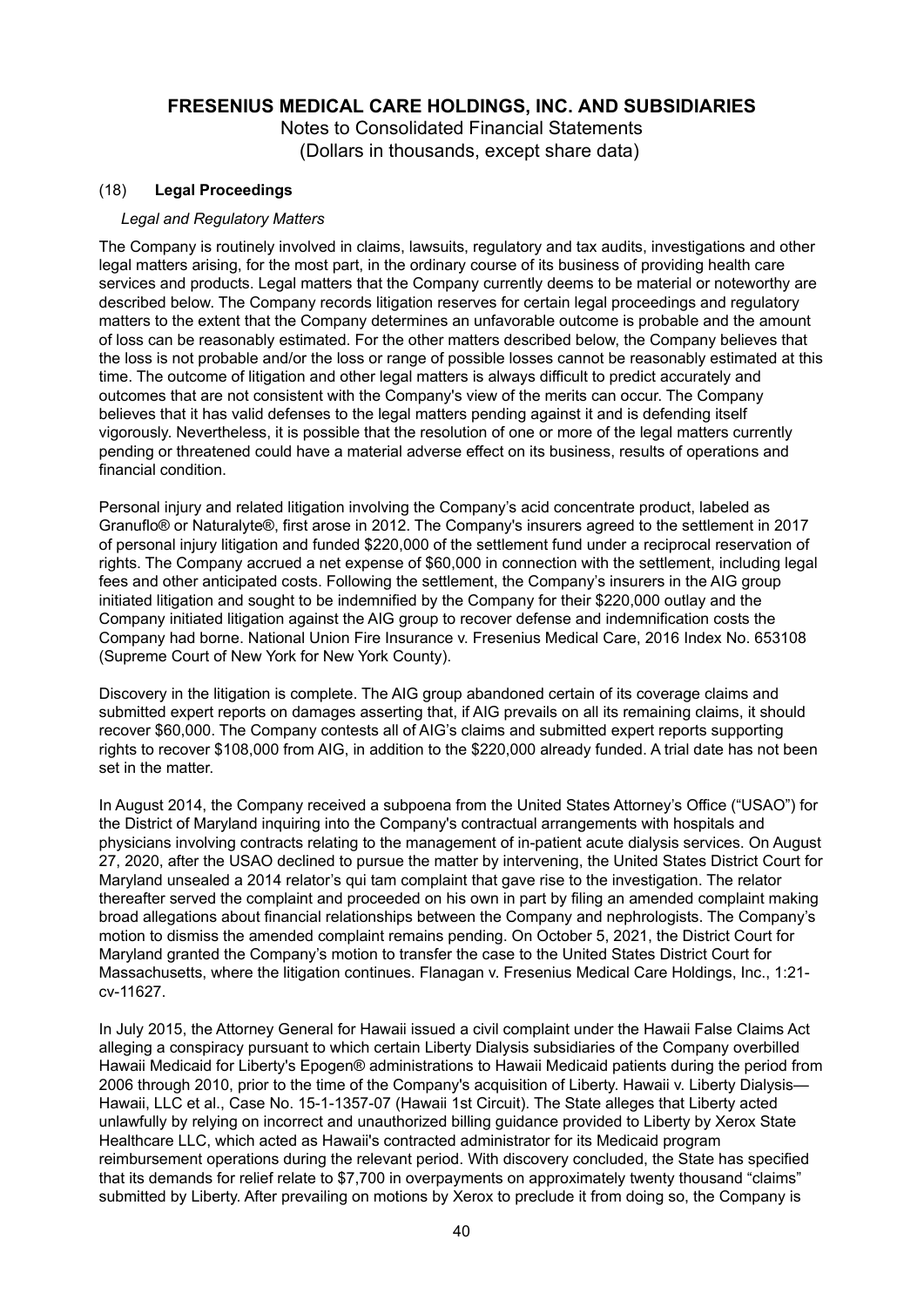Notes to Consolidated Financial Statements (Dollars in thousands, except share data)

pursuing third-party claims for contribution and indemnification against Xerox. The State's False Claims Act complaint was filed after Liberty initiated an administrative action challenging the State's recoupment of alleged overpayments from sums currently owed to Liberty. The civil litigation and administrative action are proceeding in parallel. Trial in the civil litigation has been postponed because of COVID-19-related administrative issues and has been rescheduled for August 2022.

On August 31, 2015, the Company received a subpoena under the False Claims Act from the United States Attorney for the District of Colorado (Denver) inquiring into the Company's participation in and management of dialysis facility joint ventures in which physicians are partners. The Company's has cooperated in the Denver USAO investigation, which has come to focus on purchases and sales of minority interests in ongoing outpatient facilities between the Company and physician groups.

On November 25, 2015, the Company received a subpoena under the False Claims Act from the United States Attorney for the Eastern District of New York (Brooklyn) also inquiring into the Company's involvement in certain dialysis facility joint ventures in New York. On September 26, 2018, the Brooklyn USAO declined to intervene on the qui tam complaint filed under seal in 2014 that gave rise to this investigation. CKD Project LLC v. Fresenius Medical Care, 2014 Civ. 06646 (E.D.N.Y. November 12, 2014). The District Court unsealed the complaint, allowing the relator to proceed on its own. On August 3, 2021, the District Court granted the Company's motion to dismiss the relator's amended complaint, dismissed the case with prejudice and declined to allow further amendment. On August 27, 2021, the relator appealed to the United States Court of Appeals for the Second Circuit.

Beginning October 6, 2015, the United States Attorney for the Eastern District of New York (Brooklyn) has led an investigation, through subpoenas issued under the False Claims Act, of utilization and invoicing by the Company's subsidiary Azura Vascular Care for a period beginning after the Company's acquisition of American Access Care LLC ("AAC") in October 2011. The Company is cooperating in the Brooklyn USAO investigation. The Brooklyn USAO has indicated that its investigation is nationwide in scope and is focused on whether certain access procedures performed at Azura facilities were medically unnecessary and whether certain physician assistants employed by Azura exceeded their permissible scope of practice. Allegations against AAC arising in districts in Connecticut, Florida and Rhode Island relating to utilization and invoicing were settled in 2015.

On November 18, 2016, the Company received a subpoena under the False Claims Act from the United States Attorney for the Eastern District of New York (Brooklyn) seeking documents and information relating to the operations of Shiel Medical Laboratory, Inc. ("Shiel"), which the Company acquired in October 2013. In the course of cooperating in the investigation and preparing to respond to the subpoena, the Company identified falsifications and misrepresentations in documents submitted by a Shiel salesperson that relate to the integrity of certain invoices submitted by Shiel for laboratory testing for patients in long term care facilities. On February 21, 2017, the Company terminated the employee and notified the United States Attorney of the termination and its circumstances. The terminated employee's conduct is expected to result in demands for the Company to refund overpayments and to pay related penalties under applicable laws, but the monetary value of such payment demands cannot yet be reasonably estimated. The Company contends that, under the asset sale provisions of its 2013 Shiel acquisition, it is not responsible for misconduct by the terminated employee or other Shiel employees prior to the date of the acquisition. The Brooklyn USAO continues to investigate a range of issues involving Shiel, including allegations of improper compensation (kickbacks) to physicians, and has disclosed that multiple sealed qui tam complaints underlie the investigation.

On December 12, 2017, the Company sold to Quest Diagnostics certain Shiel operations that are the subject of this Brooklyn subpoena, including the misconduct reported to the United States Attorney. Under the Quest Diagnostics sale agreement, the Company retains responsibility for responding to the Brooklyn investigation and for liabilities arising from conduct occurring after its 2013 acquisition of Shiel and prior to its sale of Shiel to Quest Diagnostics. The Company is cooperating in the investigation.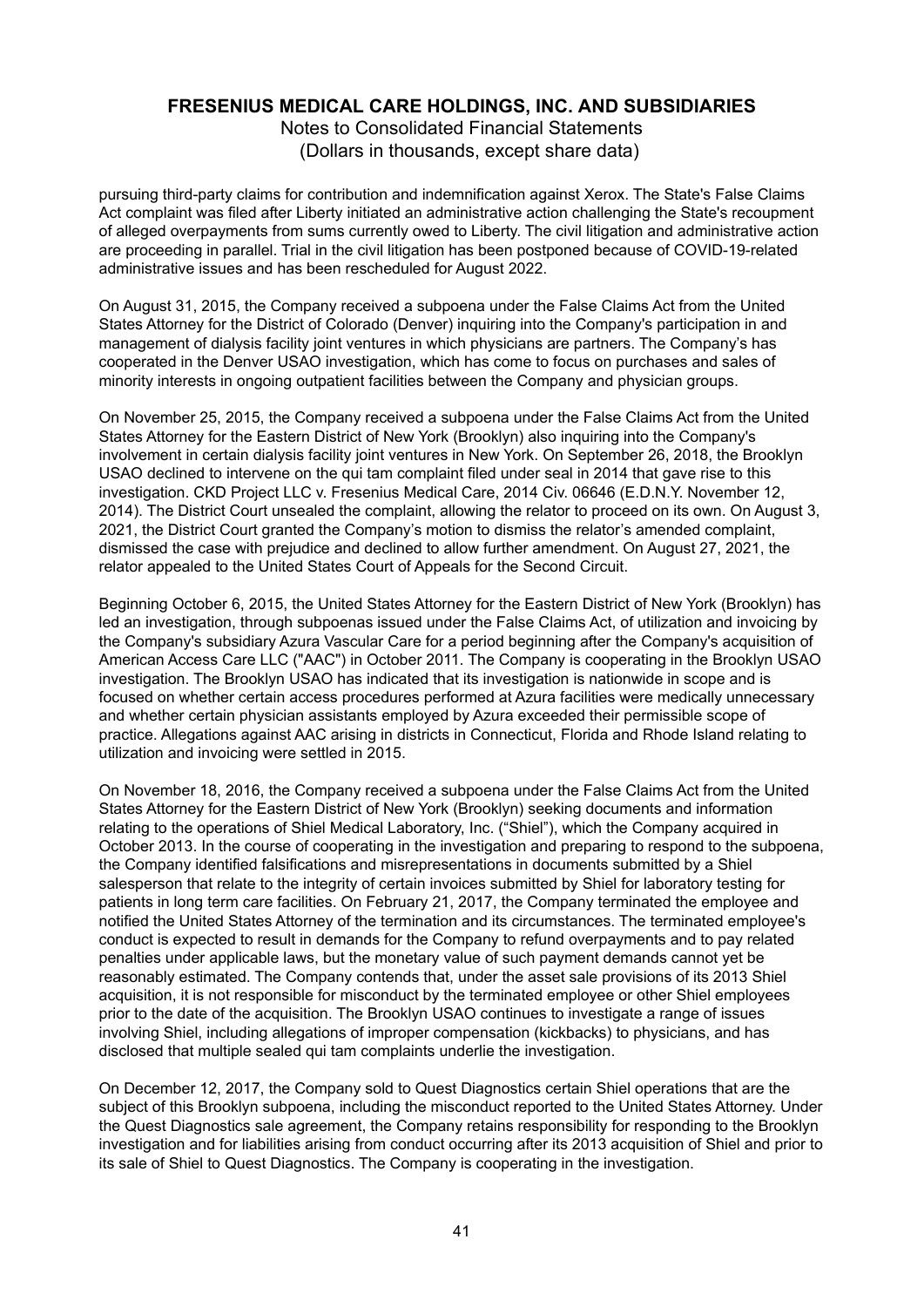Notes to Consolidated Financial Statements (Dollars in thousands, except share data)

On December 17, 2018, the Company was served with a subpoena under the False Claims Act from the United States Attorney for the District of Colorado (Denver) as part of an investigation of allegations against DaVita, Inc. involving transactions between the Company and DaVita. The subject transactions include sales and purchases of dialysis facilities, dialysis-related products and pharmaceuticals, including dialysis machines and dialyzers, and contracts for certain administrative services. The Company is cooperating in the investigation.

On June 28, 2019, certain of the Company subsidiaries filed a complaint against the United States seeking to recover monies owed to them by the United States Department of Defense under the Tricare program, and to preclude Tricare from recouping monies previously paid. Bio-Medical Applications of Georgia, Inc., et al. v. United States, CA 19-947, United States Court of Federal Claims. Tricare provides reimbursement for dialysis treatments and other medical care provided to members of the military services, their dependents and retirees. The litigation challenges unpublished administrative actions by Tricare administrators reducing the rate of compensation paid for dialysis treatments provided to Tricare beneficiaries based on a recasting or "crosswalking" of codes used and followed in invoicing without objection for many years. Tricare administrators have acknowledged the unpublished administrative action and declined to change or abandon it. On July 8, 2020, the U.S. government filed its answer (and confirmed its position) and litigation is continuing. The court has not yet set a date for trial in this matter. The Company has imposed a constraint on revenue otherwise recognized from the Tricare program that it believes, in consideration of facts currently known, sufficient to account for the risk of this litigation.

On August 21, 2020, the Company was served with a subpoena from the United States Attorney for the District of Massachusetts requesting information and documents related to urgent care centers that the Company owned, operated, or controlled as part of its ChoiceOne and Medspring urgent care operations prior to its divestiture of and exit from that line of business in 2018. The subpoena appears to be related to an ongoing investigation of alleged upcoding in the urgent care industry, which has resulted in certain published settlements under the federal False Claims Act. The Company is cooperating in the investigation.

On March 20 and April 12, 2022, respectively, an attorney employed as general counsel for Fresenius Medical Care Holdings, Inc. from 2013 to 2016 filed a complaint with the Occupational Safety and Health Administration ("OSHA") under the Sarbanes-Oxley Act of 2002 and other anti-retaliation statutes, and a civil lawsuit in Suffolk County, Massachusetts seeking compensation for personnel management decisions allegedly adverse to him. OSHA Case No. 1-076-22-049; Kott v. National Medical Care, Inc., Case No. 22-802 (Superior Court, Suffolk County, Mass.).

The plaintiff alleges in support of his demands for compensation that he was transferred to a subordinate position in the global legal department of our Parent Company, and subsequently terminated from employment as part of the FME 25 reorganization, in retaliation for legal advice he provided with respect to a licensing agreement with DaVita relating to pharmaceutical operations and products. The DaVita licensing agreement expired by its terms in 2017.

As previously disclosed in the Company's financial statements, the United States Department of Justice has reviewed multiple aspects of the DaVita contract in question, including those relevant to the plaintiff's allegations. No enforcement action has resulted against the Company.

Other bases of retaliation alleged by the plaintiff implicate internal personnel and privacy protection concerns that do not impact ongoing operations, and on which the Company does not comment.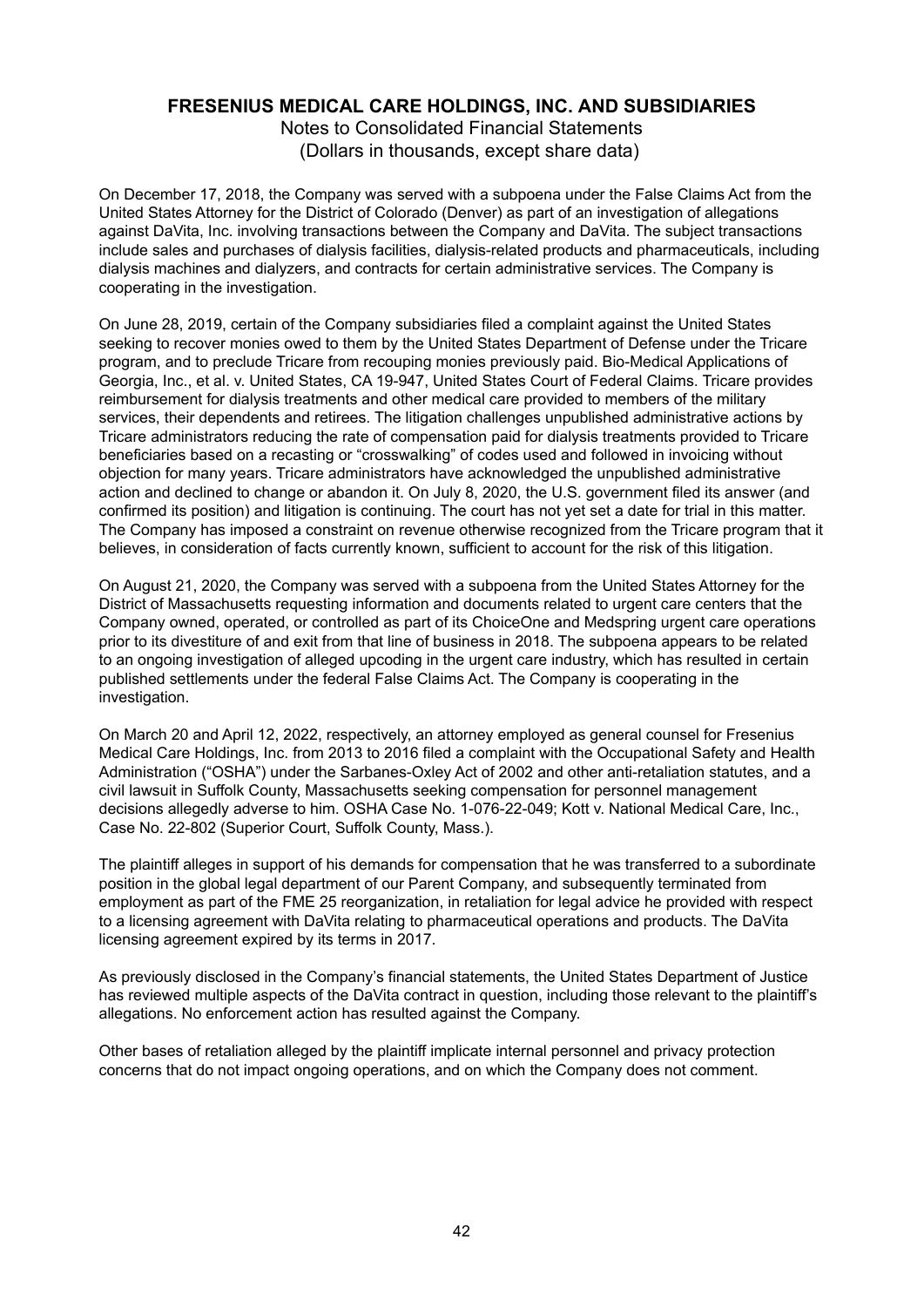Notes to Consolidated Financial Statements (Dollars in thousands, except share data)

From time to time, the Company is a party to or may be threatened with other litigation or arbitration, claims or assessments arising in the ordinary course of its business. Management regularly analyzes current information including, as applicable, the Company's defenses and insurance coverage and, as necessary, provides accruals for probable liabilities for the eventual disposition of these matters.

The Company, like other health care providers, insurance plans and suppliers, conducts its operations under intense government regulation and scrutiny. The Company must comply with regulations which relate to or govern the safety and efficacy of medical products and supplies, the marketing and distribution of such products, the operation of manufacturing facilities, laboratories, dialysis clinics and other health care facilities, and environmental and occupational health and safety. With respect to its development, manufacture, marketing and distribution of medical products, if such compliance is not maintained, the Company could be subject to significant adverse regulatory actions by the FDA and comparable regulatory authorities outside the U.S. These regulatory actions could include warning letters or other enforcement notices from the FDA, and/or comparable foreign regulatory authority which may require the Company to expend significant time and resources in order to implement appropriate corrective actions. If the Company does not address matters raised in warning letters or other enforcement notices to the satisfaction of the FDA and/or comparable regulatory authorities outside the U.S., these regulatory authorities could take additional actions, including product recalls, injunctions against the distribution of products or operation of manufacturing plants, civil penalties, seizures of the Company's products and/or criminal prosecution. The Company completed remediation efforts with respect to one pending FDA warning letter and is awaiting confirmation as to whether the letter is now closed. The Company must also comply with the laws of the United States, including the federal Anti-Kickback Statute, the federal False Claims Act, the federal Stark Law, the federal Civil Monetary Penalties Law and the federal Foreign Corrupt Practices Act as well as other federal and state fraud and abuse laws. Applicable laws or regulations may be amended, or enforcement agencies or courts may make interpretations that differ from the Company's interpretations or the manner in which it conducts its business. Enforcement has become a high priority for the federal government and some states. In addition, the provisions of the False Claims Act authorizing payment of a portion of any recovery to the party bringing the suit encourage private plaintiffs to commence whistleblower actions. By virtue of this regulatory environment, the Company's business activities and practices are subject to extensive review by regulatory authorities and private parties, and continuing audits, subpoenas, other inquiries, claims and litigation relating to the Company's compliance with applicable laws and regulations. The Company may not always be aware that an inquiry or action has begun, particularly in the case of whistleblower actions, which are initially filed under court seal.

The Company operates many facilities and handles the personal data of its patients and beneficiaries throughout the United States and other parts of the world and engages with other business associates to help it carry out its health care activities. In such a widespread, global system, it is often difficult to maintain the desired level of oversight and control over the thousands of individuals employed by many affiliated companies and its business associates. On occasion, the Company or its business associates may experience a breach under the Health Insurance Portability and Accountability Act Privacy Rule and Security Rules, the EU's General Data Protection Regulation and or other similar laws ("Data Protection Laws") when there has been impermissible use, access, or disclosure of unsecured personal data or when the Company or its business associates neglect to implement the required administrative, technical and physical safeguards of its electronic systems and devices, or a data breach that results in impermissible use, access or disclosure of personal identifying information of its employees, patients and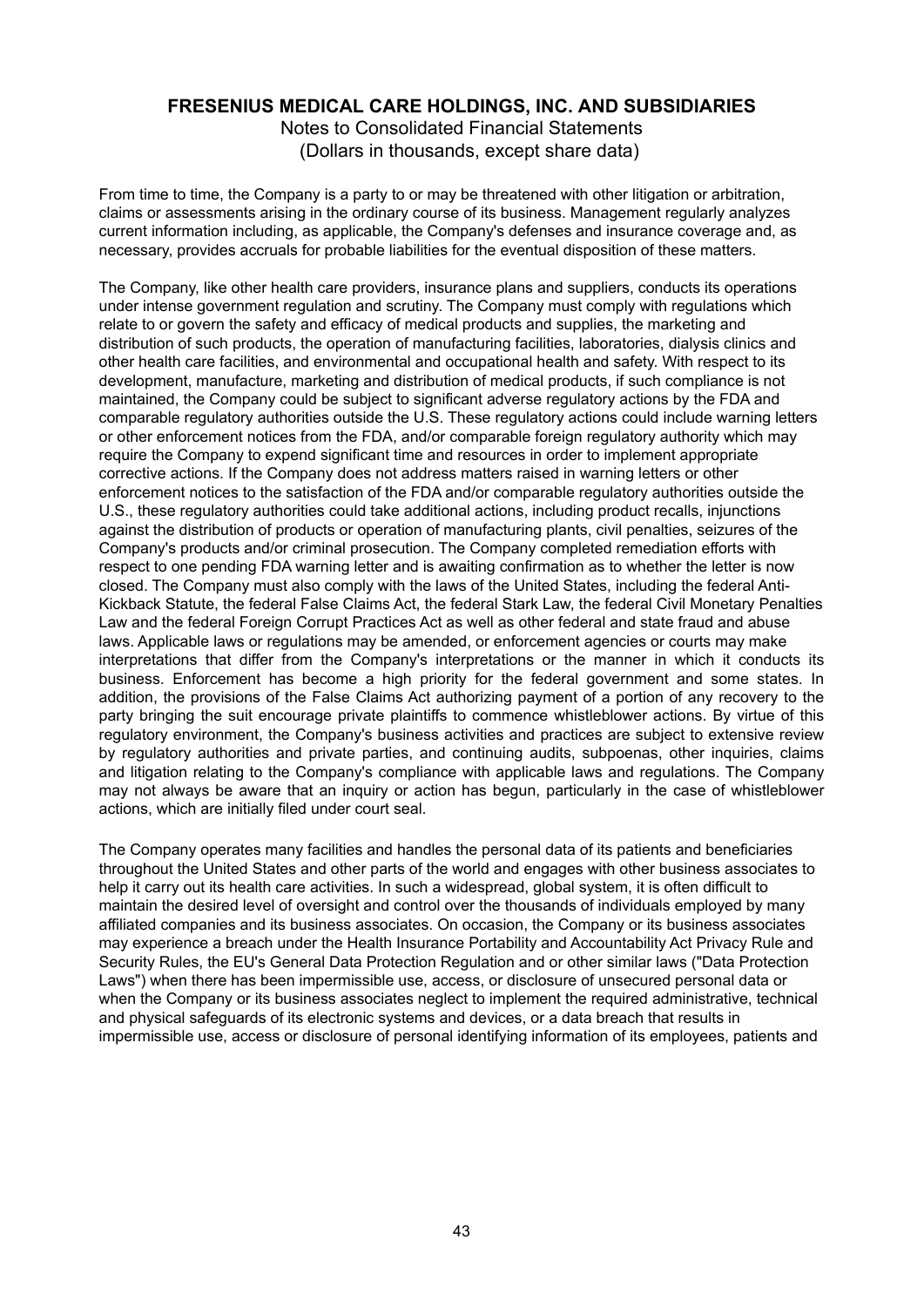Notes to Consolidated Financial Statements (Dollars in thousands, except share data)

beneficiaries. On those occasions, the Company must comply with applicable breach notification requirements.

The Company relies upon its management structure, regulatory and legal resources, and the effective operation of its compliance program to direct, manage and monitor the activities of its employees. On occasion, the Company may identify instances where employees or other agents deliberately, recklessly or inadvertently contravene the Company's policies or violate applicable law. The actions of such persons may subject the Company and its subsidiaries to liability under the Anti-Kickback Statute, the Stark Law, the False Claims Act, Data Protection Laws, the Health Information Technology for Economic and Clinical Health Act and the Foreign Corrupt Practices Act, among other laws and comparable state laws or laws of other countries.

Physicians, hospitals and other participants in the health care industry are also subject to a large number of lawsuits alleging professional negligence, malpractice, product liability, worker's compensation or related claims, many of which involve large claims and significant defense costs. The Company has been and is currently subject to these suits due to the nature of its business and expects that those types of lawsuits may continue. Although the Company maintains insurance at a level which it believes to be prudent, it cannot assure that the coverage limits will be adequate or that insurance will cover all asserted claims. A successful claim against the Company or any of its subsidiaries in excess of insurance coverage could have a material adverse effect upon it and the results of its operations. Any claims, regardless of their merit or eventual outcome, could have a material adverse effect on the Company's reputation and business.

The Company has also had claims asserted against it and has had lawsuits filed against it relating to alleged patent infringements or businesses that it has acquired or divested. These claims and suits relate both to operation of the businesses and to the acquisition and divestiture transactions. The Company has, when appropriate, asserted its own claims, and claims for indemnification. A successful claim against the Company or any of its subsidiaries could have a material adverse effect upon its business, financial condition, and the results of its operations. Any claims, regardless of their merit or eventual outcome, could have a material adverse effect on the Company's reputation and business.

The Company is subject to ongoing and future tax audits in the U.S and other jurisdictions in the ordinary course of business. Tax authorities routinely pursue adjustments to the Company's tax returns and disallowances of claimed tax deductions. When appropriate, the Company defends these adjustments and disallowances and asserts its own claims. A successful tax related claim against the Company or any of its subsidiaries could have a material adverse effect upon its business, financial condition and results of operations.

Other than those individual contingent liabilities mentioned above, the current estimated amount of the Company's other known individual contingent liabilities is immaterial.

### (19) **Subsequent events**

The financial statements of the Company are derived from the consolidated financial statements of Fresenius Medical Care AG & Co. KGaA, which issued its financial statements for the year ended December 31, 2021 on February 22, 2022. The Company has evaluated transactions or other events for consideration as recognized subsequent events in the financial statements through February 22, 2022. Additionally, the Company has evaluated transactions and other events that occurred through the issuance of these financial statements, April 29, 2022, for purposes of disclosure of unrecognized subsequent events.